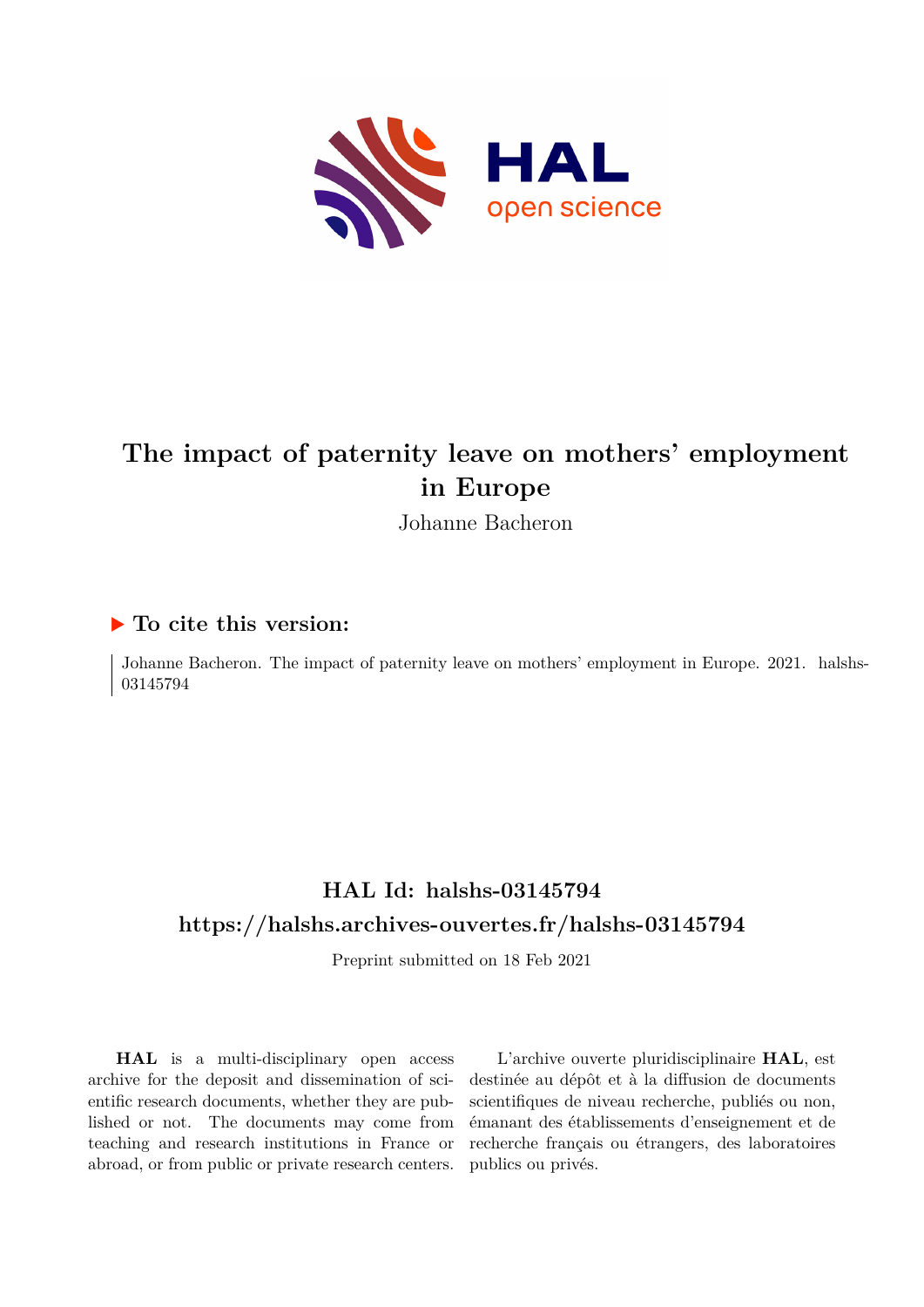

**Working Papers / Documents de travail**

# **The impact of paternity leave on mothers' employment in Europe**

**Johanne Bacheron**

WP 2021 - Nr 10











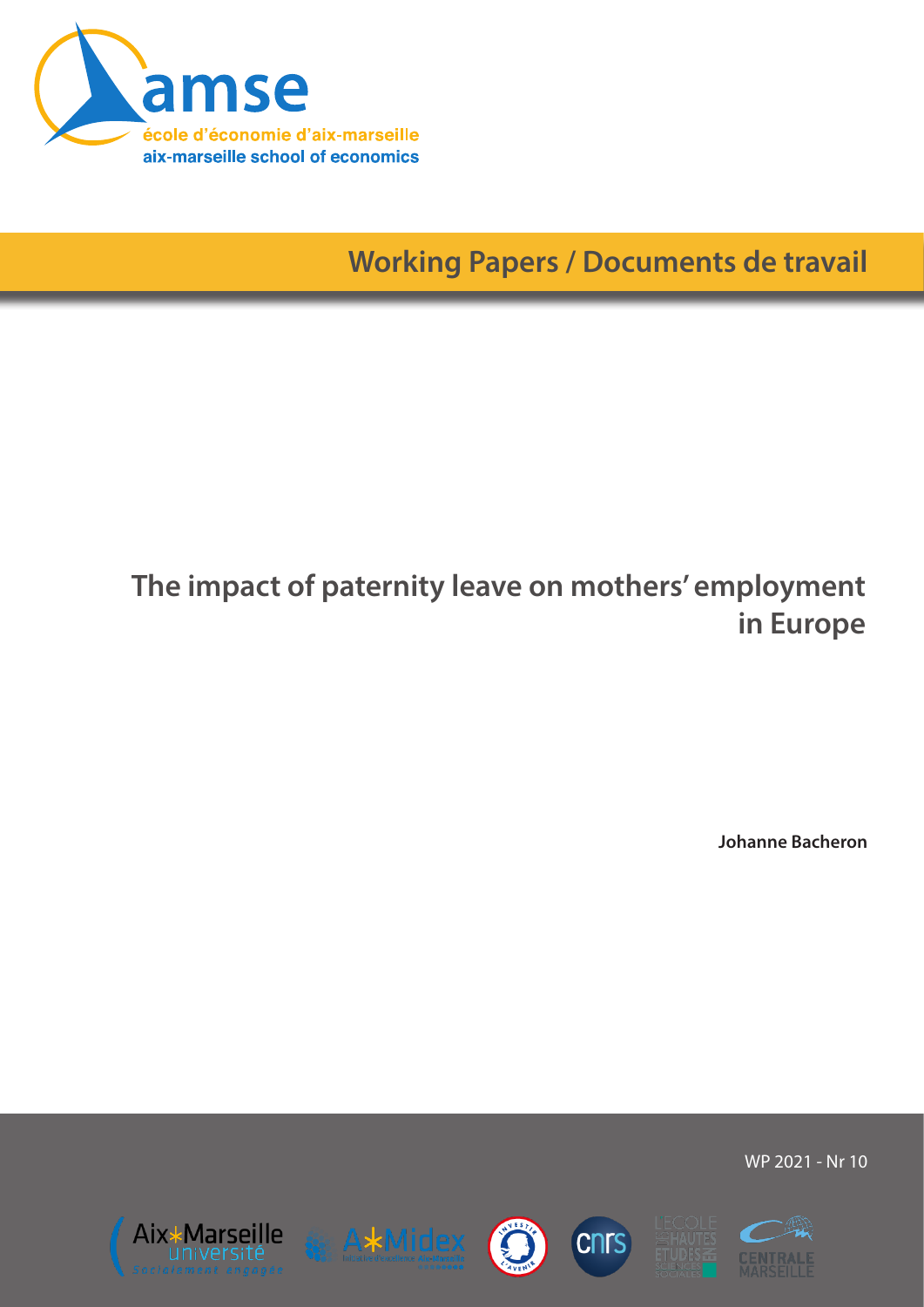### The impact of paternity leave on mothers' employment in Europe

Johanne Bacheron

#### Abstract

In this paper, I use a pseudo-panel approach with data from the European Union Labour Force Survey to study the impact of paternity leave policies on mothers' employment in ten countries. Using a dynamic Difference-in-Difference strategy, I show that paternity leave increased mothers' employment rate by up to 17% in the long run, and average hours worked by 2 to 4%. There is substantial heterogeneity across countries in the effect of paternity leave policies. The impact on employment rates is positive and significant in eight of the ten countries of the sample, while the impact on hours worked can be either positive or negative. I find no evidence that the reforms had any impact on Greece or Portugal.

Keywords paternity leave, labour supply, gender equality JEL classification J16, J18, J48

Aix-Marseille Univ, CNRS, EHESS, Centrale Marseille, AMSE, Marseille, France. Email: johanne.bacheron@univ-amu.fr. This work was supported by French National Research Agency Grants ANR-17-EURE-0020. Declarations of interest: none.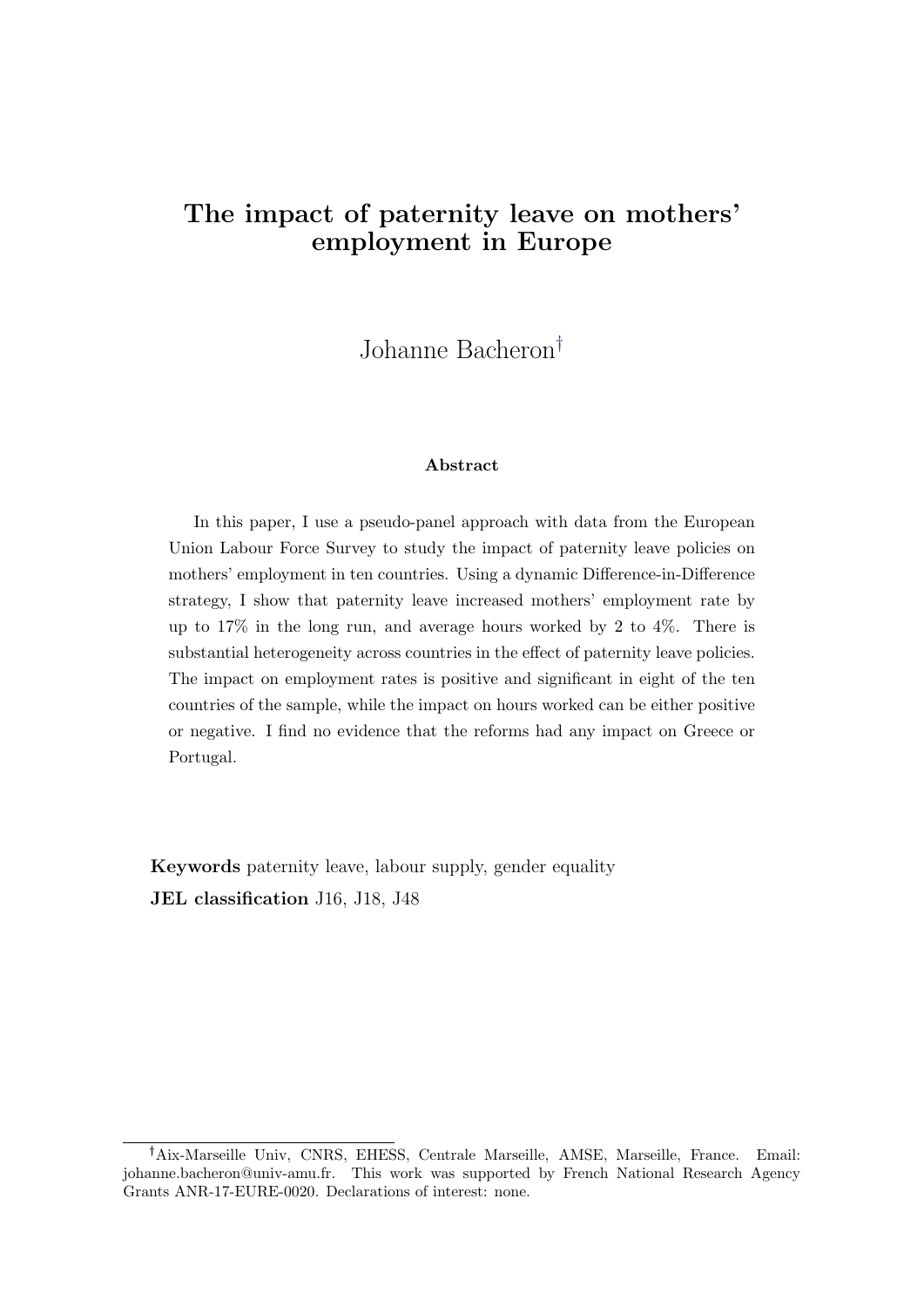### 1 Introduction

Paternity leave policies have become a key component of reforms aimed at fostering more gender-balanced societies in Europe. One of the latest policy development is the "Work-life Balance Directive" of the European Commission that entered into force in 2019. It sets the right for European fathers to a minimum of ten working days of compensated paternity leave, and two non-transferable months of parental leave out of four. The directive aims at "better supporting a work-life balance for parents and carers, encouraging a more equal sharing of parental leave between men and women, and addressing women's under-representation in the labour market"<sup>1</sup>. The objective is to alleviate the strong work-life imbalances across gender: in North America and Europe, the labour force participation rate of women decreases from 85% when they live alone to 68% when they live with their partner and a child younger than six. For men, it increases from  $87\%$  to  $96\%$ <sup>2</sup>.

These gender inequalities become particularly important during the transition to parenthood. In the labour market, the time spent out of the labour force affects negatively women's wages after childbirth (Anderson et al., 2002). Mothers can also be discriminated in the workplace because judged less competent or committed than nonmothers (Correll et al., 2007). Men instead benefit from a fatherhood premium: they work on average more hours and have higher hourly wages than non-fathers (Lundberg and Rose, 2002). Within the household, inequalities in the division of housework grow after the birth of the first child, with women doing most of the housework and childcarerelated activities (Yavorsky et al., 2015). Reforms like paternity leave policies that aim at increasing the attachment of mothers to the labour market are thus essential to foster gender equality, but their effectiveness remains to be established (Olivetti and Petrongolo, 2017).

In this paper, I aim to determine if the introduction of paternity leave had an impact on mothers' employment rate and hours worked in ten European countries, over the period 1998-2016. I explore two mechanisms through which the introduction of paternity leave in a country may raise mothers' employment. First, the employers might discriminate against mothers because they see them as less committed to work and more likely to be absent because of childcare-related responsibilities (Hipp, 2020; González et al., 2019). If, as a result of paternity leave policies, women are no longer

<sup>&</sup>lt;sup>1</sup>'EU Work-life Balance Directive enters into force', European Commission Employment, Social Affairs and Inclusion News of 22/08/2020, [https://ec.europa.eu/social/main.jsp?catId=89&](https://ec.europa.eu/social/main.jsp?catId=89&furtherNews=yes&langId=en&newsId=9438) [furtherNews=yes&langId=en&newsId=9438](https://ec.europa.eu/social/main.jsp?catId=89&furtherNews=yes&langId=en&newsId=9438)

<sup>2</sup>Statistics computed by the ILO-UN Women study for individuals between 25 and 54 years old, <https://data.unwomen.org/sites/default/files/inline-files/Spotlight-goal8-spread.pdf>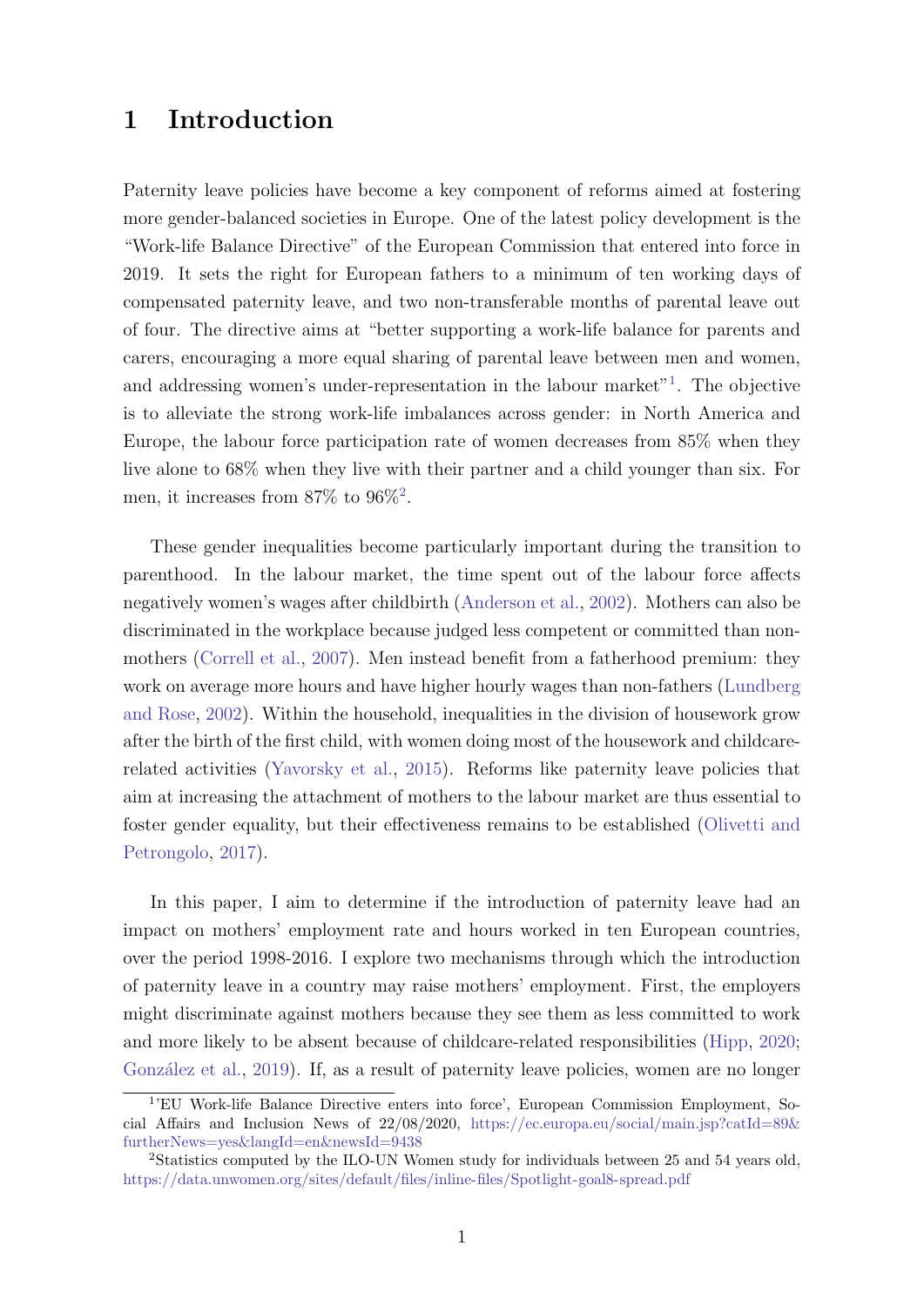viewed as the only responsible for childcare, employers might be less reluctant to hire or promote mothers. I will refer to this mechanism as a "general effect", since it should affect all mothers – including those who did not have children after the policy. The second mechanism will be referred to as a "direct effect" of paternity leave, and concerns only mothers who had children after the policy change. It relies on Becker's theory of household specialization (Becker, 1985). If fathers take paternity leave, this may increase their involvement in household activities, and thus decrease the need for mothers' time at home. Women would thus invest more in market-oriented human capital and increase their participation in the labour market.

I empirically examine these mechanisms by combining data from the OECD Family Database and the EU Labour Force Survey (EU-LFS). The OECD Family Database provides information on the length, the compensation and the eligibility conditions for each type of childbirth-related leave. The EU-LFS contains data on labour force participation, job characteristics and demographic background of adult men and women. The EU-LFS being a cross-sectional survey, I use a pseudo-panel approach that follows cells over time (individuals of same sex, country of residence, age, and age of their youngest child). To identify the cells exposed to the paternity leave policies, I use retrospectively the age of the youngest child  $-$  e.g., parents who reported having the youngest child aged two in 2006 should be exposed to a reform that entered into force in 2002. Using a Difference-in-Difference method, I thus estimate the dynamic effects of paternity leave policies on mothers with children of different ages relative to non-mothers. To get a sense of the evolution of gender inequalities, I also study the effect of paternity leave on mothers' employment relative to mens'.

I find a positive relationship between exposure to paternity leave and mothers' employment rate and hours worked. The effect is concentrated on women whose partner could take paternity leave and becomes stronger over time. Employment rates of exposed mothers increase on average between 2 and 17% after the introduction of paternity leave. Hours worked increase on average between 30 and 81 minutes per week, which represents an increase of 2 to 4%. I also find a greater impact on women than on men, suggesting that paternity leave policies have contributed to a weakening of gender inequalities in employment. When conducting the analysis by country, I find that paternity leave is associated with greater mothers' employment rates in all countries but Greece and Portugal. In Germany, Spain and France, this was accompanied by a decrease in the average weekly hours worked. In Italy, Netherlands and the UK, employment increased at both the intensive (hours worked) and extensive (employment rates) margins.

By analysing the effects of paternity leave on women's employment, I contribute to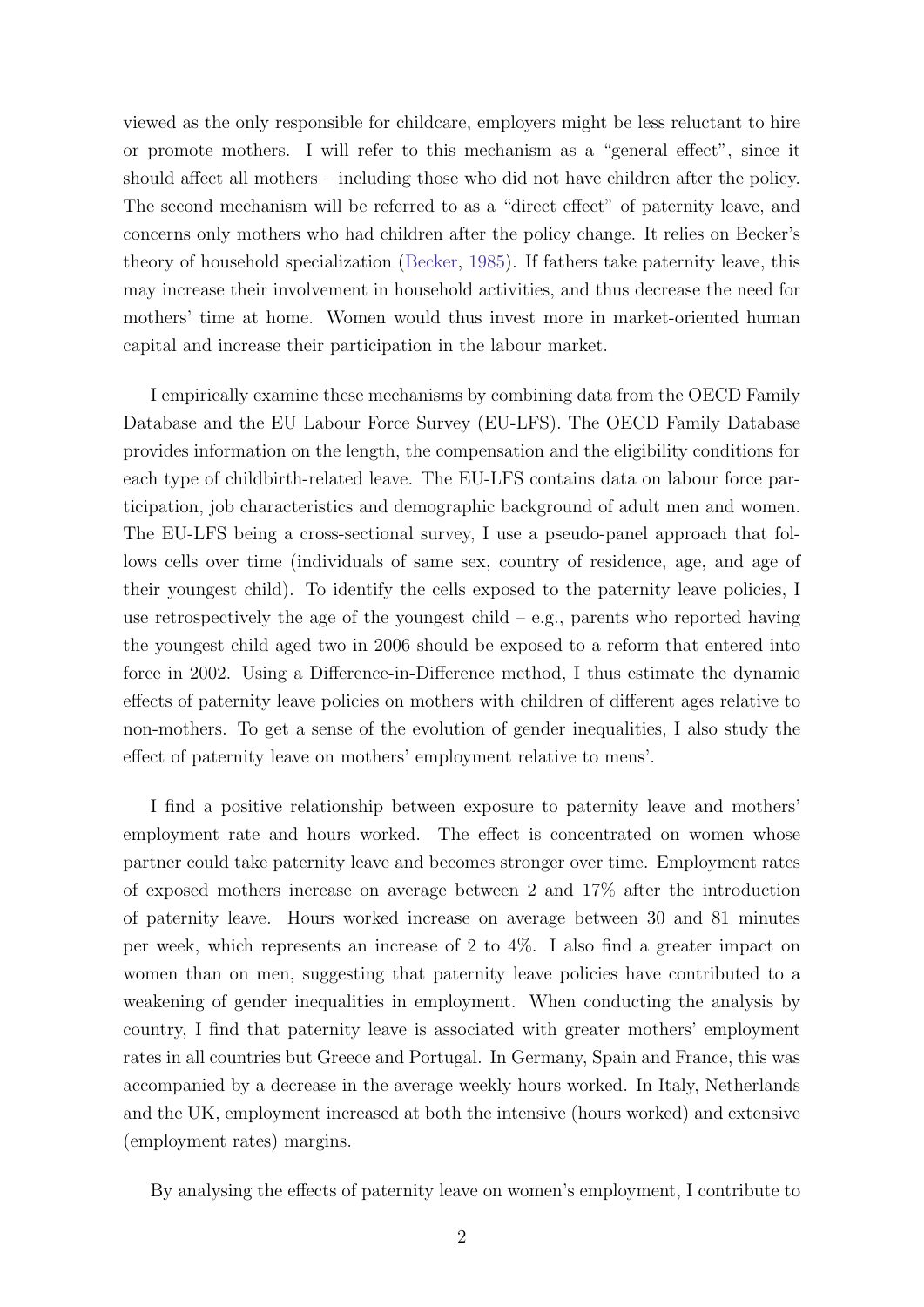an important strand of the literature in gender economics on the impact of childbirthrelated policies. Many studies have focused on maternity leave and its impact on women's labour outcomes. Mothers tend to respond to maternity or parental leave policies by delaying their return to work when the duration of the leave increases (Ziefle and Gangl, 2014). Lalive and Zweimüller  $(2009)$  found that the extension of the parental leave in Austria increased fertility and decreased employment and earnings of women, at least in the short run. Similarly in Germany, Schönberg and Ludsteck (2014) found that the different extensions of maternity leave reduced mothers' employment rate in the short run, with only small impacts 3-6 years after childbirth. In California, the paid family leave program has increased hours worked 1-3 years after childbirth for women who were employed before having children (Rossin-Slater et al., 2013). In this paper, I focus on the labour market effects of paternal leave policies, which have received less attention in the literature in spite of their rising importance.

A handful of recent papers have analysed the implications of paternity leave policies. Fathers' leave taking increases when father-specific leave is introduced (Ekberg et al., 2013; Rege and Solli, 2013). Paternal leave can increase fathers' involvement in housework or childcare-related activities (Huerta et al.,  $2013$ ; Bünning,  $2015$ ), and improve children's performances at school (Cools et al., 2015). Regarding the effect on women, Cools et al. (2015) found that in Norway, leave-taking of the father decreases the mother's earnings due to complementarities in the time spent at home and thus a decrease in women's labour supply. In Sweden, Johansson (2010) found that each additional month of leave taken by the father has positive effects on his spouse's earnings, while the reverse is not true. In Spain, paternity leave may have increased mothers' re-entry on the labour market in the short run (Farré and González, 2017). The results are thus controversial, and most studies focus on one particular country, often a Nordic country. In this paper, I use a sample of ten European countries, which allows me to provide a comprehensive assessment of paternity leave policies and look for heterogeneous effects across countries.

The rest of the paper is organised as follows. The next section presents an overview of the different parental leave systems in the ten countries that introduced paternity leave. Section 3 gives information on the data and variables used in the analysis, as well as some descriptive statistics. Section 4 presents the empirical strategy used to study the absolute and relative effects of paternity leave on women's employment. Sections 5 and 6 discuss the results and the robustness checks. Section 7 concludes.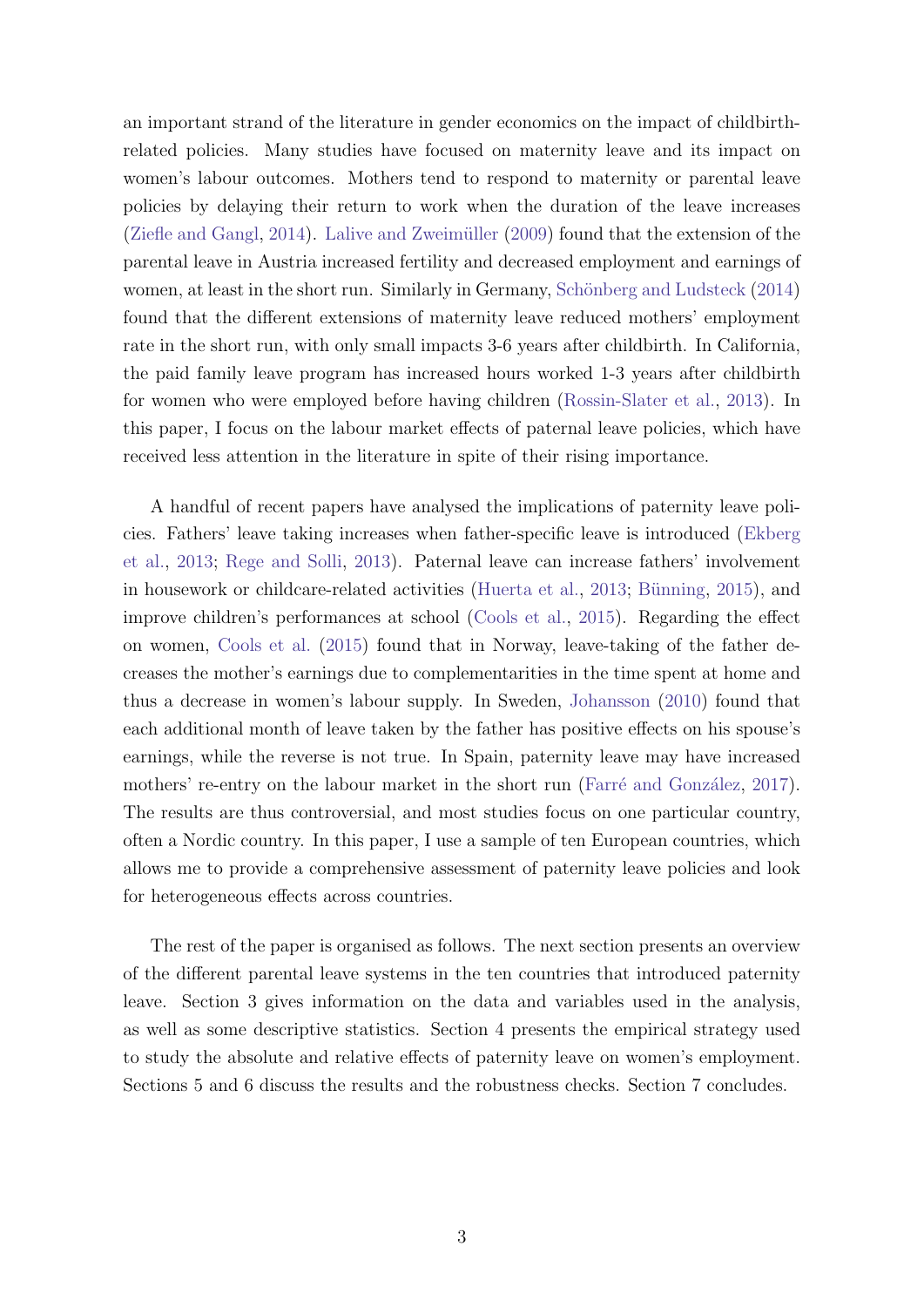### 2 Parental leave systems in Europe

European countries have introduced family-friendly policies to allow parents to spend time with their children while facilitating their re-entry on the labour market after childbirth. Three types of leave can be distinguished. Maternity leave is reserved to the mother and can be taken prior or after childbirth. Paternity leave is reserved for the father (or the second parent) and is generally paid and job-protected as well, but often much shorter than maternity leave. Finally, parental leave is typically long but less compensated, and is in general transferable from one parent to another, in which case it is mostly taken by the mother.

Figure 1 shows that all countries of the sample already offered a paid, job-protected maternity leave in 1998, at the beginning of the period. We can see that Greece and the UK have increased substantially the length of paid maternity leave during the period (from 16 and 18 weeks respectively in 1998 to 43 and 39 in 2016). They are the two most generous countries in the sample in terms of maternity leave, although they do not offer any paid parental leave. On the contrary, Germany is the country with the shortest maternity leave but a long parental leave. Throughout the period, the total length of leave available to mothers ranges from 16 weeks in Spain to 108 weeks in Hungary.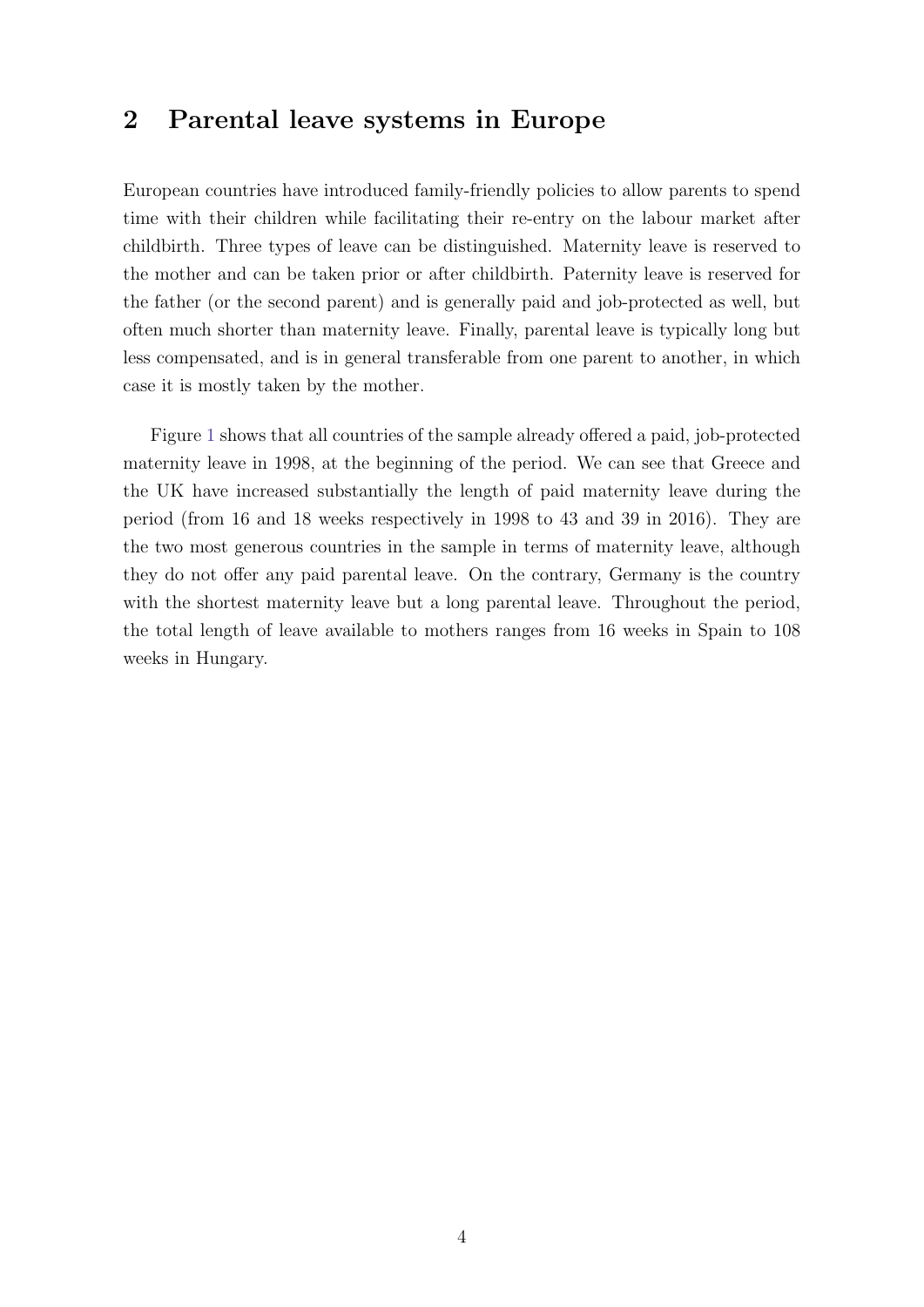

Figure 1: Length of paid maternity and parental leave

Note : When bars are black, the length of leave did not vary on the period 1998-2016, dashed bars represent variations. Maternity leave :

Greece : 16 to 17 weeks in 2000, to 43 in 2008.

UK : 18 to 26 in 2003, to 39 in 2007.

Poland : several variations between 16 and 26 weeks.

Portugal : 14 in 1998, 15.7 in 1999, 17.1 in 2000, 6.4 in 2009 and 6 in 2015.

Parental leave :

Introduction of paid parental leave in 1999 in Hungary, 2013 in Poland, 2009 in Netherlands (removed in 2015) and Portugal, 2004 in France.

Germany : 95.3 to 44 weeks in 2001.

France : length for one child.

This paper focuses on paid paternity leave and paid father-specific parental leave. Indeed, in order to increase fathers' parental leave uptake, some countries introduced a "daddy quota", reserving a fraction of the parental leave to fathers without the possibility of transferring it to the mother. Unpaid leave and transferable parental leave are excluded from the analysis because the take-up rate for fathers is much lower than for paternity leave. The OECD data reveal a take-up rate for paternity leave of 55 users per 100 live births in the 11 countries with available data in 2016, whereas for parental leave, countries in which there is a high take-up rate for fathers are those who have father-specific leave (mostly Nordic countries). For half of the countries represented, the rate is below 10 users for 100 births for parental leave<sup>3</sup>.

Table A.1 in Appendix A presents the reforms that were introduced and that

<sup>3</sup><https://www.oecd.org/els/family/PF2-2-Use-childbirth-leave.pdf>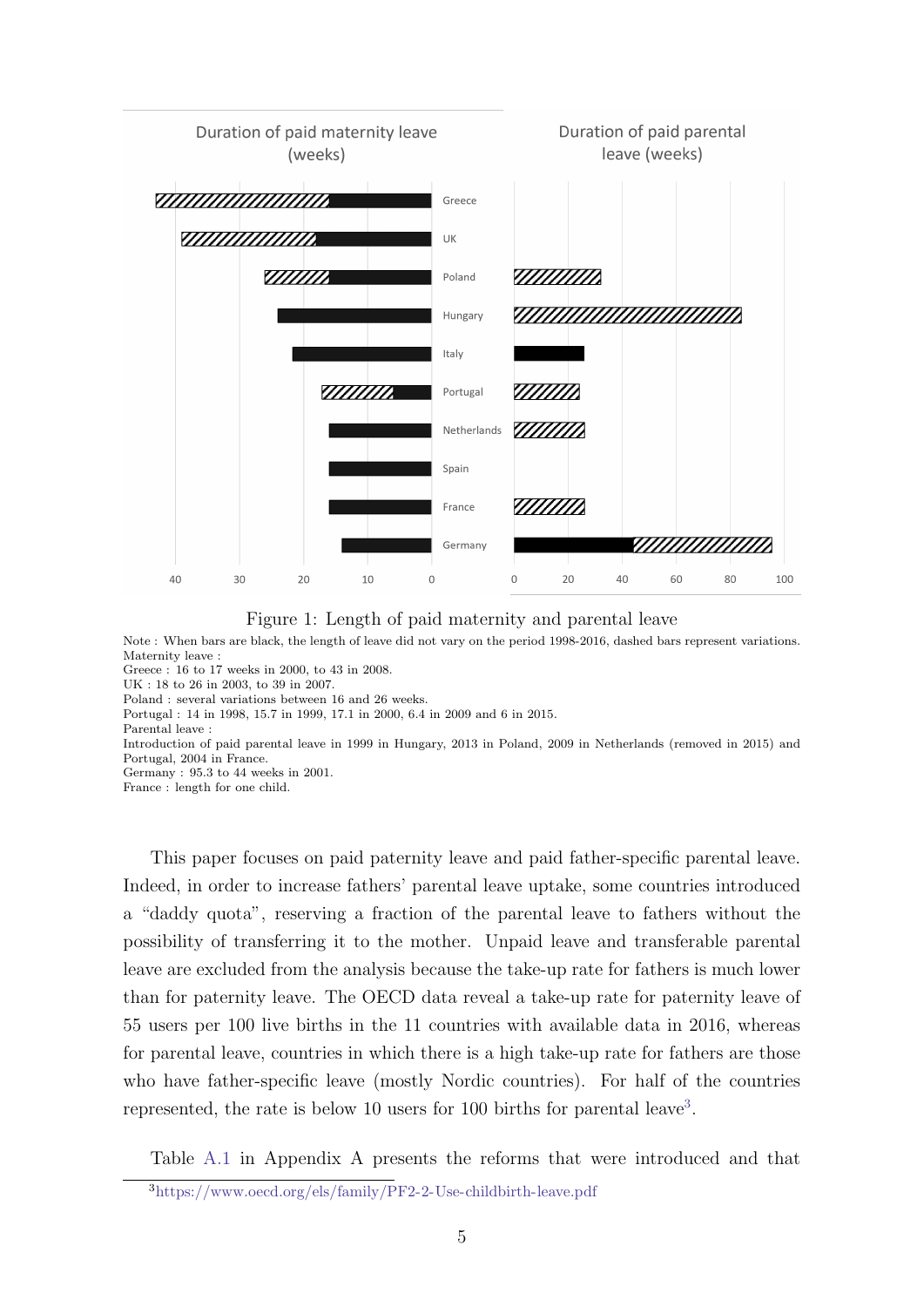changed the duration or the compensation of the paternity leave or father-specific parental leave over the period 1998-2016 for each country in the sample. In my analysis, I only focus on the first reform in each country that provided leave reserved to fathers. Over the period studied, reforms of father-specific leave (Table A.1) and other reforms of leave related to childbirth have occurred, which might bias the results. Their effect is at least partly controlled for in the econometric analysis by the use of control variables and fixed effects. However, in some cases the introduction of paternity leave is accompanied by other reforms which could affect mothers' employment and that cannot be disentangled from the effect of paternity leave. In particular, during the same year of the introduction of the paternity leave, there was an increase in the duration of maternity leave in Greece, Poland, Portugal, and the UK, a change in the parental leave payment in Germany, and the introduction of unpaid parental leave in Portugal. We can expect that these reforms would have effects that go in the opposite direction of the proposed effects of paternity leave. Most of them should increase the time spent by the mothers out of the labour market and thus affect negatively the probability to return to work. Also in France, the 35 hours work-week, which was introduced in 2000, became mandatory for all firms in 2002 (the same year as the introduction of paternity leave). However, this decrease in working hours should affect everyone in the same way.

### 3 Data and variables

#### 3.1 Data

In this paper I use the OECD Family Database and the European Union Labour Force Survey (EU-LFS). The OECD Family Database contains detailed data on the trends in leave entitlement around childbirth in a set of OECD countries. From 1970 to 2018, it provides information on the length, the compensation and the conditions to be eligible to each type of leave (maternity, paternity, or parental leave), as well as the share of parental leave that is reserved to the father. I use these data to determine at which point in time a country adopts paternity leave. Specifically, the introduction of the paternity leave is defined as the first year during which fathers in a country were entitled to either a paid paternity leave or a paid father-specific parental leave. In the empirical analysis, the variable "years since paternity leave" measures the number of years since the introduction of the paternity leave. It is set to 1 for the year of the introduction of the leave if it is introduced at the beginning of the year. If it is introduced at the end of the year, the following year will be defined as the first year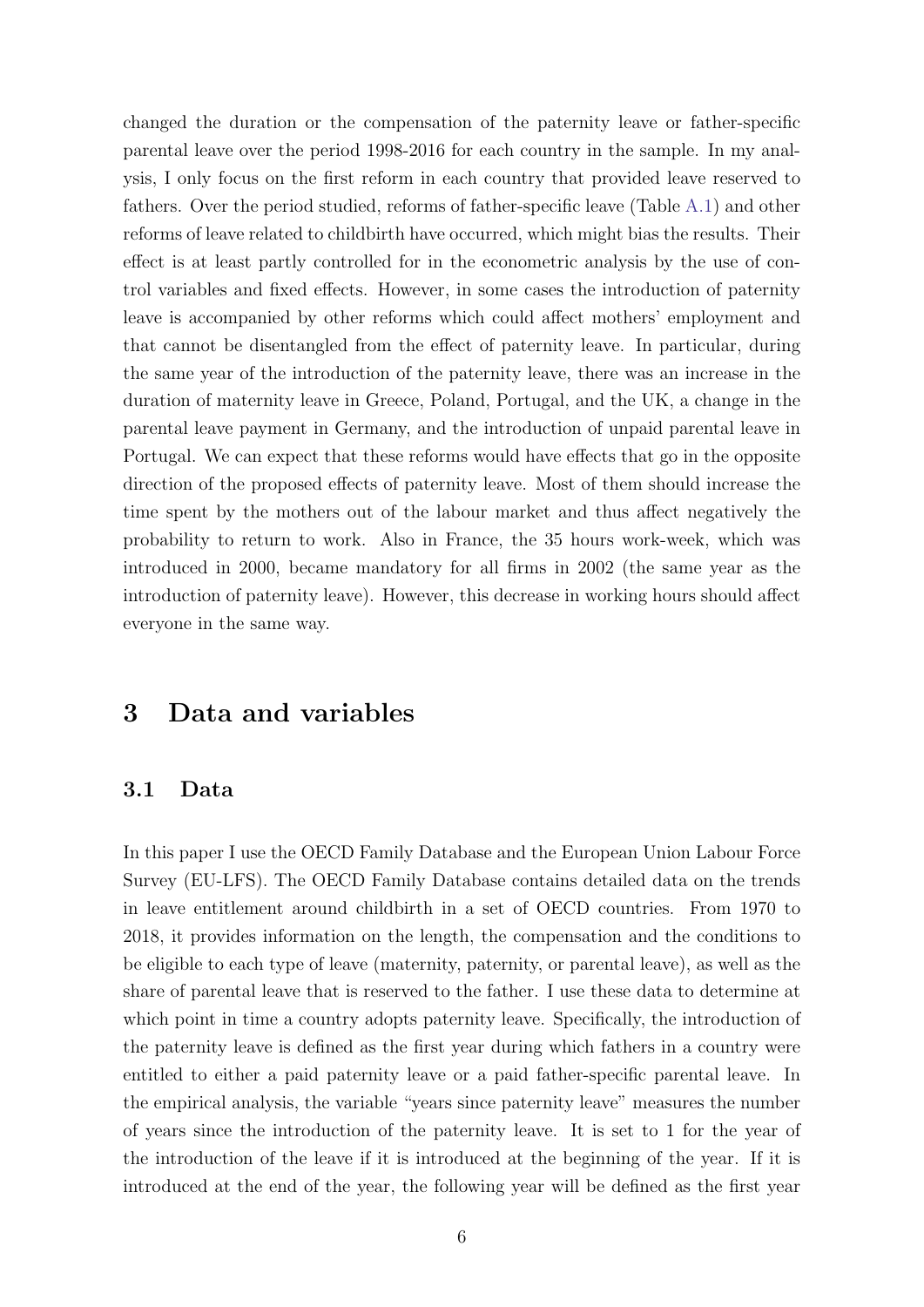of paternity leave.

The EU-LFS is the biggest household survey in Europe: it is conducted in all the countries of the European Union, as well as the UK, three members of the European Free Trade Association and four candidate countries. The first EU-LFS was conducted in 1983, and the availability of each country data depends on the year of adhesion to the European Union. Each country conducts its own survey, and questionnaires are comparable across time and countries<sup>4</sup>. In some countries, there is a rotation scheme so an individual can be surveyed several times. However, in the EU-LFS the household numbers are randomized, making it impossible to track individuals across waves. Since 1998, the survey provides both annual and quarterly data for individuals aged at least 15 years old living in private households. Individuals doing military service or living in collective households are excluded. In this paper, I use the annual data sets. They contain information on the demographic background of the individual, the labour status, the characteristics of the main job and the hours worked for individuals in employment, but also previous work experience and the methods used to find a job for individuals who are not in employment.

The EU-LFS has some limitations. In particular it is not possible to determine the effect of the paternity leave for individuals who indeed benefited from it. The database contains a variable indicating if an individual worked less hours or did not work at all during the reference week because of childbirth-related leave. However, the response rate is very low: it captures only individuals who were in leave during a specific week, and since paternity leave is typically short, the chances that the person was on leave during this specific week are quite low.

#### 3.2 Sample

I focus on the period 1998-2016, which are years in which the variables used in the analysis are available. My sample is composed by ten European countries (France, Germany, Greece, Hungary, Italy, Netherlands, Poland, Portugal, Spain, and the UK) that introduced paternity leave during the sample period and for which data is available in both databases, as well as two countries which did not have paternity leave in 2016 (Czech Republic and Slovakia). Two countries appear only later in the sample : Netherlands (available data from 2000) and Poland (available data from 2001). For all countries, I observe employment at least 2 years before the introduction of paternity

<sup>4</sup>The information on the sampling plan and data collection in each country is available at [https://ec.europa.eu/eurostat/documents/3888793/7751652/KS-TC-16-021-EN-N.pdf/](https://ec.europa.eu/eurostat/documents/3888793/7751652/KS-TC-16-021-EN-N.pdf/8475c2e2-c037-4ba2-9029-93db1ade41fe) [8475c2e2-c037-4ba2-9029-93db1ade41fe.](https://ec.europa.eu/eurostat/documents/3888793/7751652/KS-TC-16-021-EN-N.pdf/8475c2e2-c037-4ba2-9029-93db1ade41fe)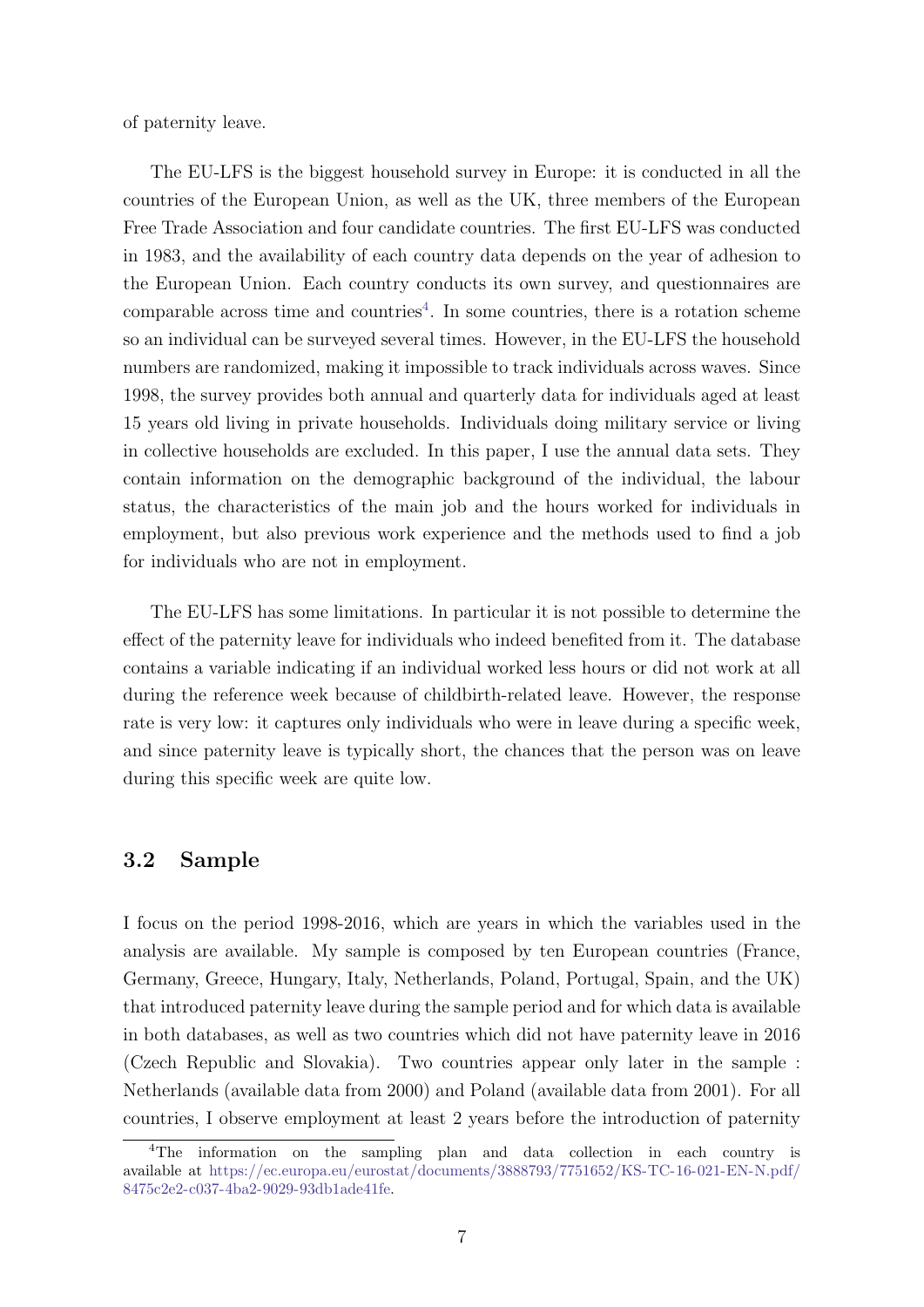leave and at least 3 years after.

Another limitation in the data pertains the identification of parents and children, which is essential in my empirical strategy. From 1998, the variable giving the age of the youngest child in the household is available for all countries in my sample. The variable for the presence of the respondent's child in the household is however only available for some periods. Thus, I begin by analysing the effect of the reform on women living with children and who are between 20 and 49 years old. I believe that by making such restriction, the bias induced by the presence of children who are not related to the women interviewed would be quite small. However, I also conduct robustness checks by taking only the women who live with their own children for the years in which the corresponding variable is available. The variable for the presence of children older than 15 in the household is also only available for some periods. Therefore, within the group of individuals considered as childless in the empirical analysis, there are individuals who have their youngest child aged 15 or more. This should not however affect much the estimations because the presence of children older than 15 in the household should not alter much parents' employment as a response to childbirth-related reforms.

The analysis focuses on two dependant variables: the employment rate and the number of weekly hours worked. The employment rate is defined as the share of individuals working usually at least 15 hours per week over the working-age population and the hours worked are equal to the average number of hours usually worked per week. Also, I will study the effect of paternity leave on women's outcomes relative to men's. To do so, I will analyse if the effect of paternity leave on employment rate and hours worked for women is significantly different than the effect for men.

#### 3.3 Descriptive statistics

Figure 2 presents the evolution of the average employment rates and hours worked by gender and parenthood status during the period 1998 - 2016, as well as the evolution of the corresponding ratios. These ratios are defined as the average employment rate and hours worked of women, divided by the average employment rate and hours worked of men. Note that the introduction of Netherlands in the sample in 2000 and of Poland in 2001 explains some of the changes observed at the beginning of the period, such as the decrease in women's hours worked. These figures show that mothers work less than non-mothers, both at the extensive  $(2.a)$  and intensive  $(2.c)$  margins, but the difference tends to decrease over the period. We observe the opposite when comparing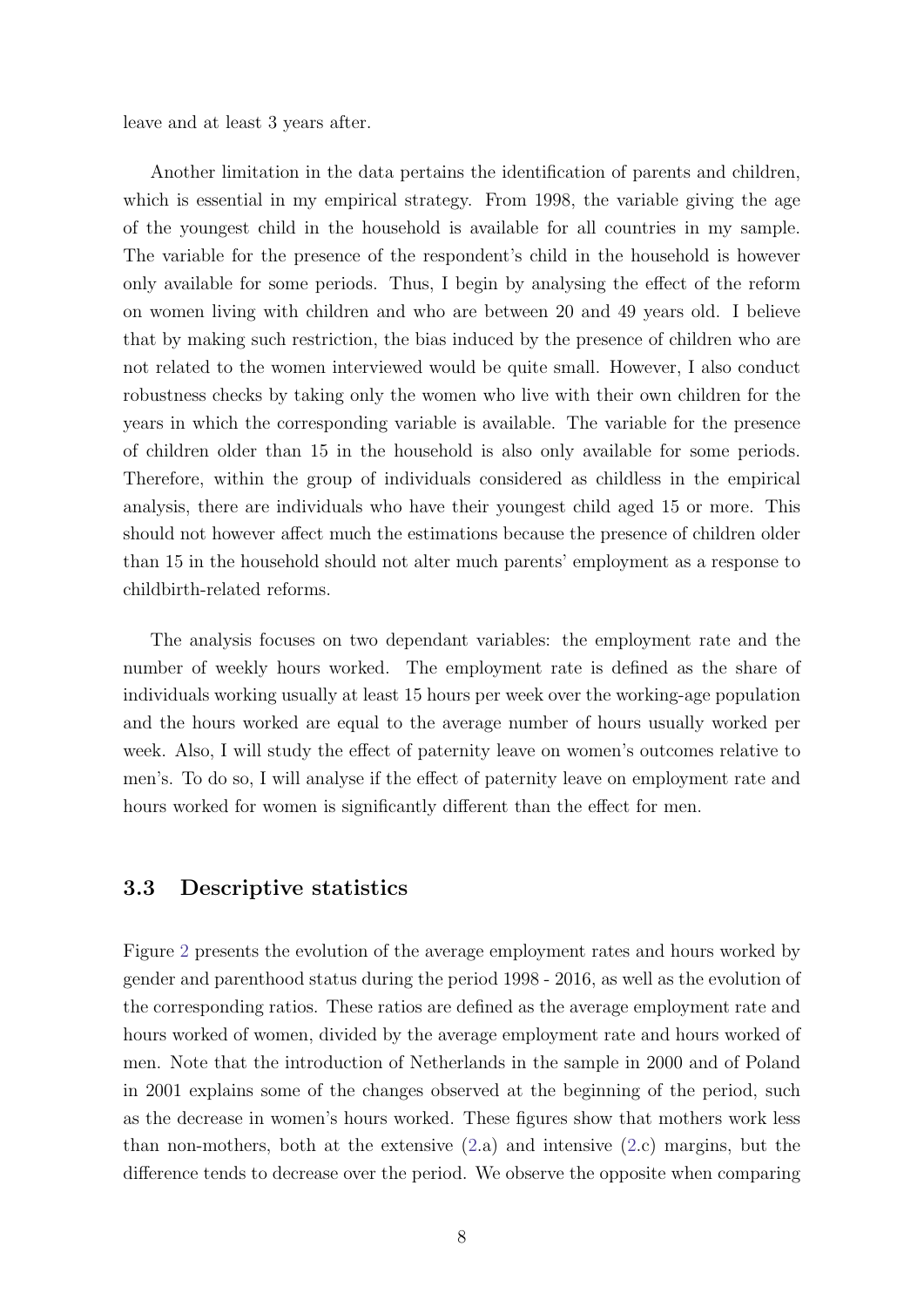fathers to non-fathers (2.b and 2.d). Inequalities in employment between men and women, represented by the ratios, are consequently higher among parents than among non-parents (2.e and 2.f).

These figures also show an increase in employment rates of women on the period, despite the fall that follows the 2008 crisis. On the contrary, the employment rate of men tend to decrease, which explains why the ratio increased steadily over the period 1998 - 2016. Both men and women reduced their working hours, and the ratio of hours worked varies only little.

Summary statistics by gender and age of the youngest child are presented in Table A.2 in Appendix A. We can see that parents are more likely to have already had a work experience and to be married than childless individuals. As expected, the employment rate and the number of weekly hours of work decrease in the presence of young children for women, whereas for men there is an increase. Inequalities in terms of employment between men and women are stronger for parents than for non-parents. The table also shows that women are much more likely to take leave for childbirth than men.

Table A.3 in Appendix A gives labour market outcomes by gender and parental status before and after the introduction of paternity leave. It shows that women, and especially mothers, tend to work more after the introduction of paternity leave. Men's employment rate and hours worked are somewhat reduced after the reform, and the share of men on parental leave increases. This suggests, consistently with the presence of a "direct effect" of paternity leave, that after the reform, men are more likely to take leave and to work less hours, allowing women to spend more time on the labour market.

Figure A.7 in Appendix A presents the share of men with a child aged 0-1 who declared having worked less or not having worked at all during the reference week because they were on parental leave. The level of leave-taking is largely understated because this question only captures individuals who were in leave during a particular week. This figure shows nevertheless that leave-taking ranged between 0.1 and 0.3% before the reform, and increased significantly afterwards, up to 1.4%.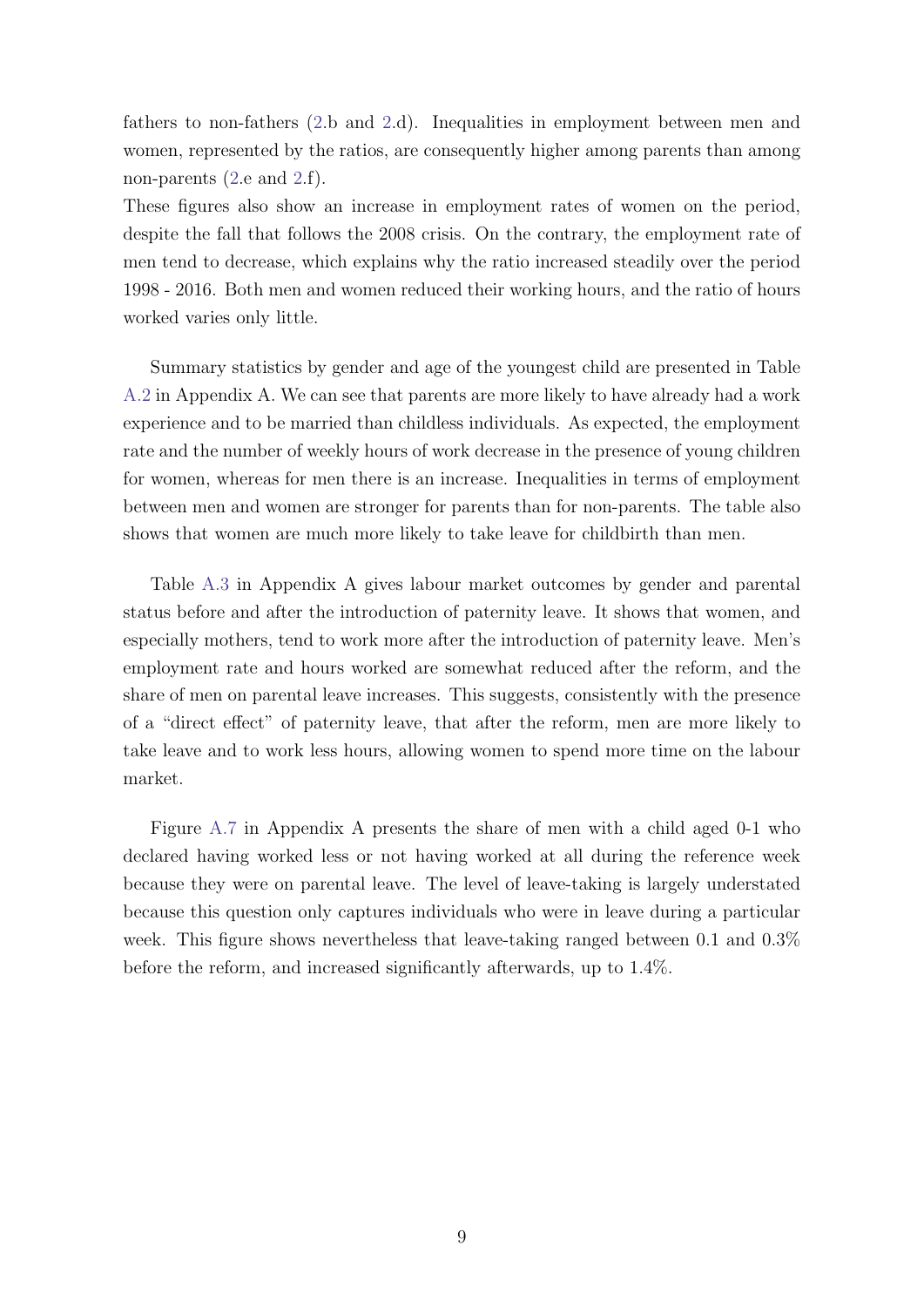

- No children < 15 years old ... Children < 15 years old

Figure 2: Evolution of employment rates and hours worked by gender and parenthood status, 1998 - 2016

### 4 Empirical strategy

The EU-LFS being a cross-sectional survey, an individual-level panel study is not feasible. Instead, as shown by Deaton (1985), if the sample is large enough, it is possible to create a pseudo-panel where we can follow the same cells (i.e., groups of individuals sharing the same characteristics) over time. I decide to construct cells by country, sex, age, and age of the youngest child. The individuals are divided in three age groups (between 20 and 29, between 30 and 39, and between 40 and 49) and six groups according to the age of the youngest child (0-1, 2-3, 4-5, 6-7, 8 or older, and childless) to ensure a large enough number of individuals for each cell. I group the number of years since paternity in the same way as the age of the youngest child. The cell average (average of each variable for individuals sharing the same sociodemographic characteristics) is treated as a single observation. As shown by Verbeek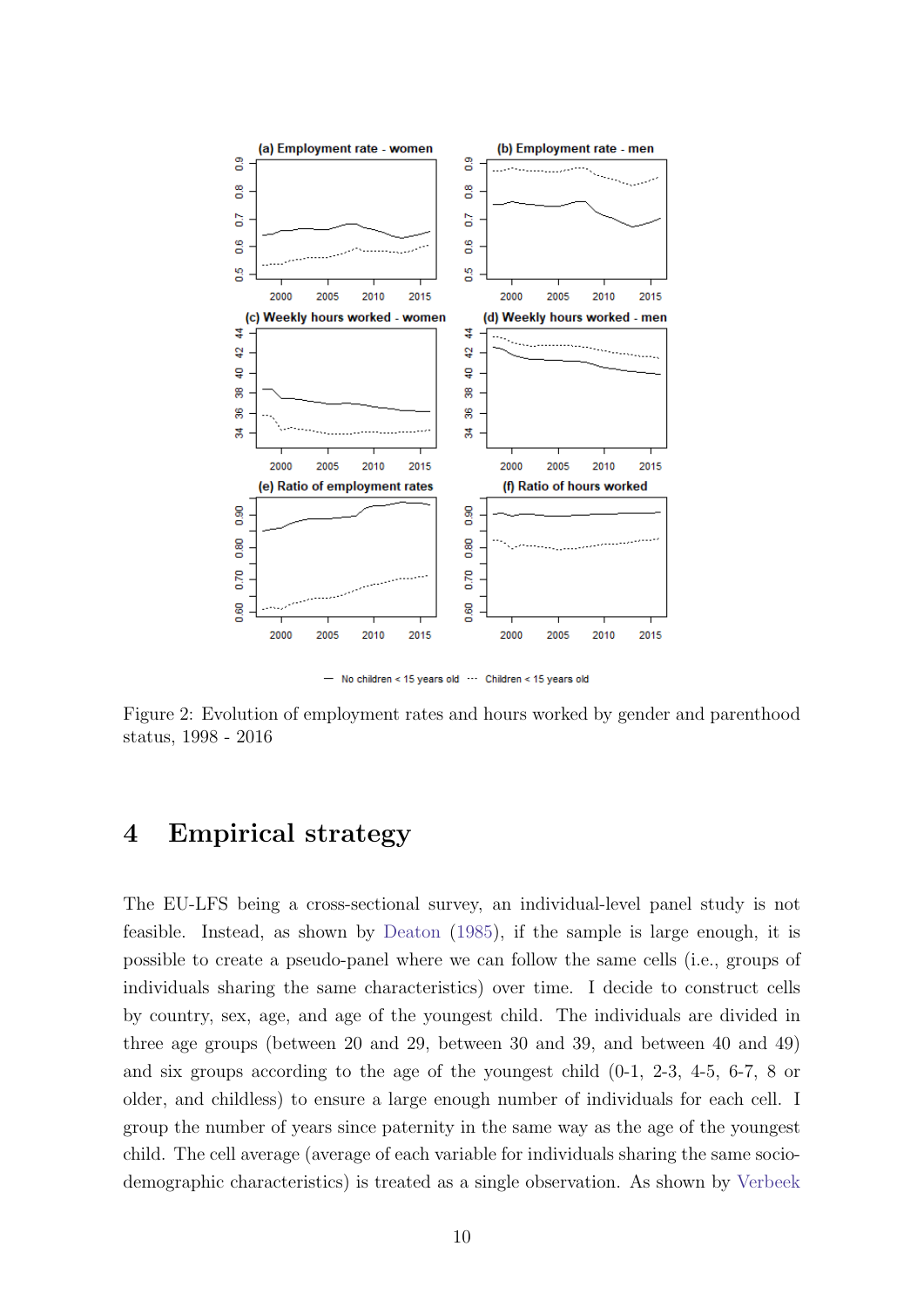and Nijman (1992), the number of observations by cell must be large enough (100 observations by cell is considered a good minimum). Otherwise, the bias introduced by considering the pseudo-panel as genuine panel data would be high. Most of the cells in my sample respect this criterion, since only 5% of the cells contain less than 100 observations. However, I also conduct the analysis by excluding those cells, and describe the results in the robustness checks.

#### 4.1 Effect of paternity leave on women's employment

I use a model similar to Wolfers (2006) to determine the dynamic effects of the introduction of paternity leave. The baseline specification is the following.

$$
Y_{gt} = \alpha + \gamma_{kj} \left( \sum_{k \ge 0} \mathbb{1} \{ \text{Years paternity}_{ct} = k \} \times \sum_{j \ge 0} \mathbb{1} \{ \text{Child}_{g} = j \} \right) + X_{gt} + \lambda_{ct} + \lambda_{g} + \epsilon_{gt}
$$
\n
$$
\tag{1}
$$

 $Y_{gt}$  is the outcome of interest for the cell g at time t. The cell g refers to individuals who share the same socio-demographic characteristics (same country, same age of the youngest child, same gender and same age range). The indicator function  $\mathbb{1}\{\text{Yearinity}_{ct} = k\}$  is equal to one if the paternity leave has been in effect for k years in country c at time t, with  $k=0-1$ , 2-3, 4-5, 6-7, 8 and more. The indicator function  $\mathbb{1}\{\text{Child}_g = j\}$  is equal to one if the cell g is composed by individuals who have their youngest child aged j, with  $j=0-1$ , 2-3, 4-5, 6-7, 8 or older (the same age categories of the "Years paternity" variables).  $X_{gt}$  is a vector of control variables and  $\lambda_{ct}$  and  $\lambda_g$  are country-year and cell fixed effects. I introduce cell fixed effects to control for time-invariant characteristics specific to each cell. The "post-pre" difference isolated by the "Years paternity" indicator variables is thus taken within the cell, and compared across cells with different age of youngest child. These fixed effects absorb the level effect of the Child indicators. I also introduce country-year fixed effects in order to control for shocks that may happen during a specific year (typically other family policy reforms or the 2008 crisis) and affect countries differently. These fixed effects absorb at least a part of the general effect, the one common to all women (mothers and non-mothers) – i.e. they absorb the effect of the "Years paternity" indicators.

My interest is in the coefficients  $\gamma_{kj}$ , which give the dynamic effect of paternity leave on women with children of different age groups. The age of the youngest child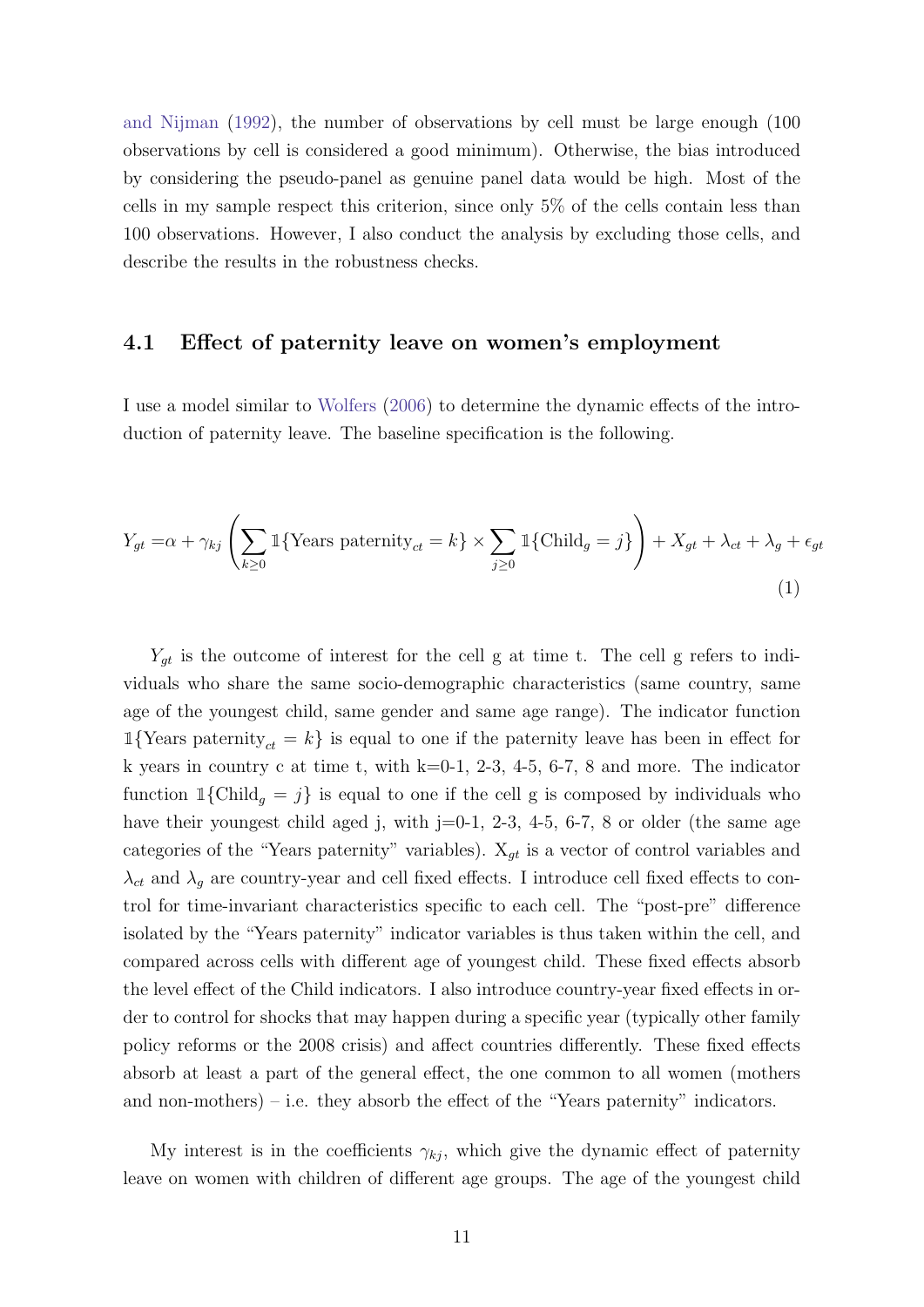identifies exposure. Because paternity leave has to be taken within a certain period after birth, the age of the youngest child permits to identify the year of birth of the child and match it with the entry into force of paternity leave policies. For example, consider a country where a paternity leave policy was introduced in the last year, at  $t-1$  (i.e., the indicator Years paternity = 0-1 equals one). Women who had their latest birth in the last year (i.e., the dummy variable Child  $= 0-1$  equals one) were exposed to the policy, whereas women who had their youngest child two to three years before (Child  $= 2-3$  equals one) were not exposed.

The excluded category in the set of *Years paternity*  $= k \times Child = j$  interaction terms is composed of women without children. Therefore, the coefficients  $\gamma_{kj}$  measure the dynamic effect of the paternity leave on women with the youngest child of a certain age relative to the effect on women without children. The post-pre difference for women within the same cell is compared with the post-pre difference for women with no child (the excluded category).

This empirical strategy allows me to analyse two potential effects of paternity leave on mothers' employment. The first is a general effect: the reform could decrease discrimination towards mothers on the labour market because women are not seen as the only responsible for childcare anymore. This effect should show up in the estimates with a positive coefficient for all women, even those who gave birth before the reform. The second one is a direct effect: if the partner takes a paternity leave, this can lead to a more equal sharing of housework and childcare, which can allow the mother to spent more time on the labour market. This channel would consist in a positive coefficient only for exposed mothers. We can thus expect the effect of the paternity leave (the "Years paternity" indicators) to be positive and significant regardless of the age of the youngest child because all mothers benefit from the general effect. We expect however that women directly exposed to the reform benefit more – we expect coefficients associated to Years paternity =  $0-1 \times Child = 0-1$  to be higher than those associated to Years paternity =  $0-1 \times Child = 2-3$ .

Also, we can expect that the effect of paternity leave increases with years since its introduction because leave-taking increases with time (Table A.7 in Appendix A) and discrimination towards mothers may take time to decrease – e.g. we expect the coefficient associated to Years paternity =  $6-7 \times Child = 0-1$  to be higher than the one associated to Years paternity =  $0-1 \times Child = 0-1$ .

The variable  $Child = j$  in my empirical setting relies on the existence and age profile of children in the household. Other characteristics that are important for labour market outcomes might well differ across mothers with and without children and across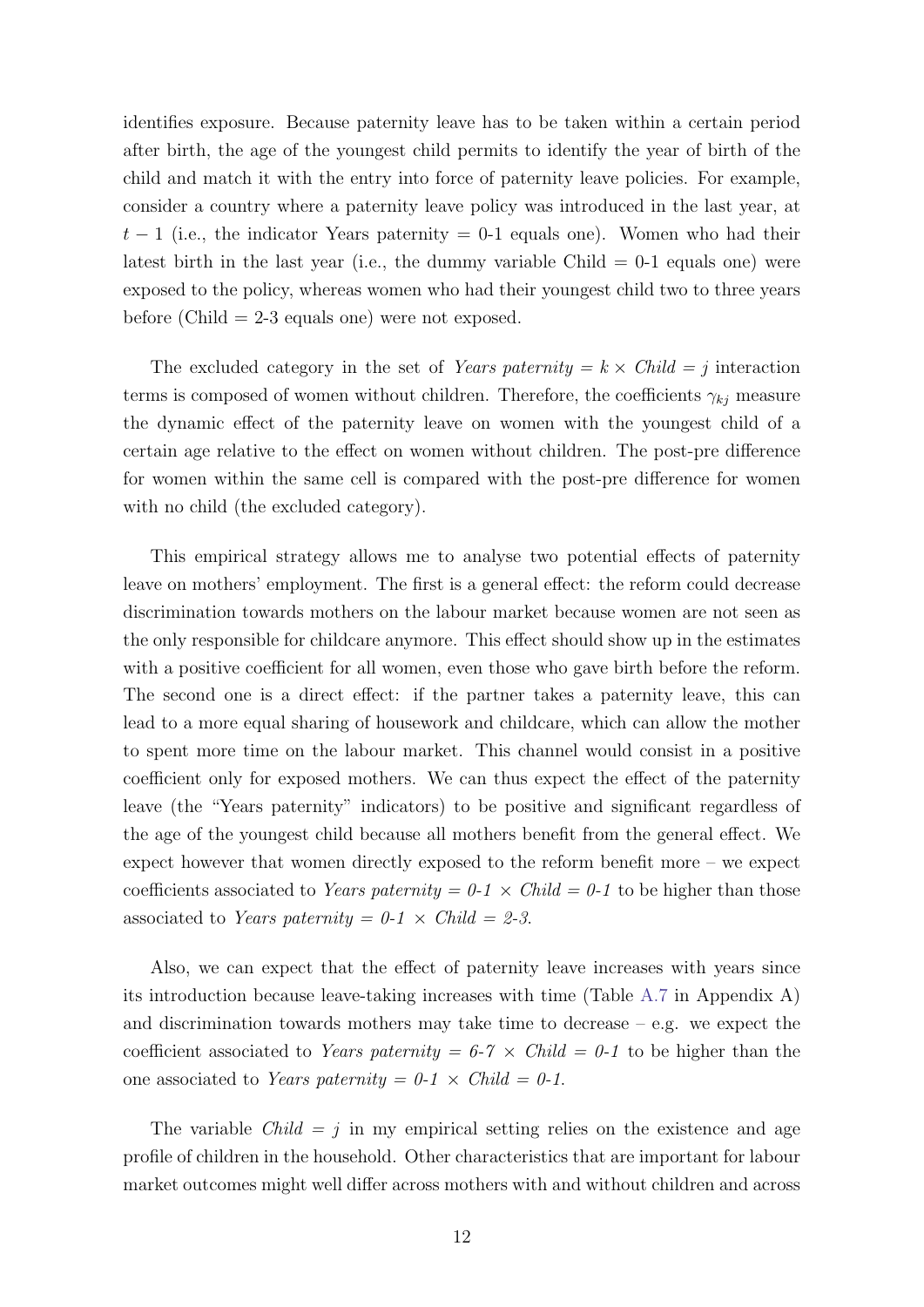mothers with children of different ages. For instance, more educated women who are more attached to the labour market might be more likely to have children after the reform. To control for this type of confounders and attenuate omitted variable bias, I include in the regression a vector of control variables  $X_{qt}$ : the average number of children under 15 living in the household in the cell, the level of education (share of individuals in the cell who achieved third level or upper secondary, with lower secondary as the reference), the marital status (share of married individuals, share of divorced individuals in the cell, with single as the reference), the share of individuals having had a previous work experience and the share of individuals who were born in the country of residence in the cell.

The Difference-in-Difference method requires the common trend assumption to hold. Indeed, if the outcomes of the treated and the control groups evolve in the same way before the treatment and there is no differential trend after the policy shock, one should expect that they would also evolve similarly afterwards in the absence of treatment. This allows to interpret the deviation from the parallel trend as an effect of the treatment. When comparing mothers to non-mothers, this assumption may be violated. As it is common in the literature, I conduct an event study in section 5, to test for pre-trends which could reflect a violation of the common trend assumption.

The observations are likely to be correlated within country, so the standard errors should be clustered at the country level. However, twelve is quite a low number of clusters which can lead to an over-rejection of the null hypothesis and too narrow confidence intervals (Cameron and Miller, 2015). In general, 50 clusters are considered to be enough. For this reason, I decide instead to cluster at the country - age of the youngest child level. Since the exposure to the paternity leave depends also on the date of childbirth, it is likely that the correlation will be important within a group of mothers within each country. This leaves me with 72 clusters, which is large enough. The model is estimated by Weighted Least Squares, using sample weights provided by the EU-LFS. I divide the sum of the weights of all individuals in each cell by the sum of the weights for all individuals in the corresponding country. I keep this computed weight constant over the period in order to neutralize the influence of sociodemographic changes over time.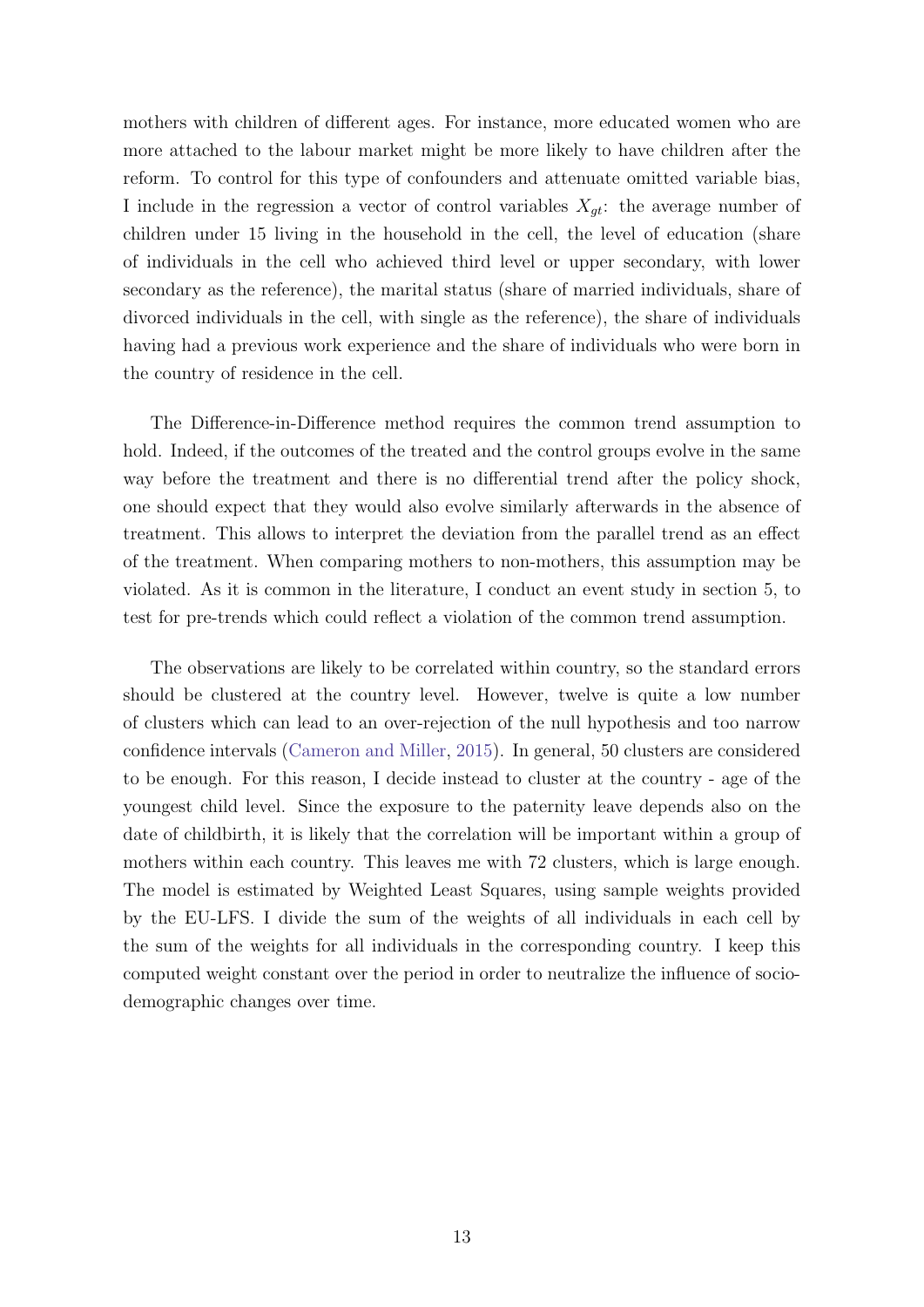### 4.2 Effect of paternity leave on women's employment relative to men's

After assessing the effect of paternity leave on women's absolute employment, I look at the evolution of gender inequalities in employment. I analyse if the effect of paternity leave on women's employment is statistically different from the effect on men's employment. The baseline specification is described in Equation 2.

$$
Y_{gt} = \alpha + \gamma_{kj} \left( \sum_{k \ge 1} \mathbb{1} \{ \text{Years paternity}_{ct} = k \} \times \sum_{j \ge 0} \mathbb{1} \{ \text{Child}_{g} = j \} \right)
$$
  
+ 
$$
\psi_{kj} \left( \sum_{k \ge 1} \mathbb{1} \{ \text{Years paternity}_{ct} = k \} \times \sum_{j \ge 0} \mathbb{1} \{ \text{Child}_{g} = j \} \times \text{ Woman}_{g} \right) \tag{2}
$$
  
+ 
$$
X_{gt} + \lambda_{ct} \times \text{ Woman}_{g} + \lambda_{g} + \epsilon_{gt}
$$

The coefficients associated to the triple interaction  $\sum_{k\geq 1} \mathbb{1}\{\text{Years paternity}_{ct} =$  $k$   $\{K\}\times\sum_{j\geq 0} \mathbb{1}\{\text{Child}_g=j\}$   $\times$  Woman<sub>g</sub> capture the heterogeneous effects of the paternity leave by gender. If the coefficients are positive and significant, this would mean that mothers' employment relative to non-mothers increased more after the reform than fathers' employment relative to non-fathers.

I expect the reform to have a negligible effect on fathers. Paternity leave could either not affect fathers' labour force participation (Cools et al., 2015), or reduce it somehow (Bünning,  $2015$ ). For this reason, if paternity leave had a positive effect on mothers' employment, gender inequalities should be reduced. For the same reasons as stated in the precedent subsection, I expect the reduction in gender inequalities among individuals exposed to the reform to be higher than among individuals not exposed – the coefficient associated to Years paternity  $= 0.1 \times$  Child  $= 0.1 \times$  Woman is expected to be higher than the coefficient associated to Years paternity =  $0-1 \times$  Child  $\geq 2-3 \times$ Woman.

The cell fixed effects absorb the effects of the Child and the Woman indicators, as well as the interaction term (recall that the cell is defined by age, age of the youngest child, sex and country). I introduce in the equation country-year-sex fixed effects, to control for shocks that affect countries and genders differently. These fixed effects capture the effect of the Years paternity indicator, but also the interaction terms Years paternity x Woman.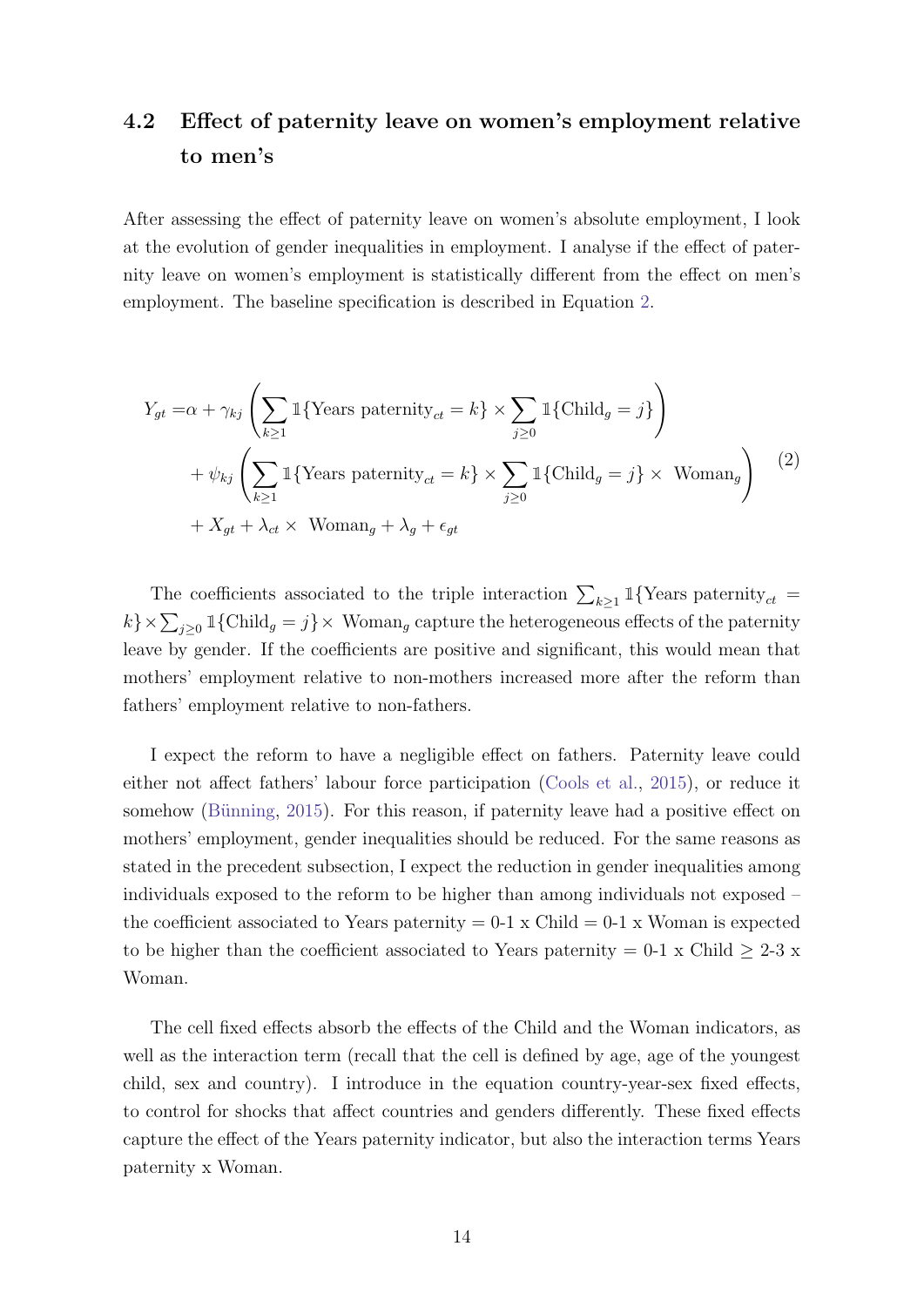### 5 Results

#### 5.1 Women's employment rate and hours of work

Tables B.1 and B.2 in Appendix B present estimation results of Equation 1. The first column does not include any control. The second column controls for cell and country-year fixed effects. The third column is the baseline specification, in which I add controls for socio-demographic characteristics of the individuals and keep country-year and cell fixed effects. The fourth column presents the baseline specification estimated by unweighted OLS.

Figures 3 and 4 portray the effect of paternity leave on employment rates and hours worked of women with the baseline specifications. Figure 3 shows a positive and significant effect of paternity leave on mothers' employment rate, which seems to be concentrated on exposed mothers. For example, the middle graph in the first row shows that for mothers whose youngest child is aged 2 or 3 (Child  $= 2-3$ ) the effect becomes significant only from 2 years after the reform (Years paternity =  $2$ - $3$ ). The introduction of paternity leave had a sizeable effect on this group of women: their employment rate relative to non-mothers increased by 2 percentage points after 2-3 years, and up to 7.8 percentage points starting from 8 years after the reform. This effect seems to persist over time: the employment rate of exposed women with a youngest child aged 8 or more grows by 3.1 percentage points 8 years after the reform. On average, the increase in terms of employment rate ranges from 1 to 8 percentage points, which represents an increase from the pre-reform employment rate of 1.7 to 17.4% (Table A.3 in Appendix A). We can observe that in some cases (e.g. Years paternity =  $0-1 \times Child = 6-7$ , non-exposed mothers benefited also from the reform, consistently with the existence of a general effect. I also find that the value of the coefficients tend to increase with the number of years since the introduction of paternity leave. This result is consistent with the presumption that the effects on women's employment take some time to materialize.

Figure 4 presents the same estimations for the average weekly hours worked. Paternity leave is associated with significantly greater hours worked starting from 6 years after the reform for women with children aged 7 or less. On average, the time spent on the labour market for mothers relative to non-mothers increased by 30 to 50 minutes per week 6-7 years after the paternity leave reform. Once again, the effect increases with years since paternity leave: starting from 8 years after the reform, mothers spent between 58 and 81 more minutes at work per week. This represents an increase of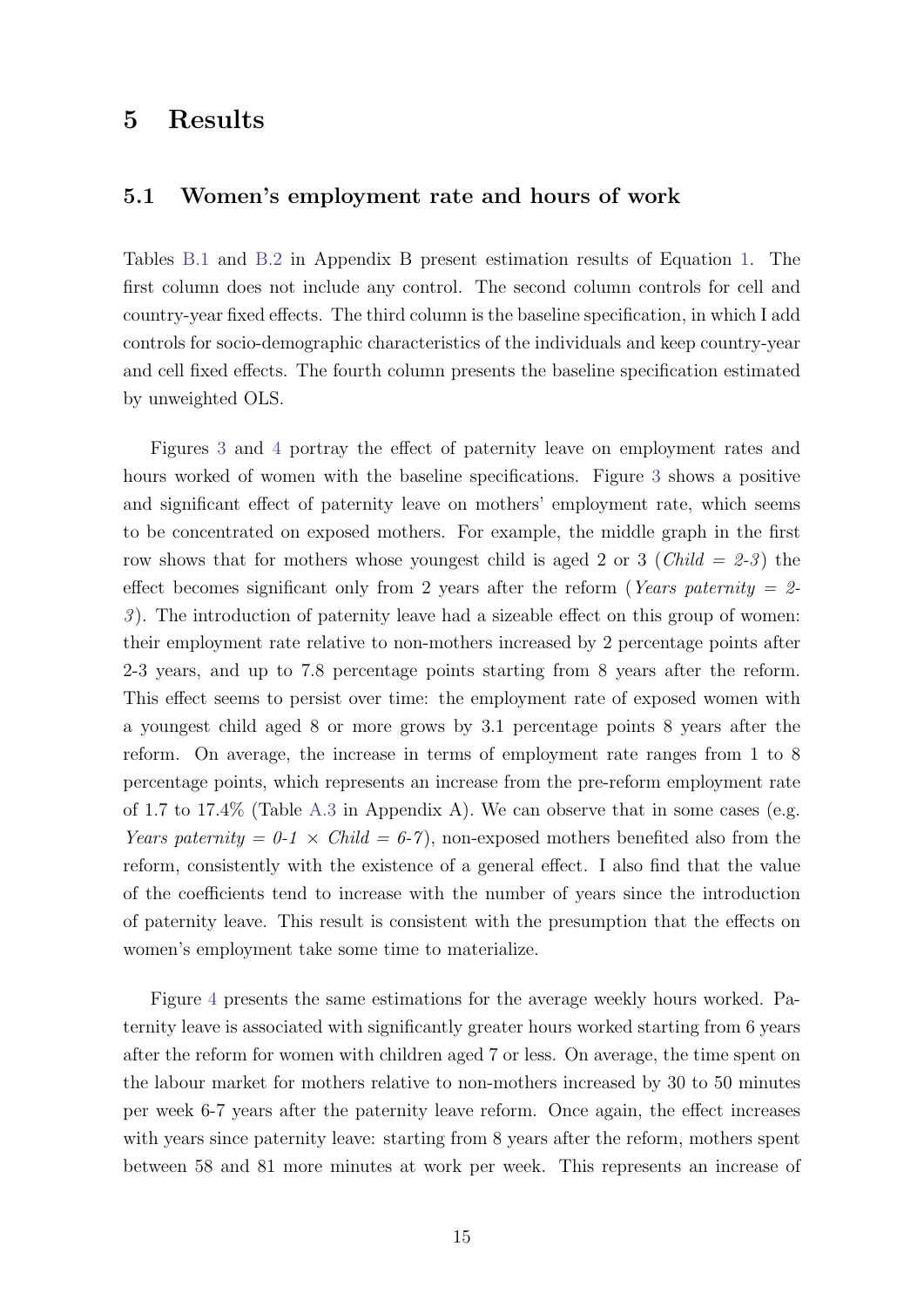



Figure 3: Impact of paternity leave on women employment rate - baseline specification Note : 95% confidence intervals

The dependant variable is the share of women in each cell who work more than 15 hours on average per week usually in their main job. Men are excluded from the sample. The control variables are cell means, and contain the average number of children in the cell, the proportion of individuals in the cell who achieved the third level of education or upper secondary (lower secondary is the omitted category), who are divorced/widowed/separated or married (single is the omitted category), who have a previous work experience and who are born in the country of residence. The regressions include country-year and cell fixed effects. The standard errors are clustered at the country-age of the youngest child level and the estimations are made using WLS.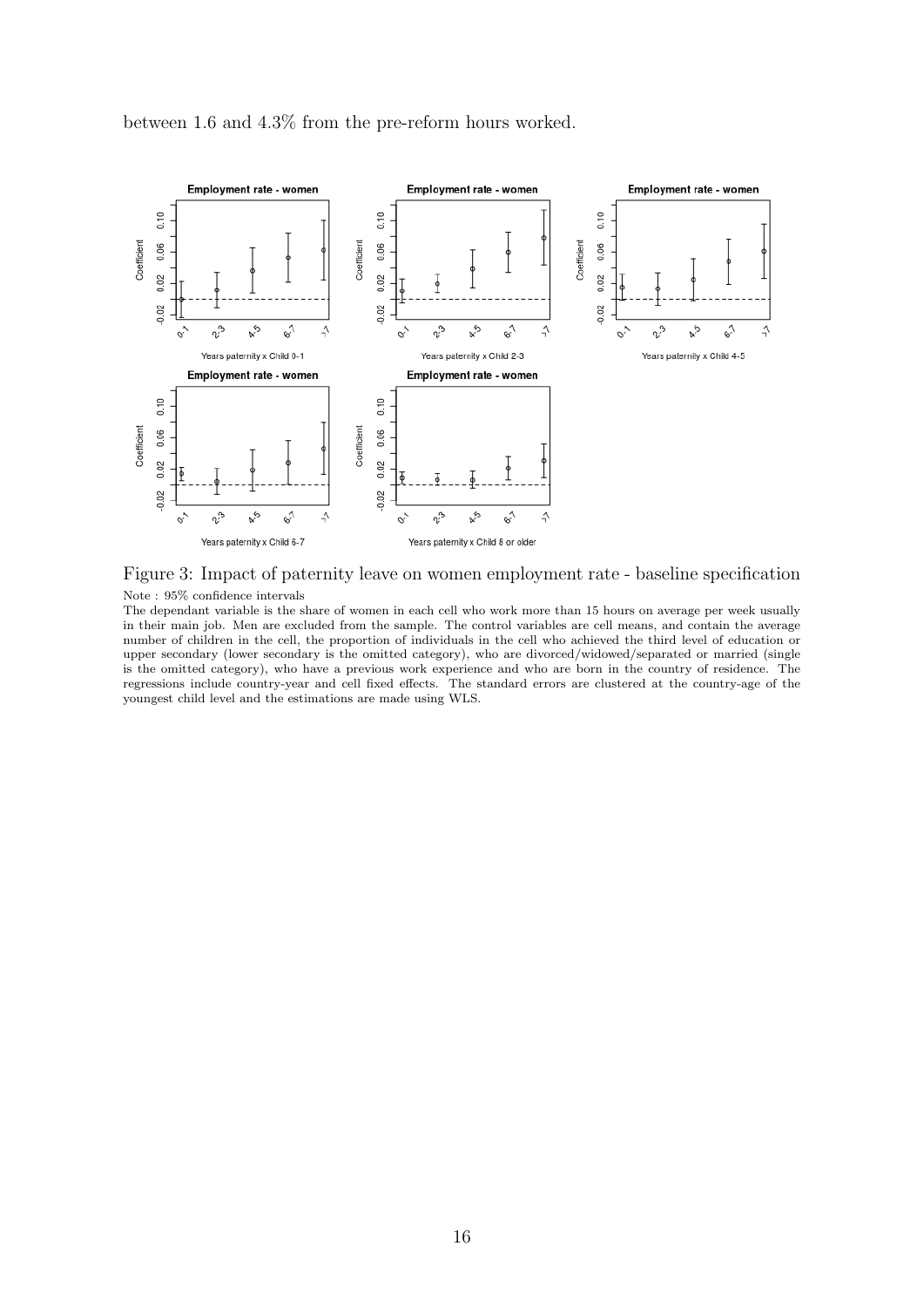

Figure 4: Impact of paternity leave on women hours worked - baseline specification Note : 95% confidence intervals

The dependant variable is the average weekly hours worked usually in the main job in each cell. Men are excluded from the sample. The control variables are cell means, and contain the average number of children in the cell, the proportion of individuals in the cell who achieved the third level of education or upper secondary (lower secondary is the omitted category), who are divorced/widowed/separated or married (single is the omitted category), who have a previous work experience and who are born in the country of residence. The regressions include country-year and cell fixed effects. The standard errors are clustered at the country-age of the youngest child level and the estimations are made using WLS.

I present in Appendix C event study plots in order to analyse the presence of pretrends. I use the baseline specification as defined previously and add dummy variables for years before the introduction of paternity leave. Following Borusyak and Jaravel (2017), I exclude the year prior to the reform and the first period available. Figures C.8 and C.9 in Appendix C present the event study estimates for employment rate and hours worked for each group of mothers depending on the age of their youngest child. In most of the cases, these results do not show the existence of a pre-existing trend in employment or hours worked. The F-test of joint significance of the pre-treatment coefficients, which controls for non linear pre-trends, detects pre-trends for two groups of mothers out of five, at the 5% significance level for hours worked and only at the 10% significance level for employment rate.

I next estimate the effect of paternity leave for each country separately. The results are in Appendix D for the baseline specification, with year and cell fixed effects, and controls for cells' characteristics. All regressions employ sample weights.

As for employment rates (see Table D.1 in Appendix D), we can identify different cases. For Germany, Spain, Netherlands and Italy I find a positive and significant relationship between paternity leave and the employment rate of mothers (both ex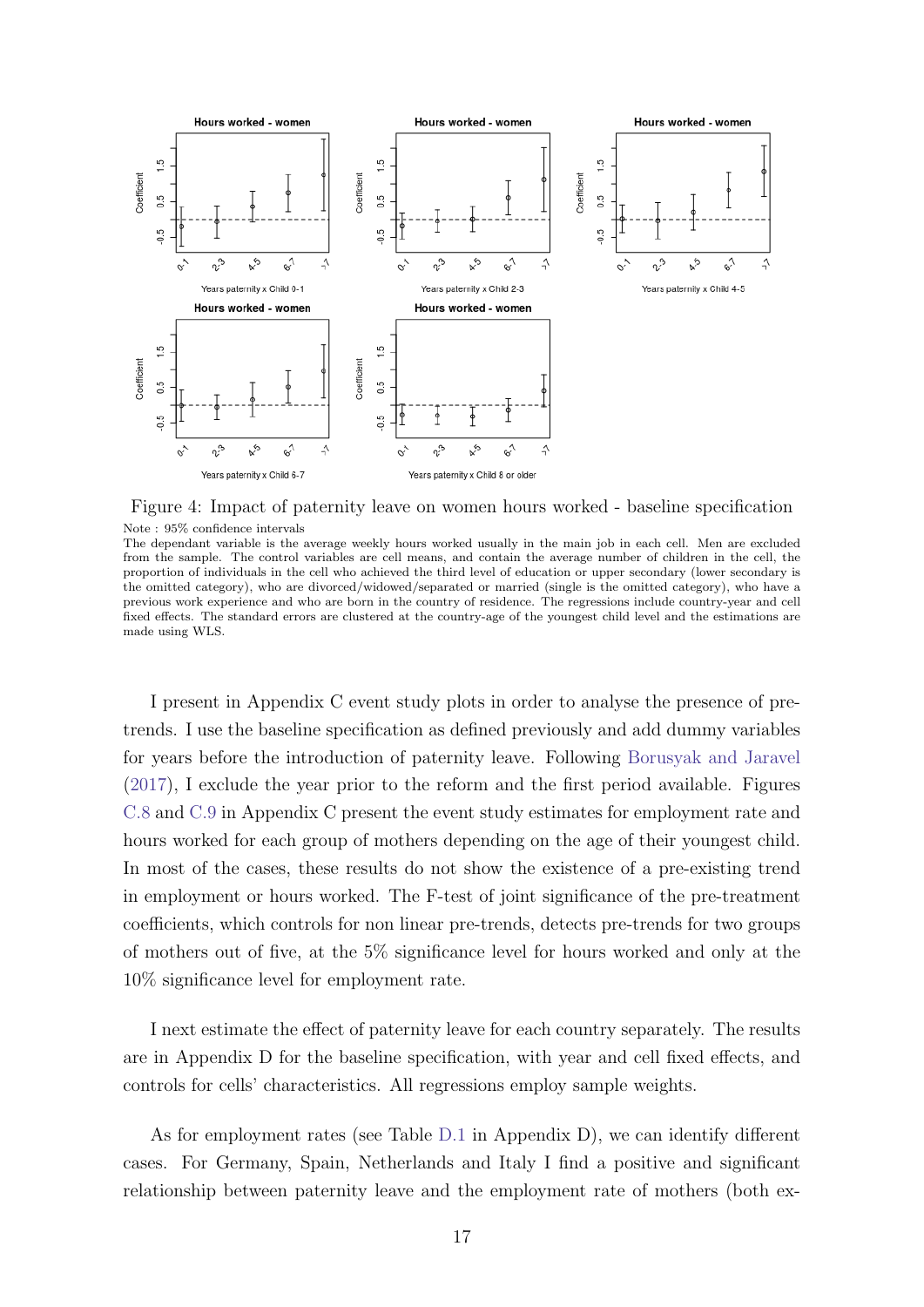posed and non-exposed) compared to non-mothers. On average, mothers' employment rate increases by 4-6 percentage points in Italy, and up to 22 percentage points in Netherlands. However, the presence of increasing pre-trends in Italy weakens a causal interpretation of the results<sup>5</sup>. In France and the UK, we can observe some positive effect of paternity leave on (exposed) mothers. In Poland and Hungary, only mothers of young children benefited somewhat from paternity leave. Finally, in Greece and Portugal paternity leave does not seem to have impacted employment rates.

The relationship between paternity leave and the number of weekly hours worked (Table D.2 in Appendix D) is more ambiguous. In Netherlands, Italy or the UK we observe a positive relationship between paternity leave and hours worked. However, there is again evidence for pre-trends in Italy. In Spain, mothers' hours worked were negatively affected by paternity leave. In Germany, Hungary, France and Poland there is no clear pattern. Lastly, there are essentially no effects in Greece or Portugal. In countries like Spain where mothers' employment rates increased, a decrease in mothers' hours of work relative to non-mothers can be due to the (re-)entry of mothers on the labour market with part-time contracts.

### 5.2 Women's relative employment rate and relative hours of work

Figure 5 presents the effect of paternity leave on women's employment rate relative to men's with the baseline specification. It shows that paternity leave had a larger effect for women than for men, at least for individuals with a child aged 5 or younger<sup>6</sup>. For instance, 4-5 years after the introduction of paternity leave, the effect of the reform on mothers' employment rate was 4.2 percentage points higher than the effect on fathers' employment rate 0-1 years after the reform. This suggests a decrease in inequalities between men and women (or more particularly between mothers and fathers) in terms of employment rates. We observe a greater reduction of inequalities among individuals exposed to the reform. Indeed, the positive effects of paternity leave on mothers is almost only significant for mothers whose youngest child was born after the reform.

In Figure 6, we can see that the paternity leave was associated with a greater increase in women's hours worked than in men's hours worked for parents of children

<sup>&</sup>lt;sup>5</sup>Event study plots available from the author upon request. The analysis has not been possible for Greece, Portugal and Netherlands due to the lack of data on years prior to the introduction of paternity leave.

 $6$ Table F.2 in Appendix F shows that the paternity leave only had an effect on fathers' employment starting from 8 years after the reform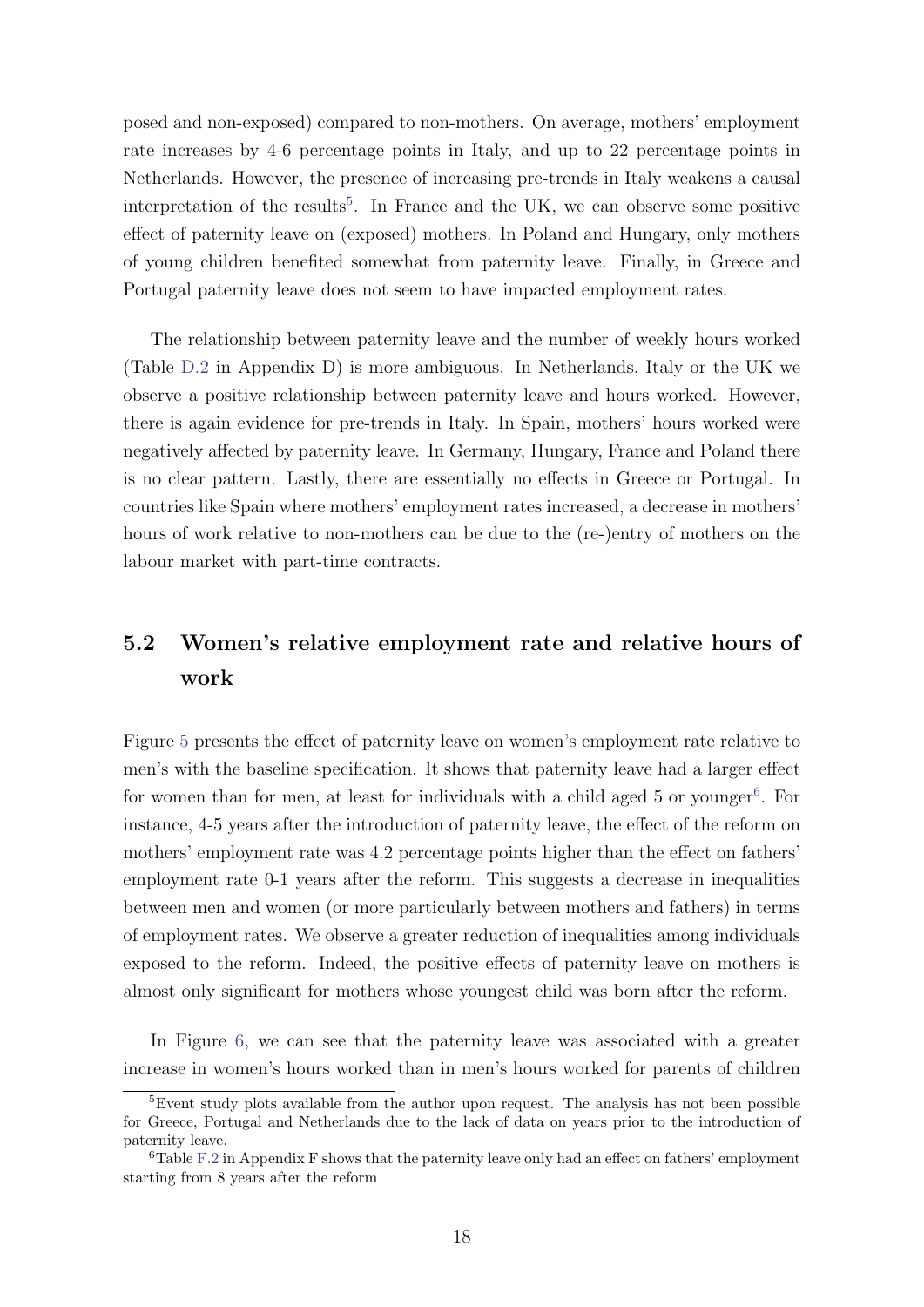aged 0 to 5 and starting from 4 years after the reform. Paternity leave increased mothers' weekly hours worked relative to fathers' by 40 to 82 minutes. Once again, only exposed mothers are positively affected (relative to fathers). The results for parents of children aged 8 or more suggest instead an increase in inequalities on working hours between mothers and fathers<sup>7</sup>.



Figure 5: Impact of paternity leave on the relative employment rate - baseline specification

#### Note : 95% confidence intervals

The dependant variable is the share of individuals in each cell who work more than 15 hours on average per week usually in their main job. Both men and women are included in the sample. The control variables are cell means, and contain the average number of children in the cell, the proportion of individuals in the cell who achieved the third level of education or upper secondary (lower secondary is the omitted category), who are divorced/widowed/separated or married (single is the omitted category), who have a previous work experience and who are born in the country of residence. The regressions include country-year and cell fixed effects. The standard errors are clustered at the country-age of the youngest child level and the estimations are made using WLS.

<sup>7</sup>Table F.3 in Appendix F shows a positive relationship between paternity leave and hours worked for fathers of children aged 8 or more.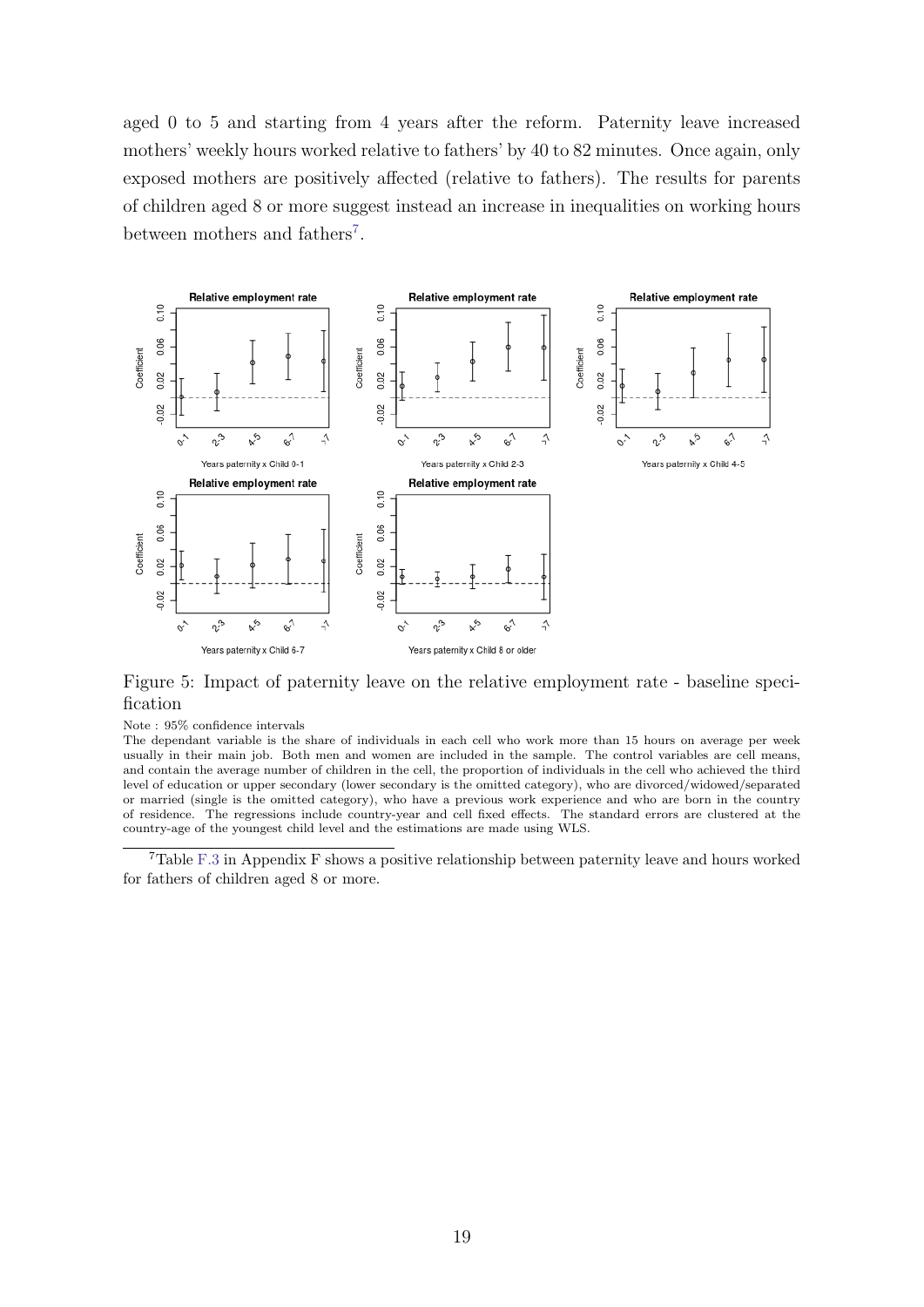

Figure 6: Impact of paternity leave on the relative hours worked - baseline specification Note : 95% confidence intervals

Table E.1 in Appendix E shows the results by country. It appears that paternity leave was associated with a greater increase in mothers' employment rate than in fathers' for all mothers in Germany, France and Netherlands, and mostly for mothers of younger children in Spain, Poland and the UK. In other countries, we observe mostly no differential effects, except in Greece where some of the coefficients are negative and significant.

The evidence for differential effects on hours worked by father and mothers by country is unclear. Table E.2 in Appendix E shows that hours worked increased more for mothers than for fathers in Hungary, Netherlands, Poland or the UK. In Spain, France, Greece, and Portugal we observe the opposite. For other countries, I find no evidence of a change in inequalities after paternity leave.

### 6 Robustness checks

As mentioned earlier, the bias induced by the creation of a synthetic panel may be large if the number of observations per cell is low. Thus, I restrict the sample to cells

The dependant variable is the average weekly hours worked usually in the main job in each cell. Both men and women are included in the sample. The control variables are cell means, and contain the average number of children in the cell, the proportion of individuals in the cell who achieved the third level of education or upper secondary (lower secondary is the omitted category), who are married, who are divorced/widowed/separated or married (single is the omitted category), who have a previous work experience and who are born in the country of residence. The regressions include country-year and cell fixed effects. The standard errors are clustered at the country-age of the youngest child level and the estimations are made using WLS.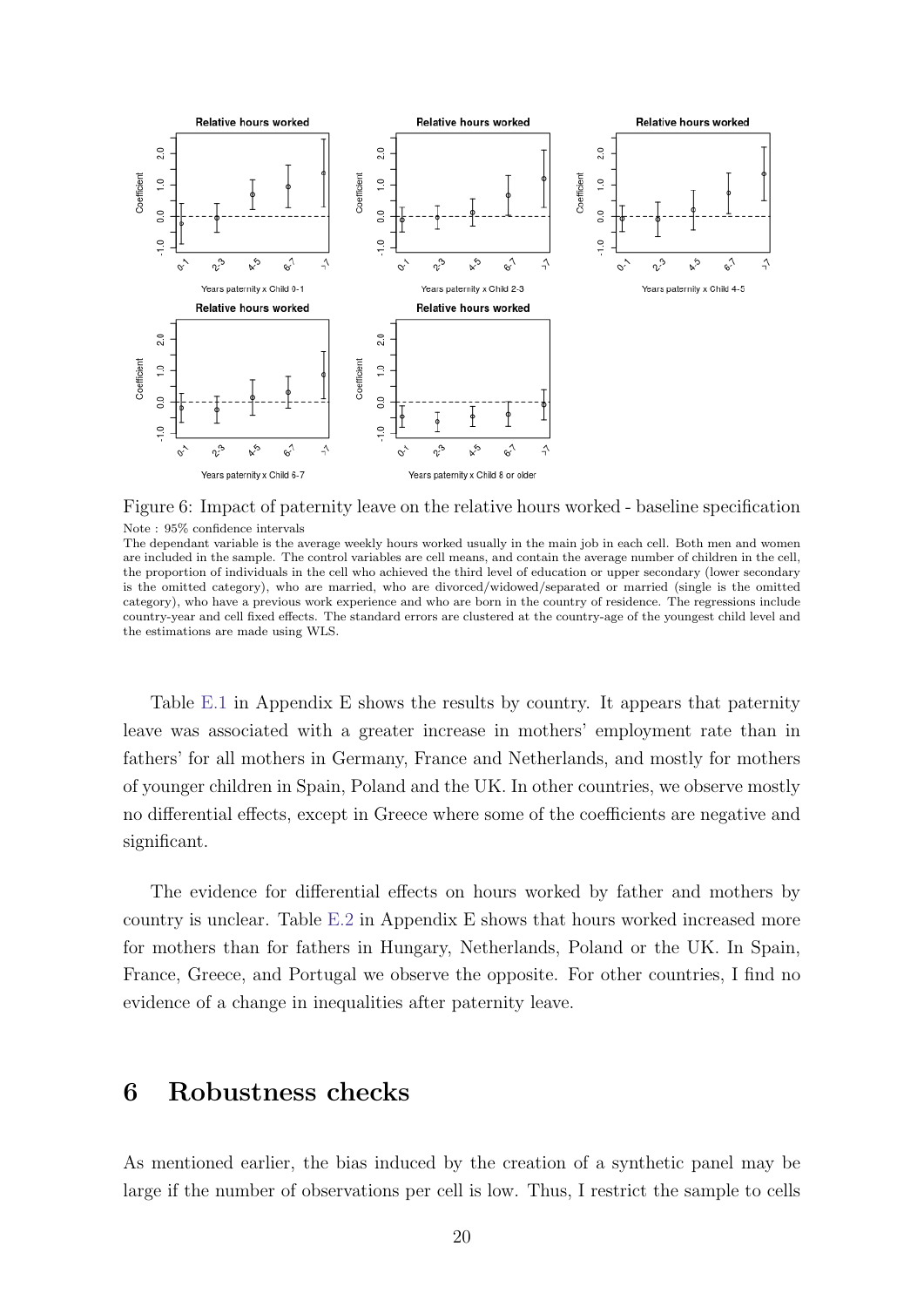that contain at least 100 observations to see if the relationship between paternity leave and women's employment and hours worked is consistent with the results described previously. Column (2) of Tables G.1 and G.2 in Appendix G present respectively the results for employment and hours of the baseline specification in the restricted sample. The results are very similar to those with the complete sample for both employment rate and hours worked.

Also, individuals in my sample may live with children who are not their own. Typically, women between 20 and 29 years old can live with their parents and with their younger siblings. This could lead to an underestimation of the effect of the paternity leave. I thus conduct another robustness check by focusing only on women who live with their own children. For this analysis (as well as for the following robustness check), my sample is also restricted because the data is not available for the whole period. The variable necessary for this analysis is available in 1998 for only two countries, and it is only from 2004 that it is available for all the countries. This excludes France from the analysis since the paternity leave was introduced in 2002 and the variable becomes available only in 2003. Also, since in this case the number of observations by cell is reduced and there is an increase in the number of cells with less than 100 observations (typically for women 20 to 29 years old with children which are 6 years old or more), I conduct the analysis by keeping only cells with more than 100 observations. The positive effects on women's employment rate (Column (3) of Table G.1 in Appendix G) increase for women with very young children and women with children aged 8 and older. This difference can be explained by the fact that there are women who live with a child which is not their own (typically among mothers aged 20 to 29 with a child aged 8 or more and mothers aged 40 and 49 with children aged 0 or 1). Using the whole sample might have underestimated the effects of paternity leave for these women. The remaining of the results are very close to those described previously. A similar conclusion can be drawn by looking at hours worked in Column (3) of Table G.2.

My analysis has focused on the age of the youngest child in the household in order to distinguish between mothers whose partner could benefit from the paternity leave and those who gave birth for the last time before the paternity leave was introduced. However, these women could have benefited from the paternity leave during the previous birth already. One could expect the direct effect of the reform to be more important for the first time that the father takes the leave than for following births. Indeed, if fathers who take leave become more involved with childcare and housework, they should do so since the first time they take such leave. Taking a leave again might have a lower effect. Also, the effect of the paternity leave on women's employment is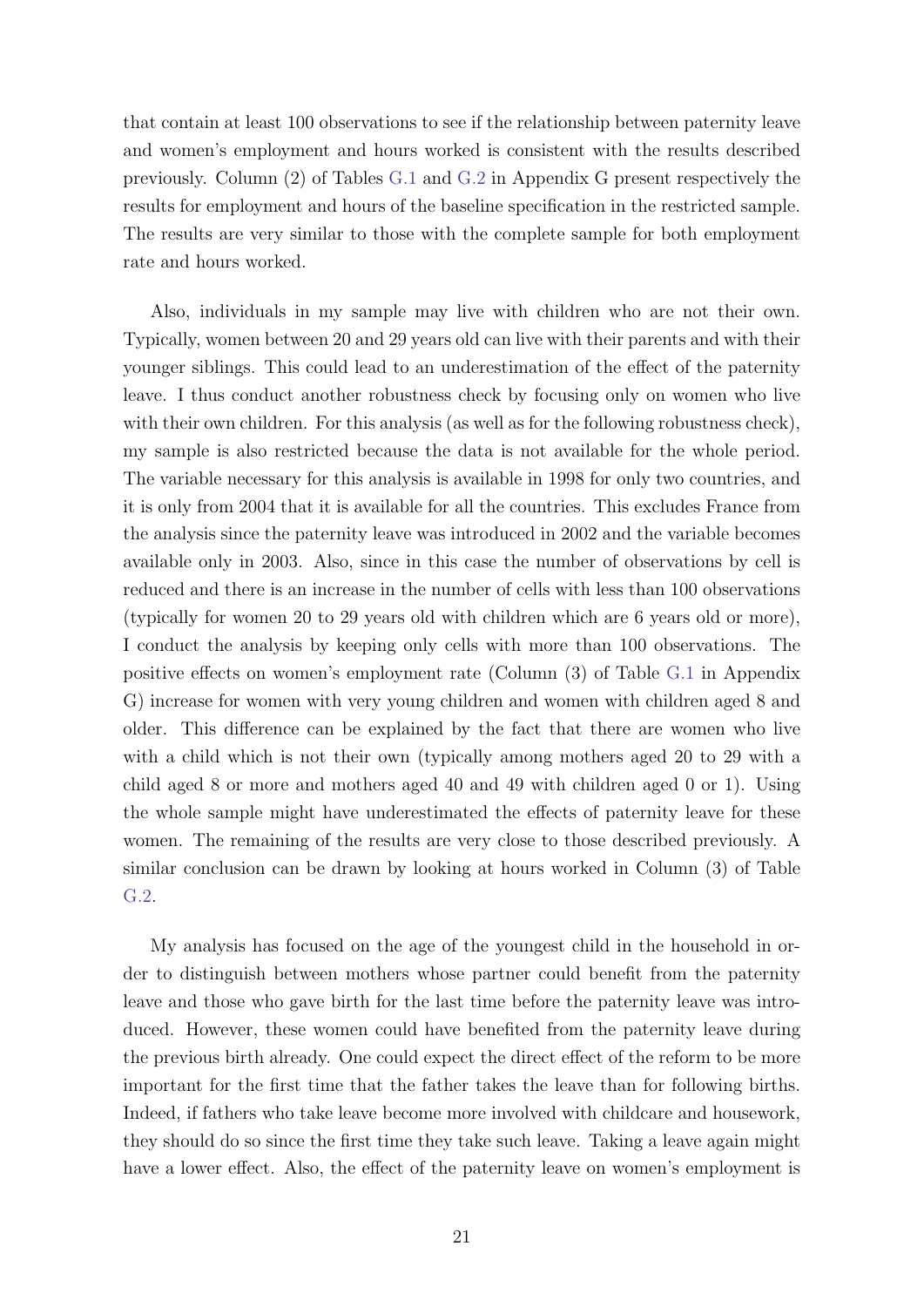expected to be higher for the first birth than if it is introduced for following births. That is because the transition to parenthood seems to be a defining moment for the gender balance within the household. If the father takes a leave for the first child, the increase in inequalities within the household and on the labour market might be lower because of an increase in the father's involvement in the household. These habits might then become well established. The fathers may also be more likely to take a leave for the first child (as found by Geisler and Kreyenfeld (2011) for Germany).

For these reasons, I also conduct the analysis on mothers who have their first child. As in the previous case, I restrict the analysis on mothers who live with their own child and to cells who contain at least 100 observations. The results, presented in Column (4) of Table G.1, are somewhat similar to those of Column (3), except for mothers of children aged 4 to 7 for whom the effect of paternity leave is no longer significant. For hours worked, Column (4) in Table G.2 shows that the effect increases for women who just gave birth to their first child (compared to the sample with only own children), but the coefficients associated to other mothers loose in magnitude and significance.

To sum up, the positive relationship between paternity leave and mothers' employment seems robust to the different samples used. The main analysis could have underestimated the effect of the reform for some groups of mothers by including women who live with children who are not their own. Lastly, the results for mothers of children aged 4-5 or 6-7 seems less robust, since the effect is no longer significant when we only focus on first-borns.

### 7 Concluding remarks

One of the main objectives of the European countries that introduced a paternity leave in the past decades was to decrease gender inequalities by addressing women's under-representation on the labour market. However, the effect of these policies on women's labour market outcomes in different countries hasn't been established yet. This paper tries to fill this gap in the literature and assesses the effect of the paternity leave on mothers' absolute and relative employment in 10 European countries.

I find a positive relationship between paternity leave and mothers' employment rate and hours worked compared to non-mothers. In both cases, the effect is concentrated on women whose youngest child was born after the introduction of paternity leave. This result is consistent with the hypothesis that paternity leave allows women to invest more time on the labour market by increasing men's participation in housework, i.e.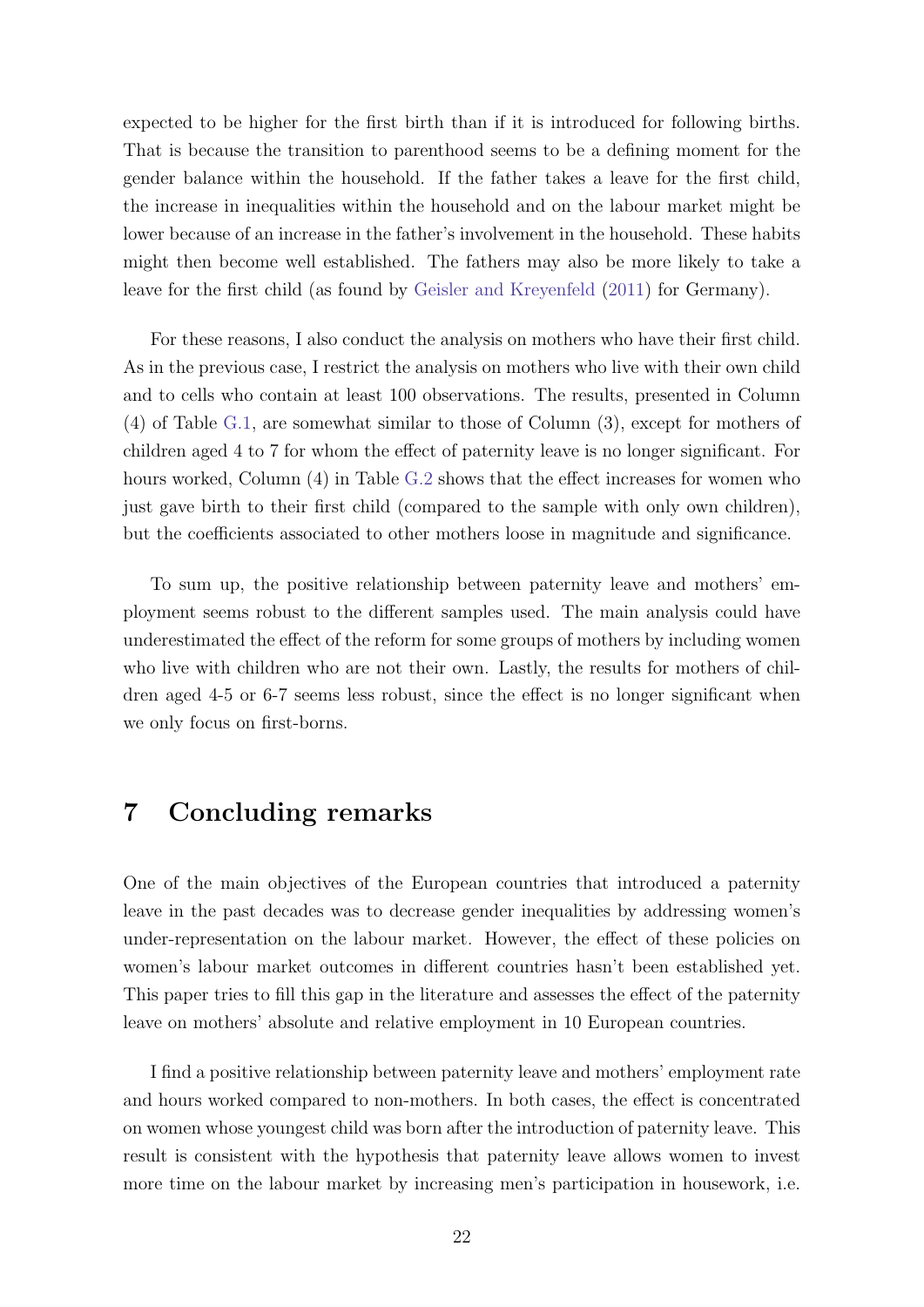the "direct effect" of paternity leave. I find weak evidence of a more general effect that decreases discrimination towards all mothers and thus facilitates their participation on the labour market. I also find a greater impact of paternity leave on mothers' employment than on fathers', which suggests a decrease in gender inequalities. This positive impact concerns women with children aged 5 and less for employment rates, only women with children aged 0-1 for hours worked.

Germany, Spain and France have seen an increase in mothers' employment rates after the introduction of paternity leave, accompanied by a decrease in average weekly hours worked. This can be explained by mothers' re-entry in the labour market with part time jobs<sup>8</sup>. In Italy, Netherlands and the UK, mothers' employment increased at both margins after paternity leave reforms. However a causal interpretation of the results for Italy is more difficult due to the increasing trends in employment prior to the introduction of paternity leave. Lastly, I found no evidence that paternity leave was related to mothers' employment in Greece or in Portugal. Note that at the same time as the introduction of paternity leave, Portugal increased maternity leave duration and introduced three months of unpaid parental leave, which can explain that we did not find the expected results. Greece, Poland and the UK also increased maternity leave duration at the same time as they offered paternity leave, which can undermine its effect.

The heterogeneity of the effects across countries can be explained by other differences not covered in the analysis, such as the availability of childcare services, which is an important determinant in the decision (and the possibility) for a mother to re-enter the labour market after childbirth, or the leave gap between mothers and fathers. The other childbirth-related policies passed at the same time as paternity leave might as well have biased the results, although their expected effect on women employment is rather negative, undermining the effect of paternity leave. Future research might try to disentangle the effects of different family policies that are adopted simultaneously, and study the complementarity of paternity leave and other family policies in reducing gender inequalities in the labour market.

<sup>8</sup>Germany, Spain and France are the three countries where paternity leave increased the share of mothers working part time (in France, only mothers with children aged 6 or more have decreased their part time rate). Results available from the author upon request.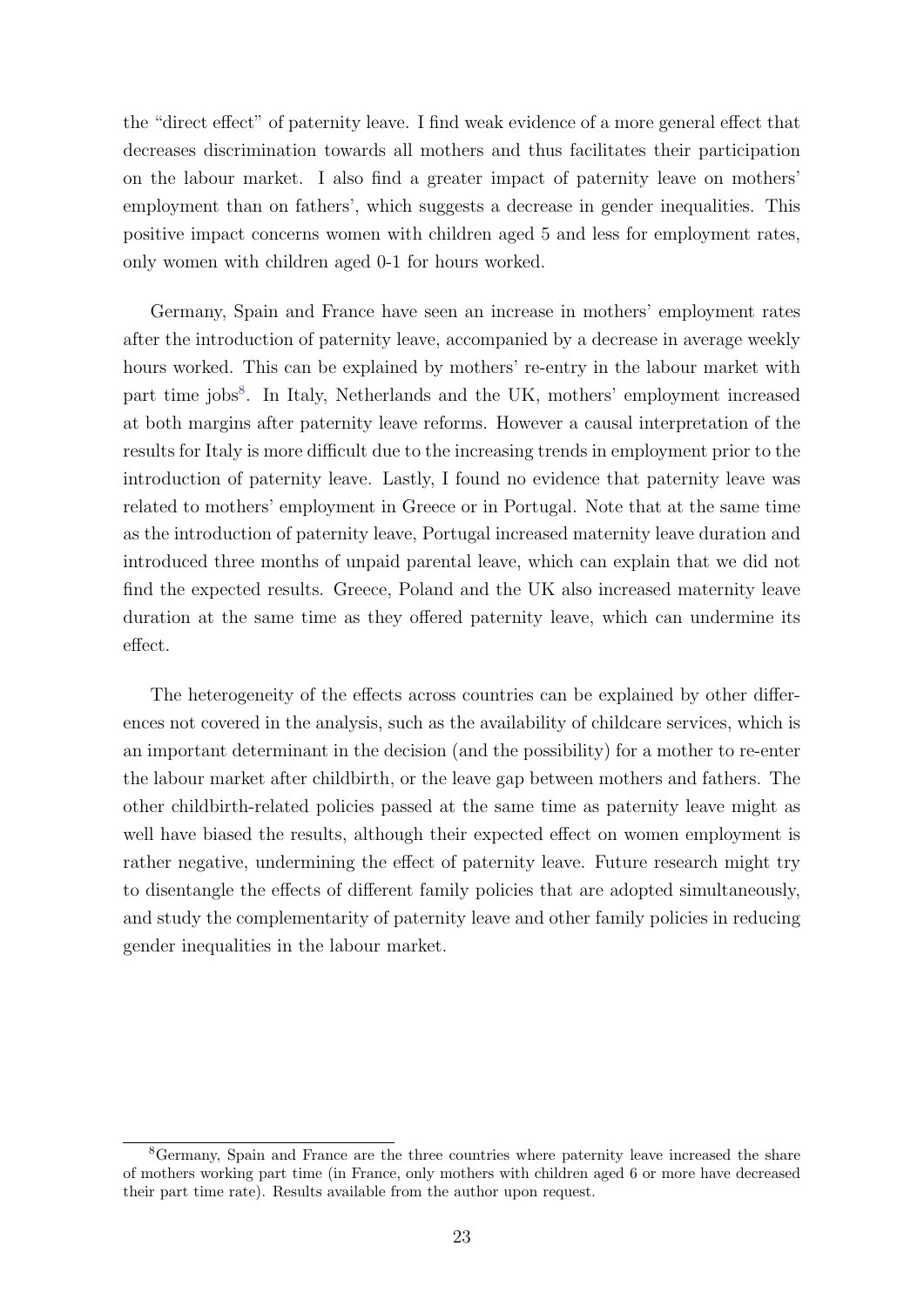### Acknowledgements

I wish to thank Eva Moreno Galbis and Lorenzo Rotunno for their valuable guidance and support throughout this project. I would also like to thank Sarah Flèche, Christian Schluter, Roberta Ziparo, Nicolas Berman, Sebastian Bervoets and Thomas Seegmuller for their useful comments.

### References

- Deborah J Anderson, Melissa Binder, and Kate Krause. The motherhood wage penalty: Which mothers pay it and why? American economic review, 92(2):354–358, 2002.
- Gary S Becker. Human capital, effort, and the sexual division of labor. *Journal of* labor economics, 3(1, Part 2):S33–S58, 1985.
- Kirill Borusyak and Xavier Jaravel. Revisiting event study designs. Available at SSRN 2826228, 2017.
- Mareike Bünning. What happens after the 'daddy months'? fathers' involvement in paid work, childcare, and housework after taking parental leave in germany. European Sociological Review, 31(6):738–748, 2015.
- A Colin Cameron and Douglas L Miller. A practitioner's guide to cluster-robust inference. Journal of human resources, 50(2):317–372, 2015.
- Sara Cools, Jon H Fiva, and Lars J Kirkebøen. Causal effects of paternity leave on children and parents. The Scandinavian Journal of Economics,  $117(3):801-828$ , 2015.
- Shelley J Correll, Stephen Benard, and In Paik. Getting a job: Is there a motherhood penalty? American journal of sociology, 112(5):1297–1338, 2007.
- Angus Deaton. Panel data from time series of cross-sections. *Journal of econometrics*, 30(1-2):109–126, 1985.
- John Ekberg, Rickard Eriksson, and Guido Friebel. Parental leave—a policy evaluation of the swedish "daddy-month" reform. Journal of Public Economics, 97:131–143, 2013.
- Lidia Farré and Libertad González. The effects of paternity leave on fertility and labor market outcomes. 2017.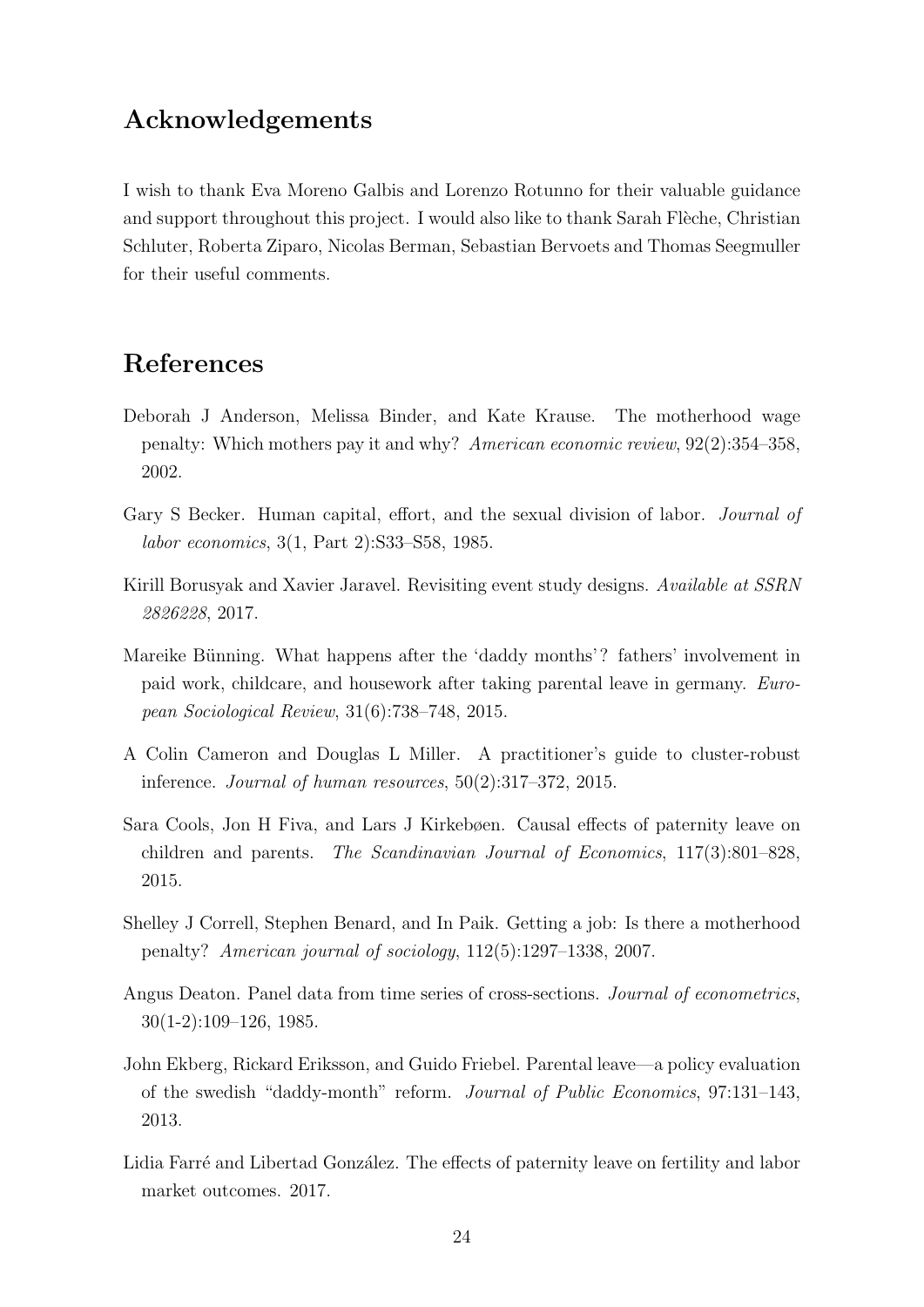- Esther Geisler and Michaela Kreyenfeld. Against all odds: Fathers' use of parental leave in germany. Journal of European Social Policy, 21(1):88–99, 2011.
- M José González, Clara Cortina, and Jorge Rodríguez. The role of gender stereotypes in hiring: a field experiment. European Sociological Review, 35(2):187–204, 2019.
- Lena Hipp. Do hiring practices penalize women and benefit men for having children? experimental evidence from germany. European Sociological Review, 36(2):250–264, 2020.
- Maria del Carmen Huerta, Willem Adema, Jennifer Baxter, Wen-Jui Han, Mette Lausten, RaeHyuck Lee, and Jane Waldfogel. Fathers' leave, fathers' involvement and child development: Are they related? evidence from four oecd countries. Technical report, OECD Publishing, 2013.
- Elly-Ann Johansson. The effect of own and spousal parental leave on earnings. Technical report, working paper, 2010.
- Jochen Kluve and Marcus Tamm. Parental leave regulations, mothers' labor force attachment and fathers' childcare involvement: evidence from a natural experiment. Journal of Population Economics, 26(3):983–1005, 2013.
- Rafael Lalive and Josef Zweimüller. How does parental leave affect fertility and return to work? evidence from two natural experiments. The Quarterly Journal of Economics, 124(3):1363–1402, 2009.
- Shelly Lundberg and Elaina Rose. The effects of sons and daughters on men's labor supply and wages. Review of Economics and Statistics, 84(2):251–268, 2002.
- Claudia Olivetti and Barbara Petrongolo. The economic consequences of family policies: lessons from a century of legislation in high-income countries. Journal of Economic Perspectives, 31(1):205–30, 2017.
- Mari Rege and Ingeborg F Solli. The impact of paternity leave on fathers' future earnings. Demography, 50(6):2255–2277, 2013.
- Maya Rossin-Slater, Christopher J Ruhm, and Jane Waldfogel. The effects of california's paid family leave program on mothers' leave-taking and subsequent labor market outcomes. Journal of Policy Analysis and Management, 32(2):224–245, 2013.
- Uta Schönberg and Johannes Ludsteck. Expansions in maternity leave coverage and mothers' labor market outcomes after childbirth. Journal of Labor Economics, 32 (3):469–505, 2014.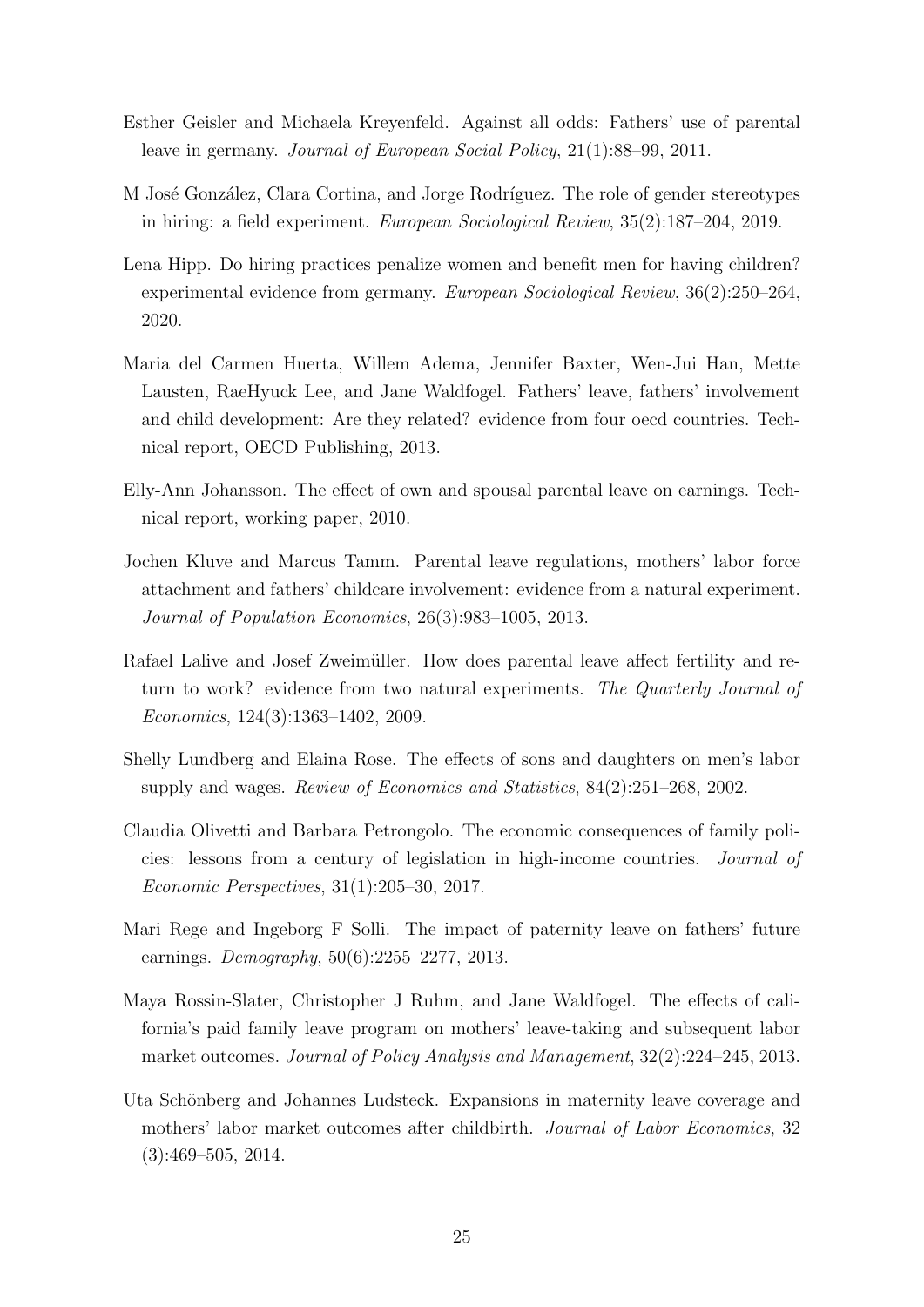- Marno Verbeek and Theo Nijman. Can cohort data be treated as genuine panel data? In Panel data analysis, pages 9–23. Springer, 1992.
- Justin Wolfers. Did unilateral divorce laws raise divorce rates? a reconciliation and new results. American Economic Review, 96(5):1802–1820, 2006.
- Jill E Yavorsky, Claire M Kamp Dush, and Sarah J Schoppe-Sullivan. The production of inequality: The gender division of labor across the transition to parenthood. Journal of Marriage and Family, 77(3):662–679, 2015.
- Andrea Ziefle and Markus Gangl. Do women respond to changes in family policy? a quasi-experimental study of the duration of mothers' employment interruptions in germany. European Sociological Review, 30(5):562–581, 2014.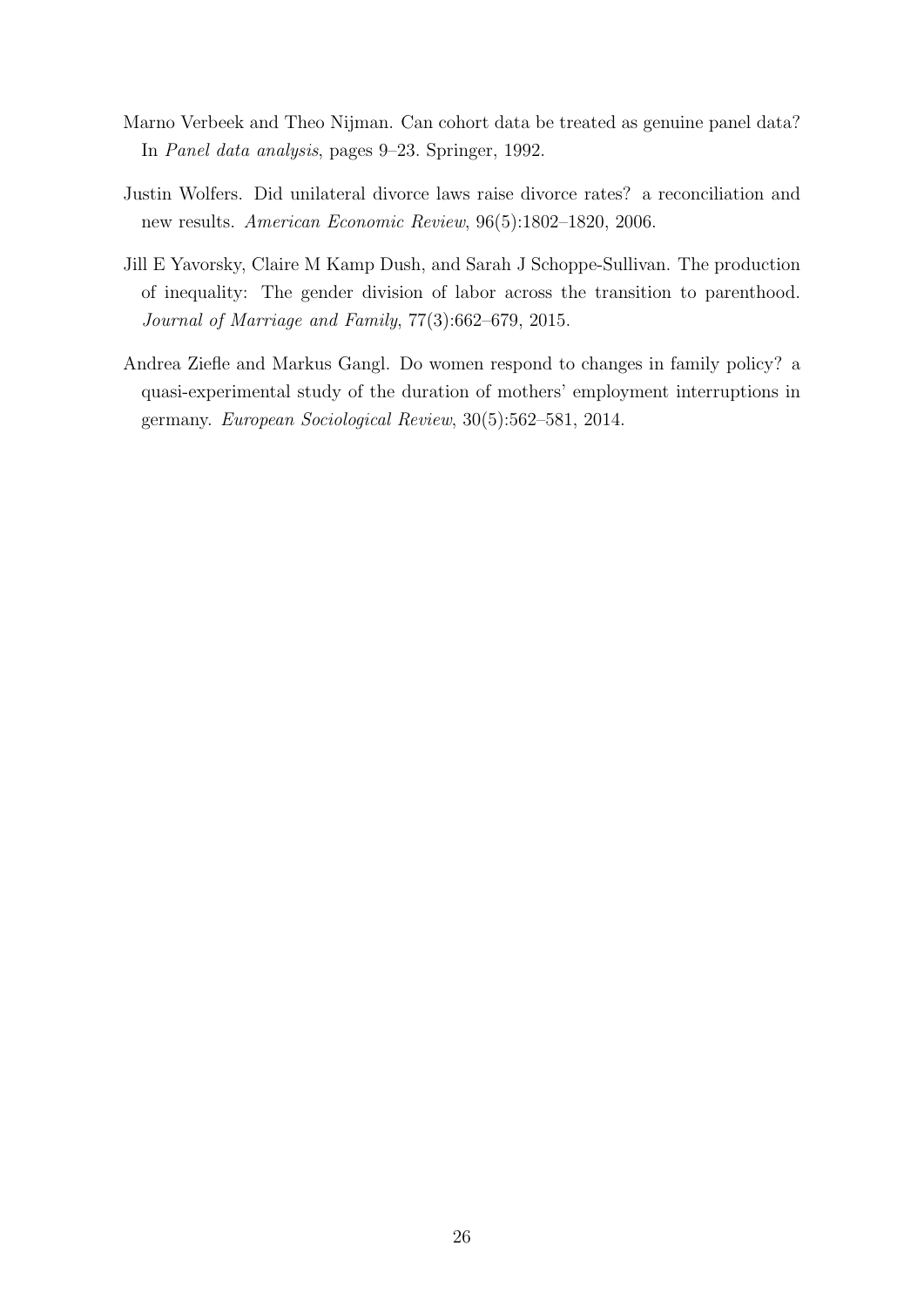# Appendix A : Descriptive statistics

| Country            | Date | <b>Type</b> | Length                    | Compensation                            | Mandatory      |
|--------------------|------|-------------|---------------------------|-----------------------------------------|----------------|
| France             | 2002 | Paternity   | 2 weeks                   | 100%                                    | N <sub>o</sub> |
|                    | 2014 | Parental    | 26 weeks                  | Flat rate                               | N <sub>o</sub> |
|                    | 2015 | Parental    | 52 weeks $(2^{nd}$ child) | Flat rate                               | N <sub>0</sub> |
| Germany            | 2007 | Parental    | 2 months                  | 67\%                                    | N <sub>0</sub> |
| Greece             | 2000 | Paternity   | 2 days                    | 100%                                    | N <sub>0</sub> |
| Hungary            | 2002 | Paternity   | 1 week                    | 100%                                    | N <sub>o</sub> |
| Italy              | 2013 | Paternity   | $1 \mathrm{day}$          | 100%                                    | Yes            |
|                    | 2016 | Paternity   | 2 days                    | 100\%                                   | Yes            |
| <b>Netherlands</b> | 2002 | Paternity   | 2 days                    | 100\%                                   | No             |
|                    | 2009 | Parental    | 26 weeks                  | $590 \in \text{tax reduction}$          | No             |
|                    | 2014 | Parental    | 26 weeks                  | No more payment                         | N <sub>0</sub> |
| Poland             | 2010 | Paternity   | 1 week                    | 100%                                    | No             |
|                    | 2012 | Paternity   | 2 weeks                   | 100%                                    | N <sub>o</sub> |
| Portugal           | 2000 | Paternity   | 4 weeks                   | 100%                                    | $1/4$ week     |
|                    | 2009 | Paternity   | 4 weeks                   | 100%                                    | $2/4$ weeks    |
|                    | 2009 | Parental    | $120 \text{ days}$        | 1 month $100\%$ , 3 months $25\%$       | N <sub>o</sub> |
|                    | 2016 | Paternity   | 5 weeks                   | 100\%                                   | $3/5$ weeks    |
| Spain              | 2007 | Paternity   | 2 weeks                   | $100\%$                                 | N <sub>o</sub> |
| UK                 | 2003 | Paternity   | 2 weeks                   | Flat rate                               | N <sub>0</sub> |
|                    | 2011 | Paternity   | 2 weeks                   | Lowest of flat rate and 90% of earnings | N <sub>o</sub> |

### Table A.1: Changes in leave conditions on the period 1998-2016

Table A.2: Summary statistics

|                                         | Women          |               |               |               | Men           |                |                |               |               |               |               |                |
|-----------------------------------------|----------------|---------------|---------------|---------------|---------------|----------------|----------------|---------------|---------------|---------------|---------------|----------------|
| Youngest                                | None           | $0 - 1$       | $2 - 3$       | $4-5$         | $6 - 7$       | > 7            | None           | $0 - 1$       | $2 - 3$       | $4-5$         | $6 - 7$       | > 7            |
| Age                                     | 34.568         | 30.491        | 31.782        | 33.512        | 35.172        | 38.047         | 33.123         | 32.821        | 34.191        | 35.807        | 37.272        | 39.043         |
| Number of children under 15             | 0.000          | 1.776         | 1.766         | 1.770         | 1.725         | 1.348          | 0.000          | 1.773         | 1.776         | 1.793         | 1.755         | 1.361          |
| Existence of previous work experience   | 0.585          | 0.764         | 0.747         | 0.727         | 0.740         | 0.746          | 0.633          | 0.851         | 0.865         | 0.877         | 0.888         | 0.870          |
| Education : third level                 | 0.252          | 0.265         | 0.232         | 0.208         | 0.196         | 0.177          | 0.198          | 0.239         | 0.214         | 0.193         | 0.187         | 0.167          |
| Education : upper secondary             | 0.522          | 0.469         | 0.492         | 0.492         | 0.513         | 0.531          | 0.551          | 0.477         | 0.496         | 0.499         | 0.519         | 0.545          |
| Education : lower secondary             | 0.226          | 0.266         | 0.276         | 0.301         | 0.291         | 0.292          | 0.251          | 0.284         | 0.289         | 0.308         | 0.294         | 0.288          |
| Married                                 | 0.387          | 0.725         | 0.747         | 0.746         | 0.740         | 0.721          | 0.260          | 0.767         | 0.805         | 0.825         | 0.827         | 0.786          |
| Single                                  | 0.530          | 0.237         | 0.203         | 0.180         | 0.164         | 0.157          | 0.683          | 0.215         | 0.178         | 0.155         | 0.148         | 0.180          |
| Divorced/widowed/separated              | 0.083          | 0.038         | 0.050         | 0.074         | 0.096         | 0.122          | 0.057          | 0.018         | 0.017         | 0.021         | 0.025         | 0.034          |
| Born in the country of residence        | 0.933          | 0.884         | 0.893         | 0.897         | 0.906         | 0.921          | 0.937          | 0.892         | 0.901         | 0.909         | 0.917         | 0.932          |
| Nationality of the country of residence | 0.959          | 0.918         | 0.928         | 0.933         | 0.944         | 0.956          | 0.959          | 0.926         | 0.935         | 0.942         | 0.949         | 0.961          |
| Worked less because of parental leave   | 0.000          | 0.007         | 0.002         | 0.001         | 0.000         | 0.000          | 0.000          | 0.003         | 0.001         | 0.000         | 0.000         | 0.000          |
| Did not work because of parental leave  | 0.002          | 0.101         | 0.010         | 0.003         | 0.002         | 0.001          | 0.000          | 0.004         | 0.000         | 0.000         | 0.000         | 0.000          |
| Employment rate                         | 0.657          | 0.426         | 0.473         | 0.581         | 0.620         | 0.658          | 0.730          | 0.872         | 0.873         | 0.874         | 0.870         | 0.847          |
| Weekly hours worked usually             | 36.944         | 33.847        | 33.297        | 33.810        | 34.155        | 35.089         | 40.992         | 42.157        | 42.417        | 42.590        | 42.663        | 42.473         |
| Part time rate                          | 0.181          | 0.311         | 0.340         | 0.320         | 0.305         | 0.267          | 0.067          | 0.042         | 0.038         | 0.035         | 0.036         | 0.038          |
| Ratio hours (women/men)                 | 0.900          | 0.804         | 0.787         | 0.797         | 0.803         | 0.826          | 0.900          | 0.804         | 0.787         | 0.797         | 0.803         | 0.826          |
| Ratio employment rates (women/men)      | 0.897          | 0.498         | 0.557         | 0.685         | 0.734         | 0.775          | 0.897          | 0.498         | 0.557         | 0.685         | 0.734         | 0.775          |
| N cells<br>N observations               | 669<br>4597423 | 669<br>785900 | 669<br>718831 | 669<br>599103 | 669<br>541356 | 669<br>1741765 | 669<br>5017381 | 669<br>712054 | 669<br>632877 | 669<br>508860 | 669<br>446403 | 669<br>1368307 |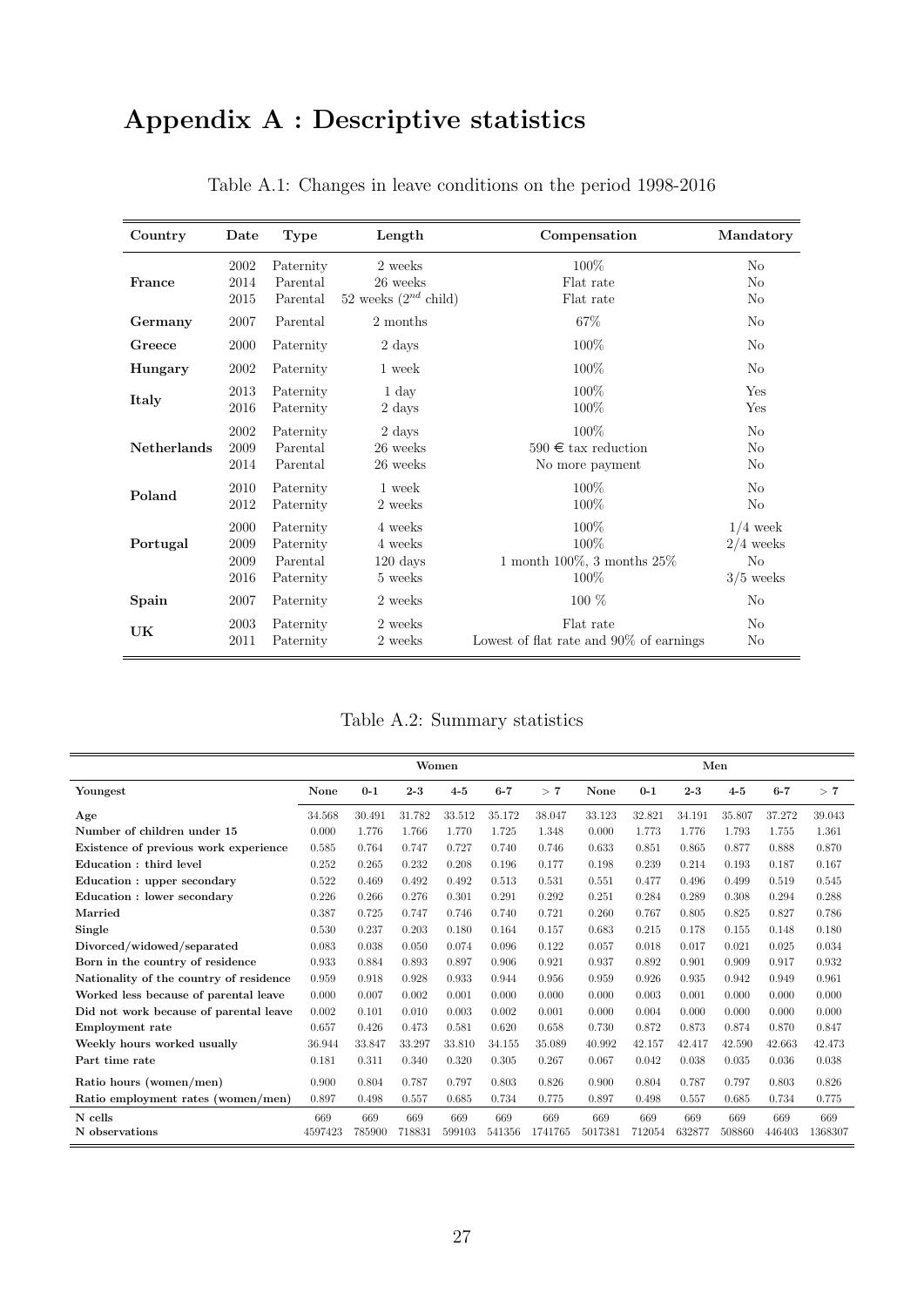| Youngest                                                                                                                                                                                  |                                                              | None                                                         | $0 - 1$                                                     |                                                             | $2 - 3$                                                     |                                                             |                                                             | $4 - 5$                                                     | $6 - 7$                                                     |                                                             |                                                             | >7                                                           |
|-------------------------------------------------------------------------------------------------------------------------------------------------------------------------------------------|--------------------------------------------------------------|--------------------------------------------------------------|-------------------------------------------------------------|-------------------------------------------------------------|-------------------------------------------------------------|-------------------------------------------------------------|-------------------------------------------------------------|-------------------------------------------------------------|-------------------------------------------------------------|-------------------------------------------------------------|-------------------------------------------------------------|--------------------------------------------------------------|
|                                                                                                                                                                                           | Pre                                                          | Post                                                         | Pre                                                         | Post                                                        | Pre                                                         | Post                                                        | Pre                                                         | Post                                                        | Pre                                                         | Post                                                        | Pre                                                         | Post                                                         |
| Women                                                                                                                                                                                     |                                                              |                                                              |                                                             |                                                             |                                                             |                                                             |                                                             |                                                             |                                                             |                                                             |                                                             |                                                              |
| Employment rate<br>Weekly hours worked usually<br>Part time rate<br>Worked less because of parental leave<br>Did not work because of parental leave<br>N cells<br>N observations<br>Men   | 0.620<br>35.912<br>0.186<br>0.000<br>0.002<br>183<br>1581855 | 0.652<br>35.453<br>0.219<br>0.000<br>0.002<br>372<br>2637753 | 0.430<br>30.912<br>0.324<br>0.006<br>0.099<br>183<br>252914 | 0.495<br>31.008<br>0.367<br>0.010<br>0.099<br>372<br>470014 | 0.461<br>31.509<br>0.357<br>0.001<br>0.013<br>183<br>231066 | 0.534<br>31.567<br>0.389<br>0.002<br>0.008<br>372<br>430818 | 0.519<br>31.959<br>0.353<br>0.000<br>0.004<br>183<br>196317 | 0.596<br>32.313<br>0.359<br>0.001<br>0.003<br>372<br>359145 | 0.548<br>32.335<br>0.341<br>0.000<br>0.002<br>183<br>179547 | 0.620<br>32.454<br>0.353<br>0.001<br>0.002<br>372<br>321080 | 0.579<br>33.383<br>0.302<br>0.000<br>0.001<br>183<br>590962 | 0.648<br>33.213<br>0.323<br>0.000<br>0.001<br>372<br>1010103 |
| Employment rate<br>Weekly hours worked usually<br>Part time rate<br>Worked less because of parental leave<br>Did not work because of parental leave<br>N cells<br>N observations<br>Ratio | 0.732<br>40.895<br>0.056<br>0.000<br>0.000<br>183<br>1696084 | 0.719<br>39.714<br>0.086<br>0.000<br>0.000<br>372<br>2897621 | 0.882<br>42.254<br>0.033<br>0.001<br>0.001<br>183<br>232740 | 0.870<br>40.893<br>0.054<br>0.005<br>0.006<br>372<br>423351 | 0.883<br>42.549<br>0.031<br>0.000<br>0.000<br>183<br>207722 | 0.872<br>41.270<br>0.049<br>0.002<br>0.000<br>372<br>374918 | 0.882<br>42.562<br>0.029<br>0.000<br>0.000<br>183<br>171119 | 0.869<br>41.463<br>0.045<br>0.001<br>0.000<br>372<br>300341 | 0.872<br>42.595<br>0.030<br>0.000<br>0.000<br>183<br>152422 | 0.865<br>41.517<br>0.046<br>0.000<br>0.000<br>372<br>259764 | 0.842<br>42.234<br>0.032<br>0.000<br>0.000<br>183<br>476105 | 0.840<br>41.345<br>0.050<br>0.000<br>0.000<br>372<br>775694  |
| Ratio hours (women/men)<br>Ratio employment rates (women/men)                                                                                                                             | 0.884<br>0.851                                               | 0.894<br>0.905                                               | 0.775<br>0.498                                              | 0.793<br>0.578                                              | 0.755<br>0.533                                              | 0.775<br>0.628                                              | 0.759<br>0.604                                              | 0.788<br>0.709                                              | 0.766<br>0.643                                              | 0.789<br>0.738                                              | 0.796<br>0.690                                              | 0.806<br>0.771                                               |

Table A.3: Labour market outcomes before and after the introduction of paternity leave

Note: This table gives labour market outcomes by gender and parental status only for countries which introduced paternity leave on the period 1998-2016. Czech Republic and Slovakia are thus excluded.



Figure A.7: Share of fathers who took paternal leave since the introduction of paternity leave

Note: The figure shows the proportion of men with a child aged 0-1 who declared having worked less hours than usual or not having<br>worked at all during the reference week because they were on parental leave. The vertical li of paternity leave.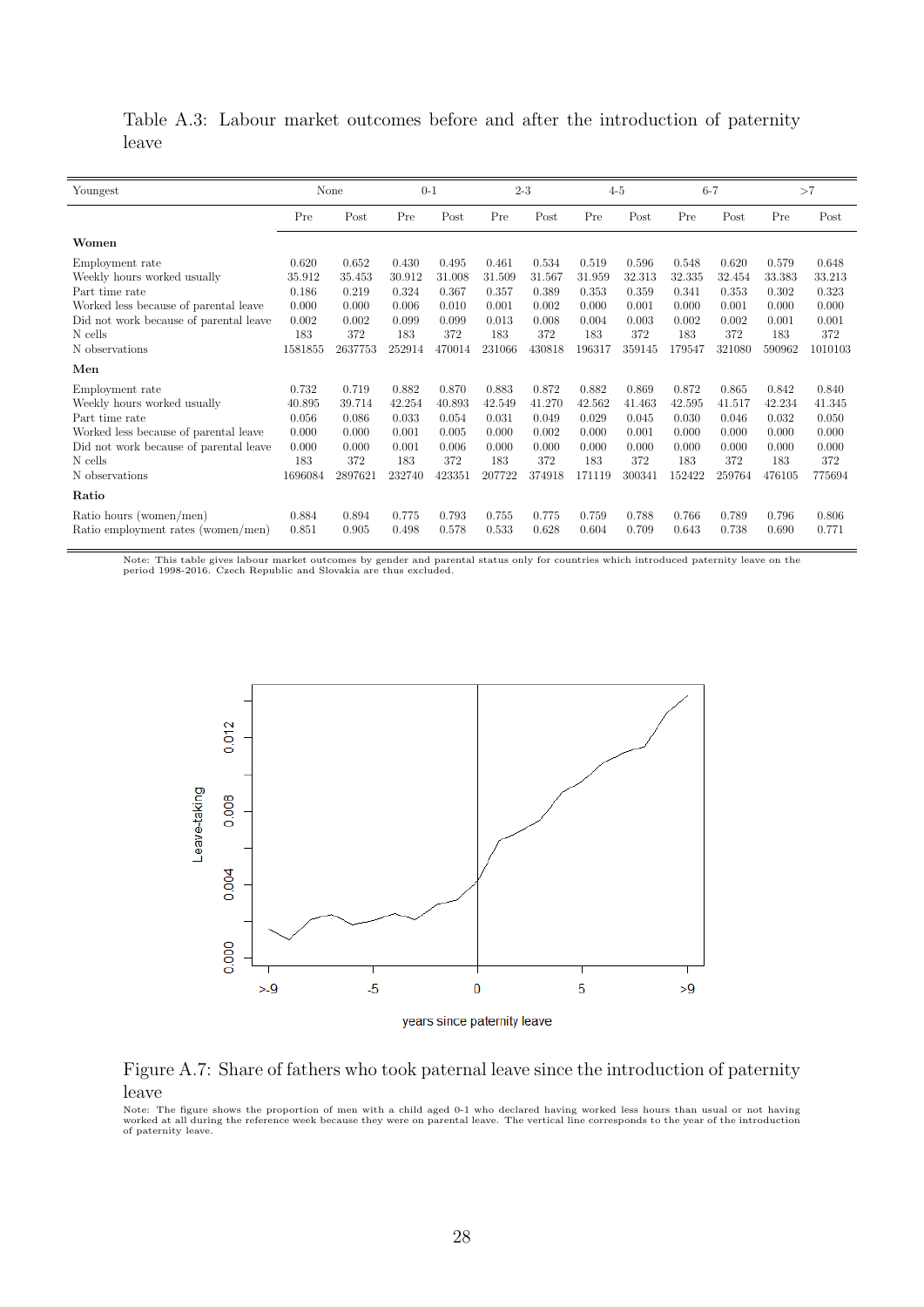# Appendix B : Main results

|                                             |                      |                       | Dependent variable : Employment rate |                       |
|---------------------------------------------|----------------------|-----------------------|--------------------------------------|-----------------------|
|                                             |                      |                       |                                      |                       |
|                                             | (1)                  | (2)                   | (3)                                  | (4)                   |
| Years_pat = $0-1 \times$ Child $0-1$        | $0.139**$            | 0.003                 | $-0.0002$                            | $-0.001$              |
|                                             | (0.067)              | (0.011)               | (0.012)                              | (0.012)               |
| Years_pat = $2-3 \times$ Child 0-1          | $0.155**$            | 0.018                 | 0.012                                | 0.010                 |
|                                             | (0.066)              | (0.011)               | (0.012)                              | (0.013)               |
| Years_pat = $4-5 \times$ Child 0-1          | $0.165***$           | $0.044***$            | $0.036**$                            | $0.030*$              |
| Years_pat = $6-7 \times$ Child 0-1          | (0.072)<br>$0.177**$ | (0.015)<br>$0.057***$ | (0.015)<br>$0.053***$                | (0.018)<br>$0.042**$  |
|                                             | (0.075)              | (0.017)               | (0.016)                              | (0.020)               |
| Years_pat = $8$ and more x Child 0-1        | $0.200**$            | $0.066***$            | $0.062***$                           | $0.056**$             |
|                                             | (0.086)              | (0.022)               | (0.019)                              | (0.023)               |
| Years_pat = $0-1 \times$ Child 2-3          | $0.118**$            | $0.017**$             | 0.010                                | $0.013*$              |
|                                             | (0.052)              | (0.007)               | (0.008)                              | (0.007)               |
| Years_pat = $2-3 \times$ Child 2-3          | $0.131**$            | $0.030***$            | $0.020***$                           | $0.025***$            |
|                                             | (0.051)              | (0.006)               | (0.006)                              | (0.006)               |
| Years_pat = $4-5 \times$ Child 2-3          | $0.133**$            | $0.047***$            | $0.039***$                           | $0.038***$            |
|                                             | (0.058)              | (0.012)               | (0.012)                              | (0.012)               |
| Years_pat = $6-7 \times$ Child 2-3          | $0.150**$<br>(0.062) | $0.066***$<br>(0.014) | $0.060***$<br>(0.013)                | $0.057***$<br>(0.014) |
| Years_pat $= 8$ and more x Child 2-3        | $0.183***$           | $0.086***$            | $0.078***$                           | $0.079***$            |
|                                             | (0.070)              | (0.019)               | (0.018)                              | (0.017)               |
| Years_pat = $0-1 \times$ Child 4-5          | 0.022                | $0.021**$             | $0.015*$                             | $0.022**$             |
|                                             | (0.042)              | (0.009)               | (0.008)                              | (0.009)               |
| Years_pat = $2-3 \times$ Child 4-5          | 0.025                | $0.024**$             | 0.013                                | $0.018*$              |
|                                             | (0.040)              | (0.010)               | (0.011)                              | (0.009)               |
| Years_pat = $4-5 \times$ Child $4-5$        | 0.032                | $0.039***$            | $0.025*$                             | $0.031***$            |
|                                             | (0.048)              | (0.013)               | (0.013)                              | (0.011)               |
| Years_pat = $6-7 \times$ Child 4-5          | 0.048                | $0.059***$            | $0.048***$                           | $0.054***$            |
|                                             | (0.050)<br>0.077     | (0.017)<br>$0.074***$ | (0.015)<br>$0.061***$                | (0.014)<br>$0.069***$ |
| Years_pat $= 8$ and more x Child 4-5        | (0.058)              | (0.020)               | (0.018)                              | (0.017)               |
|                                             |                      |                       |                                      |                       |
| Years_pat = $0-1 \times$ Child 6-7          | $-0.010$<br>(0.049)  | $0.020***$<br>(0.004) | $0.015***$<br>(0.004)                | $0.019***$<br>(0.005) |
| Years_pat = $2-3 \times$ Child 6-7          | $-0.011$             | $0.019**$             | 0.005                                | 0.009                 |
|                                             | (0.048)              | (0.009)               | (0.008)                              | (0.007)               |
| Years_pat = $4-5 \times$ Child 6-7          | $-0.003$             | $0.035***$            | 0.019                                | $0.023*$              |
|                                             | (0.055)              | (0.013)               | (0.014)                              | (0.012)               |
| Years_pat = $6-7 \times$ Child 6-7          | 0.005                | $0.047***$            | $0.029**$                            | $0.033**$             |
|                                             | (0.057)              | (0.014)               | (0.014)                              | (0.015)               |
| Years_pat $= 8$ and more x Child 6-7        | 0.042                | $0.072***$            | $0.047***$                           | $0.052***$            |
|                                             | (0.065)              | (0.018)               | (0.017)                              | (0.016)               |
| Years_pat $= 0.1$ x Child 8 or older        | $-0.030$             | $0.015***$            | $0.009**$                            | 0.007                 |
|                                             | (0.055)              | (0.005)               | (0.004)                              | (0.006)               |
| Years_pat $= 2-3$ x Child 8 or older        | $-0.024$             | $0.022***$            | $0.007*$                             | 0.004                 |
|                                             | (0.052)              | (0.005)               | (0.004)                              | (0.006)               |
| Years_pat $=$ 4-5 x Child 8 or older        | $-0.025$             | $0.024***$            | 0.007                                | $-0.002$              |
| Years_pat = $6-7 \times$ Child 8 or older   | (0.060)<br>$-0.013$  | (0.007)<br>$0.042***$ | (0.006)<br>$0.022***$                | (0.009)<br>0.005      |
|                                             | (0.061)              | (0.009)               | (0.007)                              | (0.014)               |
| Years_pat $= 8$ and more x Child 8 or older | 0.015                | $0.058***$            | $0.031***$                           | 0.013                 |
|                                             | (0.068)              | (0.014)               | (0.011)                              | (0.015)               |
| Constant                                    | $0.665***$           | $0.171***$            | $-0.093$                             | 0.015                 |
|                                             | (0.035)              | (0.011)               | (0.088)                              | (0.068)               |
| Controls                                    | No                   | No                    | Yes                                  | Yes                   |
| Cell FE                                     | No                   | Yes                   | Yes                                  | Yes                   |
| Country-year FE                             | No                   | Yes                   | Yes                                  | Yes                   |
| Weights<br>Observations                     | Yes                  | Yes                   | Yes                                  | No                    |
| $R^2$                                       | 4014<br>0.27618      | 4014<br>0.95768       | 3762<br>0.97265                      | 3762<br>0.95372       |
|                                             |                      |                       |                                      |                       |

Table B.1: Impact of paternity leave on women's employment rate

Note: \* p<0.05; \*\*\*p<0.05; \*\*\*p<0.05}

The dependant variable is the share of women in each cell who work more than 15 hours on average per week usually in their main<br>job. Men are excluded from the sample. The control variables are cell means, and contain the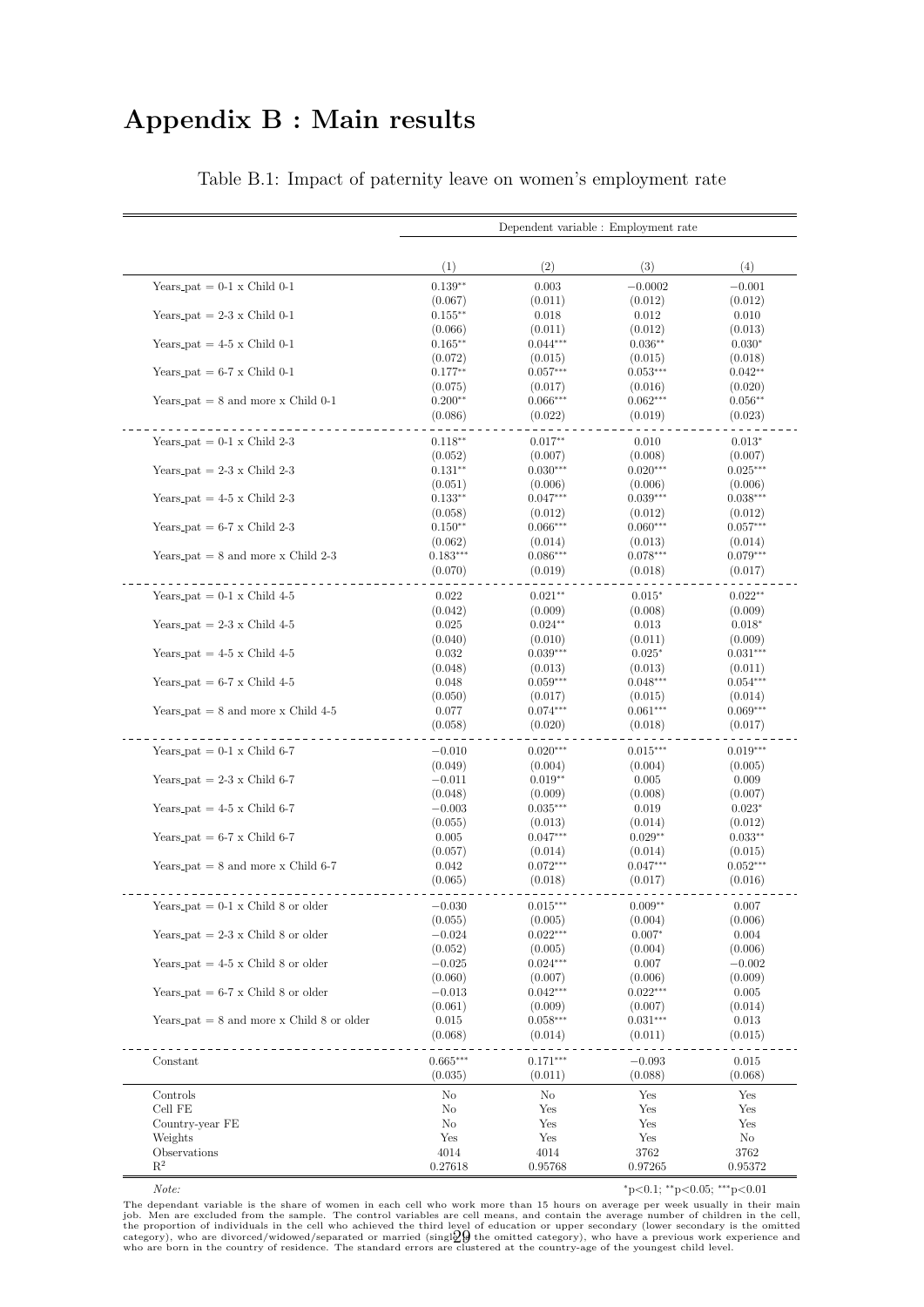|                                             | Dependent variable : Average weekly hours worked |            |            |            |  |  |
|---------------------------------------------|--------------------------------------------------|------------|------------|------------|--|--|
|                                             | (1)                                              | (2)        | (3)        | (4)        |  |  |
| Years_pat = $0-1 \times$ Child $0-1$        | $-1.105$                                         | $-0.099$   | $-0.205$   | $-0.174$   |  |  |
| Years_pat = $2-3 \times$ Child 0-1          | (1.997)                                          | (0.275)    | (0.282)    | (0.285)    |  |  |
|                                             | $-0.883$                                         | 0.094      | $-0.067$   | $-0.237$   |  |  |
| Years_pat $=$ 4-5 x Child 0-1               | (1.891)                                          | (0.205)    | (0.230)    | (0.304)    |  |  |
|                                             | $-0.589$                                         | $0.544***$ | $0.359*$   | 0.280      |  |  |
| Years_pat = $6-7 \times$ Child 0-1          | (1.988)                                          | (0.202)    | (0.215)    | (0.224)    |  |  |
|                                             | $-0.271$                                         | $0.915***$ | $0.741***$ | $0.513*$   |  |  |
| Years_pat $= 8$ and more x Child 0-1        | (1.949)                                          | (0.282)    | (0.270)    | (0.304)    |  |  |
|                                             | 0.245                                            | $1.446**$  | $1.250**$  | $0.990**$  |  |  |
|                                             | (2.349)                                          | (0.568)    | (0.517)    | (0.458)    |  |  |
| Years_pat = $0-1 \times$ Child 2-3          | $-0.864$                                         | $-0.090$   | $-0.190$   | $-0.098$   |  |  |
|                                             | (2.046)                                          | (0.174)    | (0.187)    | (0.169)    |  |  |
| Years_pat $= 2-3$ x Child 2-3               | $-0.644$                                         | 0.112      | $-0.049$   | $-0.026$   |  |  |
|                                             | (2.019)                                          | (0.122)    | (0.158)    | (0.183)    |  |  |
| Years_pat $=$ 4-5 x Child 2-3               | $-0.727$                                         | 0.148      | 0.011      | $-0.166$   |  |  |
|                                             | (2.092)                                          | (0.155)    | (0.182)    | (0.278)    |  |  |
| Years_pat = $6-7 \times$ Child 2-3          | $-0.325$                                         | $0.765***$ | $0.607**$  | 0.331      |  |  |
|                                             | (2.050)                                          | (0.278)    | (0.244)    | (0.270)    |  |  |
| Years_pat = $8$ and more x Child 2-3        | 0.421                                            | $1.329***$ | $1.116**$  | $0.876**$  |  |  |
|                                             | (2.540)                                          | (0.509)    | (0.460)    | (0.426)    |  |  |
| Years_pat = $0-1 \times$ Child 4-5          | $-0.667$                                         | 0.076      | 0.021      | 0.048      |  |  |
|                                             | (2.033)                                          | (0.178)    | (0.200)    | (0.213)    |  |  |
| Years_pat $= 2-3$ x Child 4-5               | $-0.664$                                         | 0.072      | $-0.033$   | $-0.020$   |  |  |
|                                             | (1.988)                                          | (0.219)    | (0.261)    | (0.244)    |  |  |
| Years_pat $=$ 4-5 x Child 4-5               | $-0.455$                                         | 0.349      | 0.197      | 0.171      |  |  |
|                                             | (2.127)                                          | (0.225)    | (0.254)    | (0.229)    |  |  |
| Years_pat = $6-7 \times$ Child 4-5          | $-0.085$                                         | $0.965***$ | $0.822***$ | $0.733***$ |  |  |
|                                             | (2.107)                                          | (0.257)    | (0.259)    | (0.264)    |  |  |
| Years_pat = $8$ and more x Child 4-5        | 0.860                                            | $1.574***$ | 1.354***   | $1.178***$ |  |  |
|                                             | (2.621)                                          | (0.418)    | (0.364)    | (0.366)    |  |  |
| Years_pat $= 0.1$ x Child 6-7               | $-0.958$                                         | 0.038      | $-0.009$   | 0.017      |  |  |
| Years_pat = $2-3 \times$ Child 6-7          | (2.067)                                          | (0.183)    | (0.226)    | (0.237)    |  |  |
|                                             | $-0.874$                                         | 0.115      | $-0.053$   | 0.064      |  |  |
| Years_pat $=$ 4-5 x Child 6-7               | (2.021)                                          | (0.134)    | (0.179)    | (0.201)    |  |  |
|                                             | $-0.702$                                         | $0.343*$   | 0.169      | 0.101      |  |  |
| Years_pat = $6-7 \times$ Child 6-7          | (2.138)                                          | (0.191)    | (0.245)    | (0.248)    |  |  |
|                                             | $-0.625$                                         | $0.720***$ | $0.513**$  | $0.547**$  |  |  |
| Years_pat $= 8$ and more x Child 6-7        | (2.157)                                          | (0.216)    | (0.233)    | (0.274)    |  |  |
|                                             | 0.167                                            | $1.273***$ | $0.963**$  | $0.657*$   |  |  |
|                                             | (2.665)                                          | (0.407)    | (0.380)    | (0.396)    |  |  |
| Years_pat = $0-1 \times$ Child 8 or older   | $-1.108$                                         | $-0.222$   | $-0.259^*$ | $-0.251$   |  |  |
|                                             | (1.969)                                          | (0.183)    | (0.145)    | (0.193)    |  |  |
| Years_pat = $2-3 \times$ Child 8 or older   | $-1.014$                                         | $-0.131$   | $-0.280**$ | $-0.334**$ |  |  |
|                                             | (1.934)                                          | (0.124)    | (0.129)    | (0.162)    |  |  |
| Years_pat $=$ 4-5 x Child 8 or older        | $-1.056$                                         | $-0.149$   | $-0.313**$ | $-0.507**$ |  |  |
|                                             | (2.076)                                          | (0.174)    | (0.134)    | (0.207)    |  |  |
| Years_pat = $6-7 \times$ Child 8 or older   | $-1.070$                                         | 0.082      | $-0.130$   | $-0.461$   |  |  |
|                                             | (2.083)                                          | (0.173)    | (0.169)    | (0.289)    |  |  |
| Years_pat $= 8$ and more x Child 8 or older | $-0.146$                                         | $0.691**$  | $0.409*$   | $-0.071$   |  |  |
|                                             | (2.594)                                          | (0.300)    | (0.230)    | (0.430)    |  |  |
| Constant                                    | 37.920***                                        | 39.639***  | 33.212***  | 36.031***  |  |  |
|                                             | (0.861)                                          | (0.154)    | (1.951)    | (1.920)    |  |  |
| Controls                                    | No                                               | No         | Yes        | Yes        |  |  |
| $\operatorname{Cell}$ FE                    | No                                               | Yes        | Yes        | Yes        |  |  |
| Country-year FE                             | No                                               | Yes        | Yes        | Yes        |  |  |
| Weights                                     | Yes                                              | Yes        | Yes        | No         |  |  |
| Observations                                | 4014                                             | 4014       | 3762       | 3762       |  |  |
| $\mathbf{R}^2$                              | 0.12622                                          | 0.98111    | 0.98326    | 0.97376    |  |  |

#### Table B.2: Impact of paternity leave on women's hours worked

The dependant variable is the average weekly hours worked usually in the main job in each cell. Men are excluded from the sample. The control variables are cell means, and contain the average number of children in the cell

Note: \*p<0.05; \*\*p<0.05; \*\*\*p<0.05}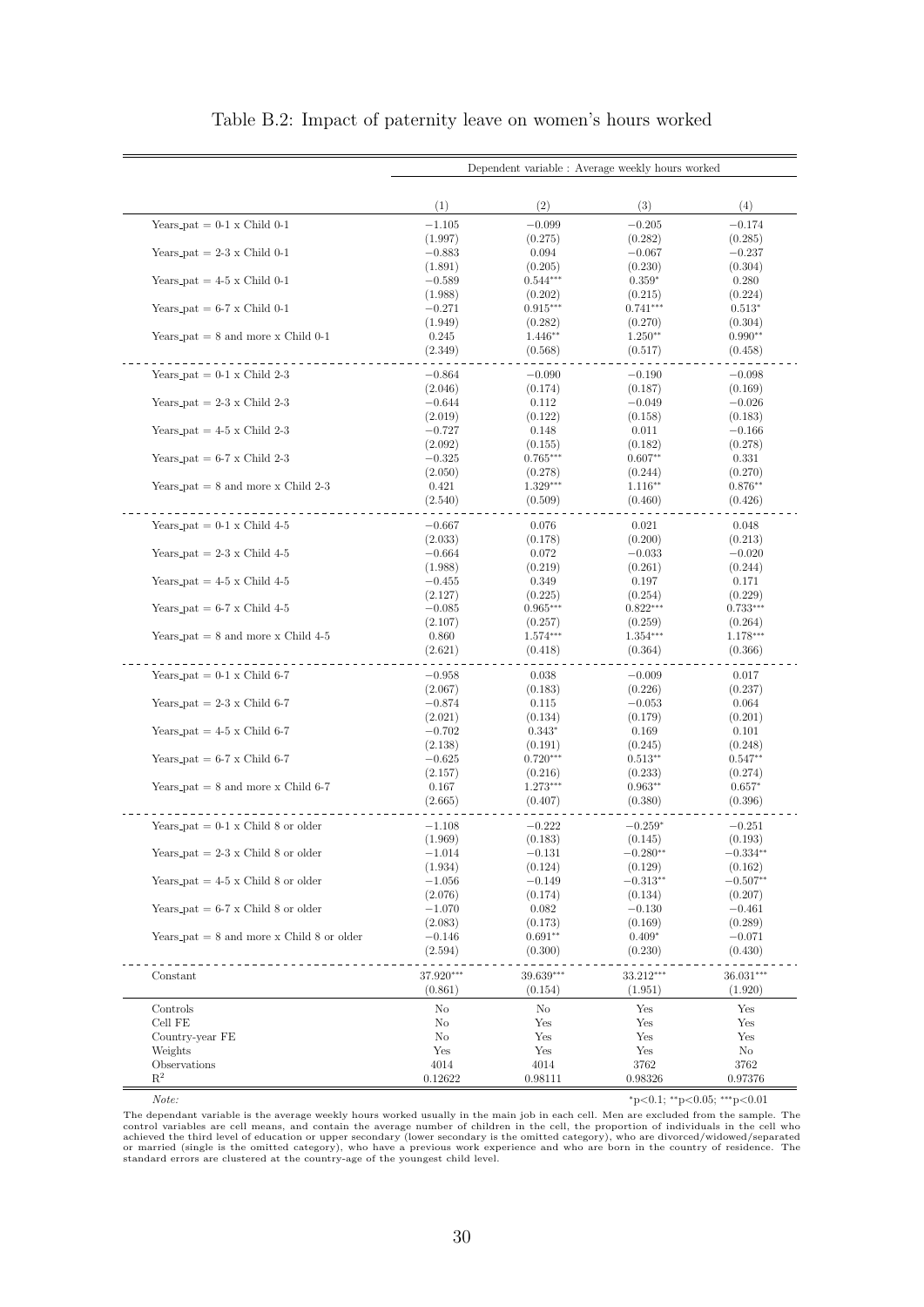|                                                     |                                 |                                  | Dependent variable : Employment rate |                                  |
|-----------------------------------------------------|---------------------------------|----------------------------------|--------------------------------------|----------------------------------|
|                                                     | (1)                             | (2)                              | (3)                                  | (4)                              |
| Woman x Years_pat = $0-1$ x Child $0-1$             | $0.129**$                       | 0.001                            | 0.001                                | $-0.004$                         |
|                                                     | (0.059)                         | (0.010)                          | (0.011)                              | (0.011)                          |
| Woman x Years_pat $= 2-3$ x Child 0-1               | $0.134**$                       | 0.006                            | 0.007                                | 0.003                            |
|                                                     | (0.060)                         | (0.011)                          | (0.011)                              | (0.011)                          |
| Woman x Years_pat $=$ 4-5 x Child 0-1               | $0.155***$                      | $0.034***$                       | $0.042***$                           | $0.033*$                         |
|                                                     | (0.066)                         | (0.013)                          | (0.013)                              | (0.017)                          |
| Woman x Years_pat = $6-7$ x Child 0-1               | $0.162**$                       | $0.040***$                       | $0.049***$                           | $0.036**$                        |
|                                                     | (0.066)                         | (0.013)                          | (0.014)                              | (0.017)                          |
| Woman x Years_pat $= 8$ and more x Child 0-1        | $0.171**$                       | $0.034*$                         | $0.043**$                            | 0.034                            |
|                                                     | (0.075)                         | (0.018)                          | (0.018)                              | (0.024)                          |
| Woman x Years_pat = $0-1$ x Child 2-3               | $0.104**$                       | $0.014*$                         | 0.013<br>(0.009)                     | $0.016*$                         |
| Woman x Years_pat $= 2-3$ x Child 2-3               | (0.050)<br>$0.113**$<br>(0.051) | (0.008)<br>$0.024***$<br>(0.008) | $0.024***$<br>(0.009)                | (0.009)<br>$0.029***$<br>(0.008) |
| Woman x Years_pat $=$ 4-5 x Child 2-3               | $0.122**$                       | $0.040***$                       | $0.043***$                           | $0.043***$                       |
|                                                     | (0.056)                         | (0.009)                          | (0.012)                              | (0.011)                          |
| Woman x Years_pat = $6-7$ x Child 2-3               | $0.135**$                       | $0.053***$                       | $0.060***$                           | $0.058***$                       |
|                                                     | (0.058)                         | (0.013)                          | (0.015)                              | (0.014)                          |
| Woman x Years_pat $= 8$ and more x Child 2-3        | $0.147**$                       | $0.052***$                       | $0.059***$                           | $0.065***$                       |
|                                                     | (0.062)                         | (0.018)                          | (0.020)                              | (0.017)                          |
| Woman x Years_pat = $0-1$ x Child 4-5               | 0.017                           | $0.019*$                         | 0.013                                | $0.023**$                        |
|                                                     | (0.043)                         | (0.010)                          | (0.010)                              | (0.010)                          |
| Woman x Years_pat $= 2-3$ x Child 4-5               | 0.011                           | 0.014                            | 0.007                                | 0.012                            |
|                                                     | (0.044)                         | (0.010)                          | (0.011)                              | (0.010)                          |
| Woman x Years_pat = $4-5$ x Child $4-5$             | 0.031                           | $0.034***$                       | $0.029*$                             | $0.041***$                       |
|                                                     | (0.049)                         | (0.013)                          | (0.015)                              | (0.015)                          |
| Woman x Years_pat = $6-7$ x Child 4-5               | 0.042                           | $0.048***$                       | $0.044***$                           | $0.060***$                       |
|                                                     | (0.049)                         | (0.015)                          | (0.016)                              | (0.014)                          |
| Woman x Years_pat $= 8$ and more x Child 4-5        | 0.054                           | $0.042**$                        | $0.045**$                            | $0.071***$                       |
|                                                     | (0.053)                         | (0.018)                          | (0.020)                              | (0.017)                          |
| Woman x Years_pat = $0-1$ x Child 6-7               | $-0.010$                        | $0.023***$                       | $0.021**$                            | $0.027***$                       |
|                                                     | (0.050)                         | (0.007)                          | (0.009)                              | (0.008)                          |
| Woman x Years_pat $= 2-3$ x Child 6-7               | $-0.018$                        | 0.015                            | 0.009                                | $0.026***$                       |
|                                                     | (0.051)                         | (0.010)                          | (0.011)                              | (0.009)                          |
| Woman x Years_pat $=$ 4-5 x Child 6-7               | $-0.008$                        | $0.026**$                        | 0.022                                | $0.034***$                       |
|                                                     | (0.054)                         | (0.012)                          | (0.014)                              | (0.012)                          |
| Woman x Years_pat $= 6-7$ x Child 6-7               | $-0.002$                        | $0.037***$                       | $0.029*$                             | $0.050***$                       |
|                                                     | (0.056)                         | (0.013)                          | (0.015)                              | (0.016)                          |
| Woman x Years_pat = $8$ and more x Child 6-7        | 0.012                           | $0.038**$                        | 0.027                                | $0.061***$                       |
|                                                     | (0.059)                         | (0.016)                          | (0.019)                              | (0.016)                          |
| Woman x Years_pat = $0-1$ x Child 8 or older        | $-0.028$                        | $0.010**$                        | $0.008*$                             | 0.010                            |
| Woman x Years_pat = $2-3$ x Child 8 or older        | (0.052)<br>$-0.025$             | (0.005)<br>$0.014***$            | (0.004)<br>0.005<br>(0.005)          | (0.008)<br>0.014                 |
| Woman x Years_pat = $4-5$ x Child 8 or older        | (0.052)<br>$-0.019$<br>(0.057)  | (0.005)<br>$0.017**$<br>(0.007)  | 0.008<br>(0.007)                     | (0.009)<br>0.010<br>(0.010)      |
| Woman x Years_pat = $6-7$ x Child 8 or older        | $-0.014$                        | $0.028***$                       | $0.017**$                            | 0.021                            |
|                                                     | (0.057)                         | (0.008)                          | (0.008)                              | (0.013)                          |
| Woman x Years_pat $= 8$ and more x Child 8 or older | $-0.008$                        | $0.024**$                        | 0.008                                | 0.022                            |
|                                                     | (0.059)                         | (0.012)                          | (0.014)                              | (0.016)                          |
| Constant                                            | $0.744***$                      | $0.915***$                       | $0.667***$                           | $0.683***$                       |
|                                                     | (0.017)                         | (0.005)                          | (0.092)                              | (0.048)                          |
| Controls                                            | No                              | No                               | Yes                                  | Yes                              |
| Cell FE                                             | No                              | Yes                              | Yes                                  | Yes                              |
| Country-year-sex FE                                 | No                              | Yes                              | Yes                                  | Yes                              |
| Weights                                             | Yes                             | Yes                              | Yes                                  | No                               |
| Observations                                        | 8028                            | 8028                             | 7524                                 | 7524                             |
| $\mathbf{R}^2$                                      | 0.45068                         | 0.97165                          | 0.97983                              | 0.9728                           |

#### Table B.3: Impact of paternity leave on relative employment rate

Note:  $*{\bf p} < 0.1; **{\bf p} < 0.05; **{\bf p} < 0.01$ 

The dependant variable is the share of individuals in each cell who work more than 15 hours on average per week usually in their main<br>job. Both men and women are included in the sample. The control variables are cell mean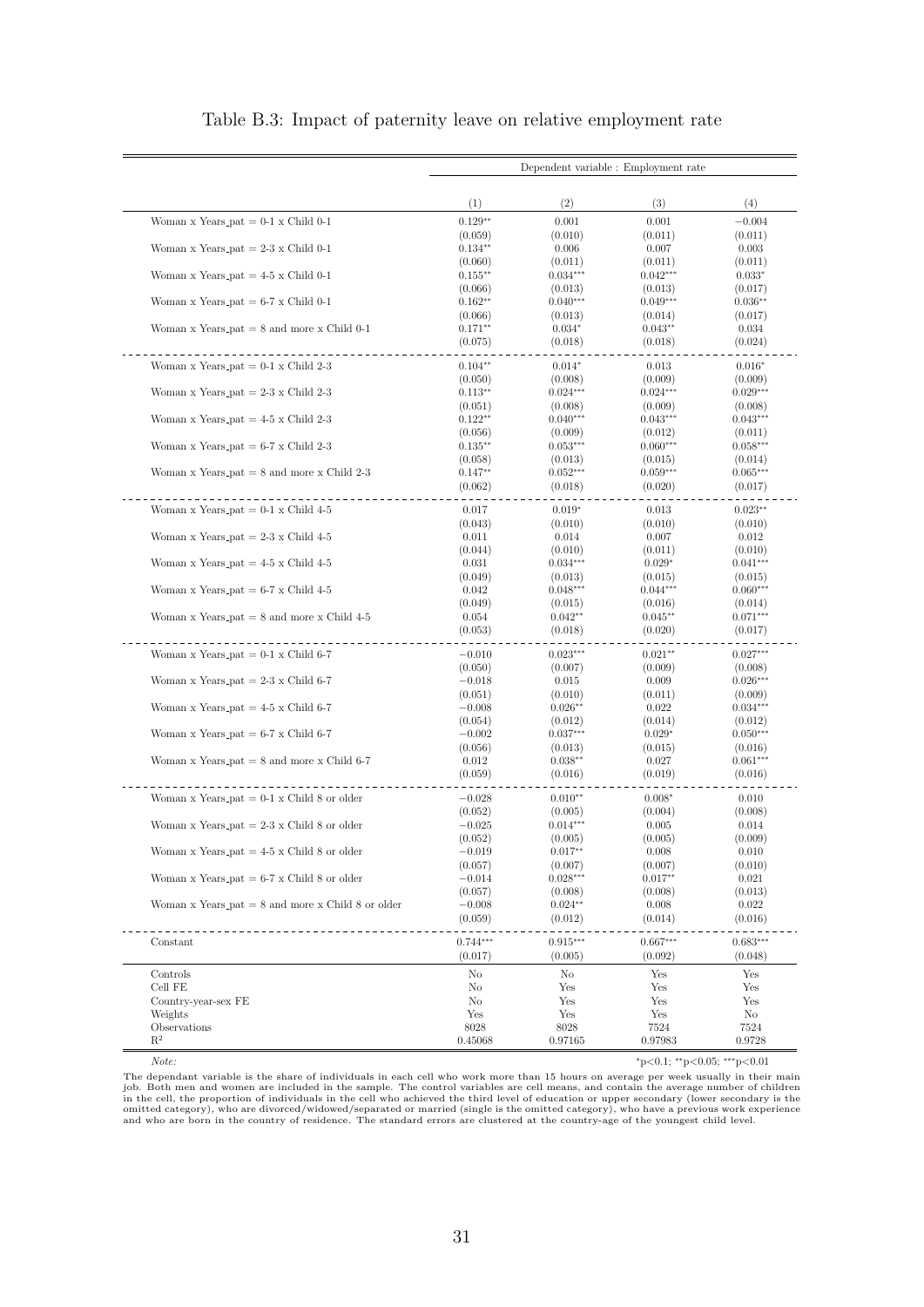|                                                     |                     | Dependent variable : Average weekly hours worked |                        |                       |
|-----------------------------------------------------|---------------------|--------------------------------------------------|------------------------|-----------------------|
|                                                     |                     |                                                  |                        |                       |
|                                                     | (1)                 | (2)                                              | (3)                    | (4)                   |
| Woman x Years_pat $= 0-1$ x Child 0-1               | $-1.440$            | $-0.224$                                         | $-0.233$               | $-0.274$              |
| Woman x Years_pat $= 2-3$ x Child 0-1               | (1.707)<br>$-1.247$ | (0.341)<br>$-0.041$                              | (0.331)<br>$-0.047$    | (0.348)<br>$-0.258$   |
|                                                     | (1.574)             | (0.240)                                          | (0.235)                | (0.309)               |
| Woman x Years_pat $=$ 4-5 x Child 0-1               | $-0.744$            | $0.604**$                                        | $0.684***$             | $0.521*$              |
| Woman x Years_pat $= 6-7$ x Child 0-1               | (1.631)<br>$-0.555$ | (0.266)<br>$0.860**$                             | (0.241)<br>$0.947***$  | (0.281)<br>$0.704**$  |
|                                                     | (1.588)             | (0.361)                                          | (0.347)                | (0.356)               |
| Woman x Years_pat $= 8$ and more x Child 0-1        | 0.030<br>(1.657)    | $1.282**$<br>(0.571)                             | $1.373**$<br>(0.554)   | $1.121**$<br>(0.495)  |
|                                                     |                     |                                                  |                        |                       |
| Woman x Years_pat = $0-1$ x Child 2-3               | $-1.210$<br>(1.840) | $-0.100$<br>(0.199)                              | $-0.108$<br>(0.198)    | 0.048<br>(0.226)      |
| Woman x Years_pat $= 2-3$ x Child 2-3               | $-1.124$            | $-0.021$                                         | $-0.031$               | $-0.002$              |
|                                                     | (1.792)             | (0.191)                                          | (0.192)                | (0.264)               |
| Woman x Years_pat $= 4-5$ x Child 2-3               | $-1.143$<br>(1.868) | 0.085<br>(0.238)                                 | 0.119<br>(0.223)       | $-0.070$<br>(0.350)   |
| Woman x Years_pat $= 6-7$ x Child 2-3               | $-0.852$            | $0.586*$                                         | $0.662**$              | 0.347                 |
|                                                     | (1.772)             | (0.342)                                          | (0.321)                | (0.356)               |
| Woman x Years_pat $= 8$ and more x Child 2-3        | 0.014<br>(1.931)    | $1.113**$<br>(0.480)                             | $1.190**$<br>(0.467)   | $1.016**$<br>(0.435)  |
|                                                     |                     |                                                  |                        |                       |
| Woman x Years_pat $= 0-1$ x Child 4-5               | $-1.103$<br>(1.758) | $-0.031$<br>(0.213)                              | $-0.067$<br>(0.213)    | 0.107<br>(0.261)      |
| Woman x Years_pat $= 2-3$ x Child 4-5               | $-1.124$            | $-0.050$                                         | $-0.090$               | $-0.053$              |
|                                                     | (1.684)             | (0.269)                                          | (0.278)                | (0.292)               |
| Woman x Years_pat $= 4.5$ x Child 4-5               | $-0.940$<br>(1.797) | 0.224<br>(0.343)                                 | 0.199<br>(0.324)       | 0.221<br>(0.349)      |
| Woman x Years_pat = $6-7$ x Child 4-5               | $-0.681$            | $0.733**$                                        | $0.735**$              | $0.702**$             |
|                                                     | (1.756)             | (0.339)                                          | (0.332)                | (0.320)               |
| Woman x Years_pat $= 8$ and more x Child 4-5        | 0.313<br>(1.970)    | $1.307***$<br>(0.437)                            | $1.348***$<br>(0.431)  | $1.369***$<br>(0.420) |
|                                                     |                     |                                                  |                        |                       |
| Woman x Years_pat $= 0.1$ x Child 6-7               | $-1.479$<br>(1.781) | $-0.181$<br>(0.224)                              | $-0.179$<br>(0.236)    | 0.011<br>(0.298)      |
| Woman x Years_pat $= 2-3$ x Child 6-7               | $-1.449$            | $-0.164$                                         | $-0.234$               | $-0.005$              |
|                                                     | (1.733)             | (0.195)                                          | (0.220)                | (0.290)               |
| Woman x Years_pat $= 4-5$ x Child 6-7               | $-1.151$<br>(1.834) | 0.199<br>(0.264)                                 | 0.160<br>(0.286)       | 0.285<br>(0.322)      |
| Woman x Years_pat $= 6-7$ x Child 6-7               | $-1.233$            | $0.397*$                                         | 0.319                  | $0.870**$             |
|                                                     | (1.863)             | (0.240)                                          | (0.257)                | (0.377)               |
| Woman x Years_pat $= 8$ and more x Child 6-7        | $-0.266$<br>(2.046) | $0.989***$<br>(0.383)                            | $0.875**$<br>(0.383)   | $1.111**$<br>(0.471)  |
|                                                     |                     |                                                  |                        |                       |
| Woman x Years_pat $= 0.1$ x Child 8 or older        | $-1.526$<br>(1.625) | $-0.433^{\ast\ast}$<br>(0.209)                   | $-0.453***$<br>(0.171) | $-0.261$<br>(0.219)   |
| Woman x Years_pat $= 2-3$ x Child 8 or older        | $-1.617$            | $-0.529***$                                      | $-0.617***$            | $-0.361*$             |
| Woman x Years_pat $= 4.5$ x Child 8 or older        | (1.591)             | (0.169)                                          | (0.156)                | (0.203)               |
|                                                     | $-1.464$<br>(1.720) | $-0.356$<br>(0.223)                              | $-0.449***$<br>(0.162) | $-0.349$<br>(0.291)   |
| Woman x Years_pat $= 6-7$ x Child 8 or older        | $-1.573$            | $-0.245$                                         | $-0.372*$              | $-0.275$              |
| Woman x Years_pat $= 8$ and more x Child 8 or older | (1.740)<br>$-0.838$ | (0.215)<br>0.087                                 | (0.198)<br>$-0.083$    | (0.373)<br>0.042      |
|                                                     | (1.924)             | (0.274)                                          | (0.246)                | (0.466)               |
| Constant                                            | $41.773***$         | 45.787***                                        | $39.643***$            | 40.677***             |
|                                                     | (0.414)             | (0.125)                                          | (1.391)                | (1.337)               |
| Controls                                            | No                  | No                                               | Yes                    | Yes                   |
| Cell FE                                             | No                  | Yes                                              | Yes                    | Yes                   |
| Country-year-sex FE<br>Weights                      | No<br>Yes           | Yes<br>Yes                                       | Yes<br>Yes             | Yes<br>No             |
| Observations                                        | 8028                | 8028                                             | 7524                   | 7524                  |
| $\mathbb{R}^2$                                      | 0.4552              | 0.98636                                          | 0.98761                | 0.97945               |

#### Table B.4: Impact of paternity leave on relative hours worked

 $Note:$   $*_{p<0.1; *_{p<0.05;} *_{p<0.05;} *_{p<0.01;}}$ 

The dependant variable is the average weekly hours worked usually in the main job in each cell. Both men and women are included<br>in the sample. The control variables are cell means, and contain the average number of childre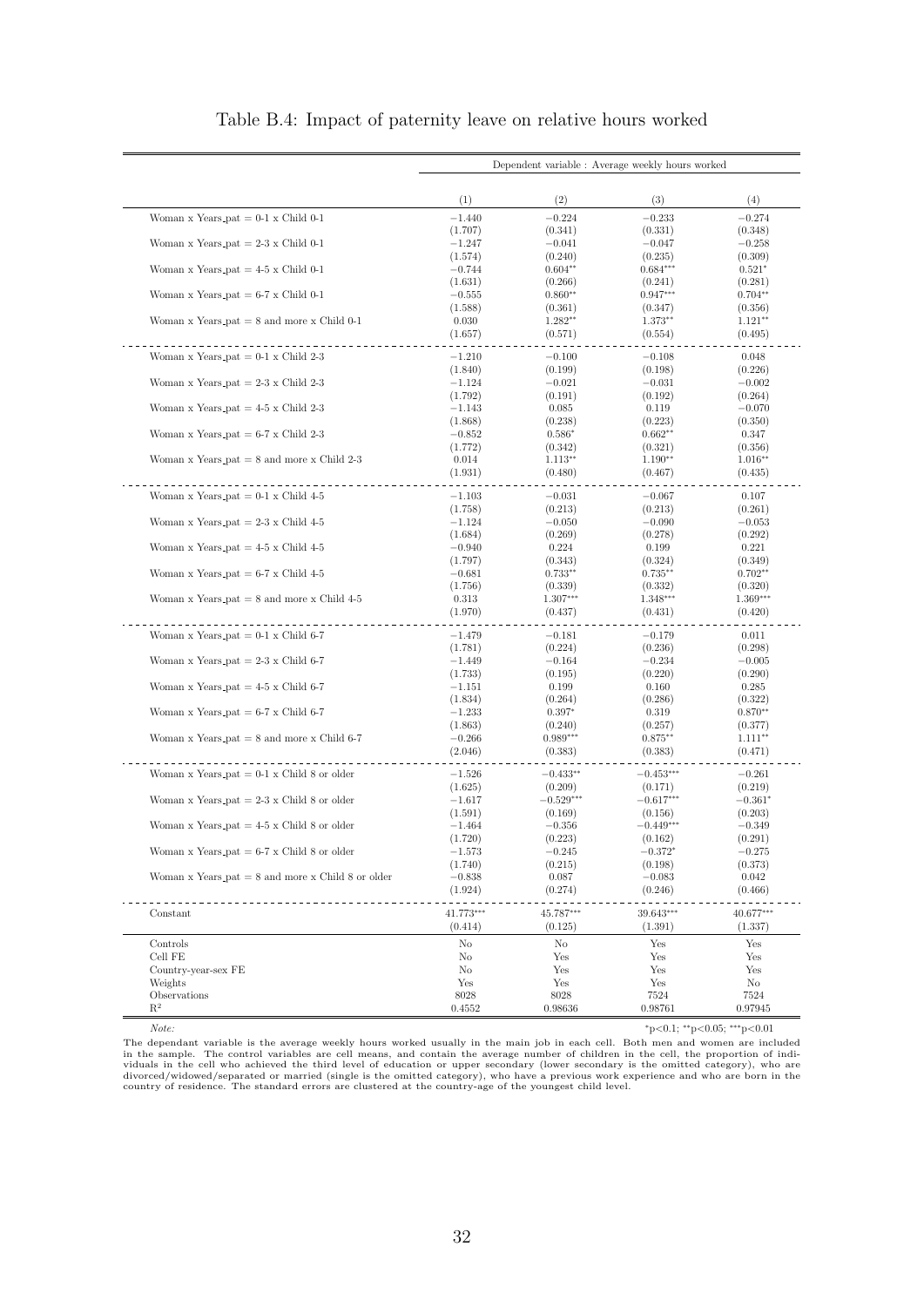

## Appendix C : Event study

Figure C.8: Event study estimates for the effect of paternity leave on women's employment rate

Note : 95% confidence intervals<br>The dependant variable is the share of women in each cell who work more than 15 hours on average per week usually in their main<br>The dependant variable is the share of women in each cell who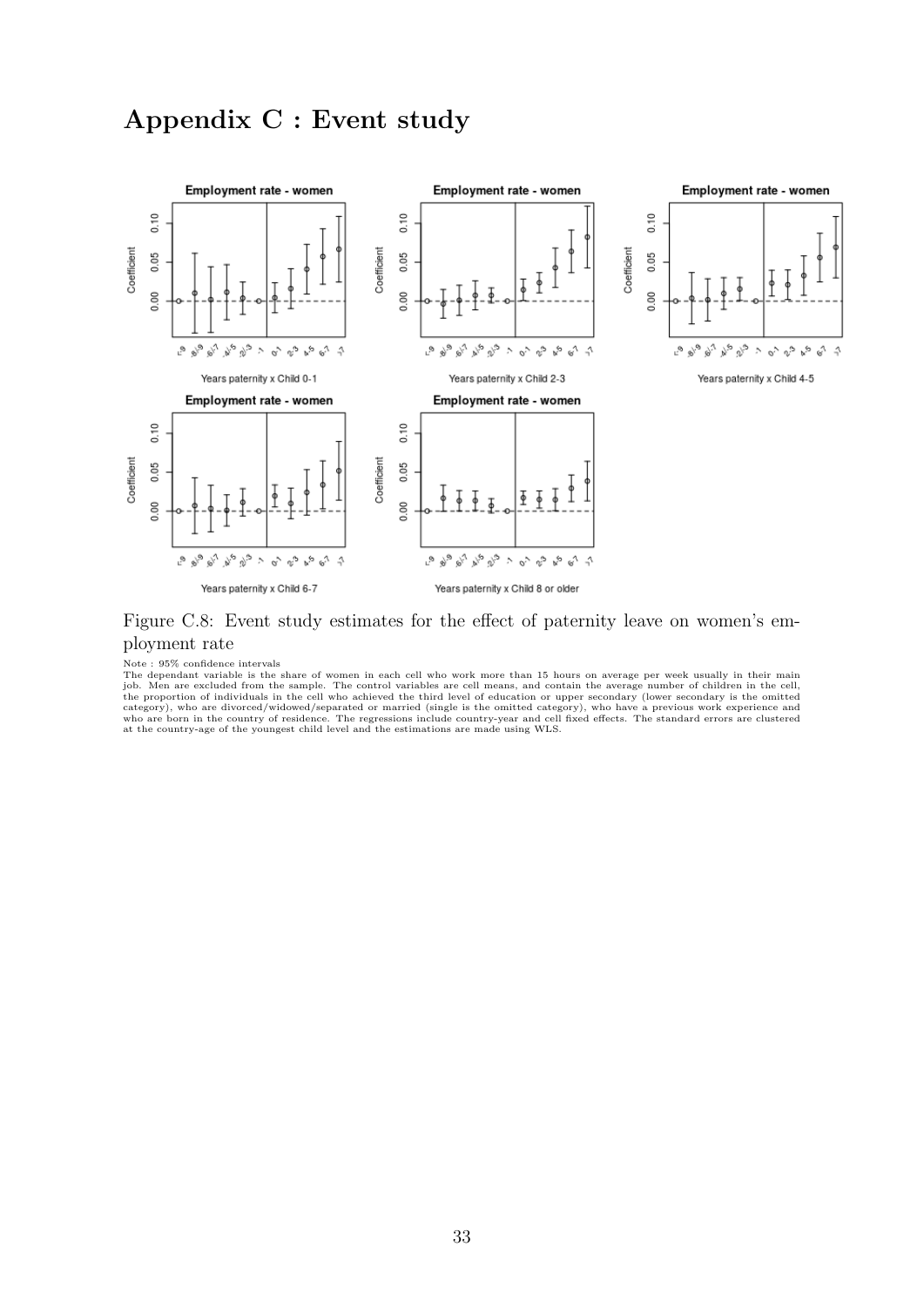

Figure C.9: Event study estimates for the effect of paternity leave on women hours worked

Note : 95% confidence intervals<br>The dependant variable is the average weekly hours worked usually in the main job in each cell. Men are excluded from the sample. The<br>Computed variables is the average weekly hours worked us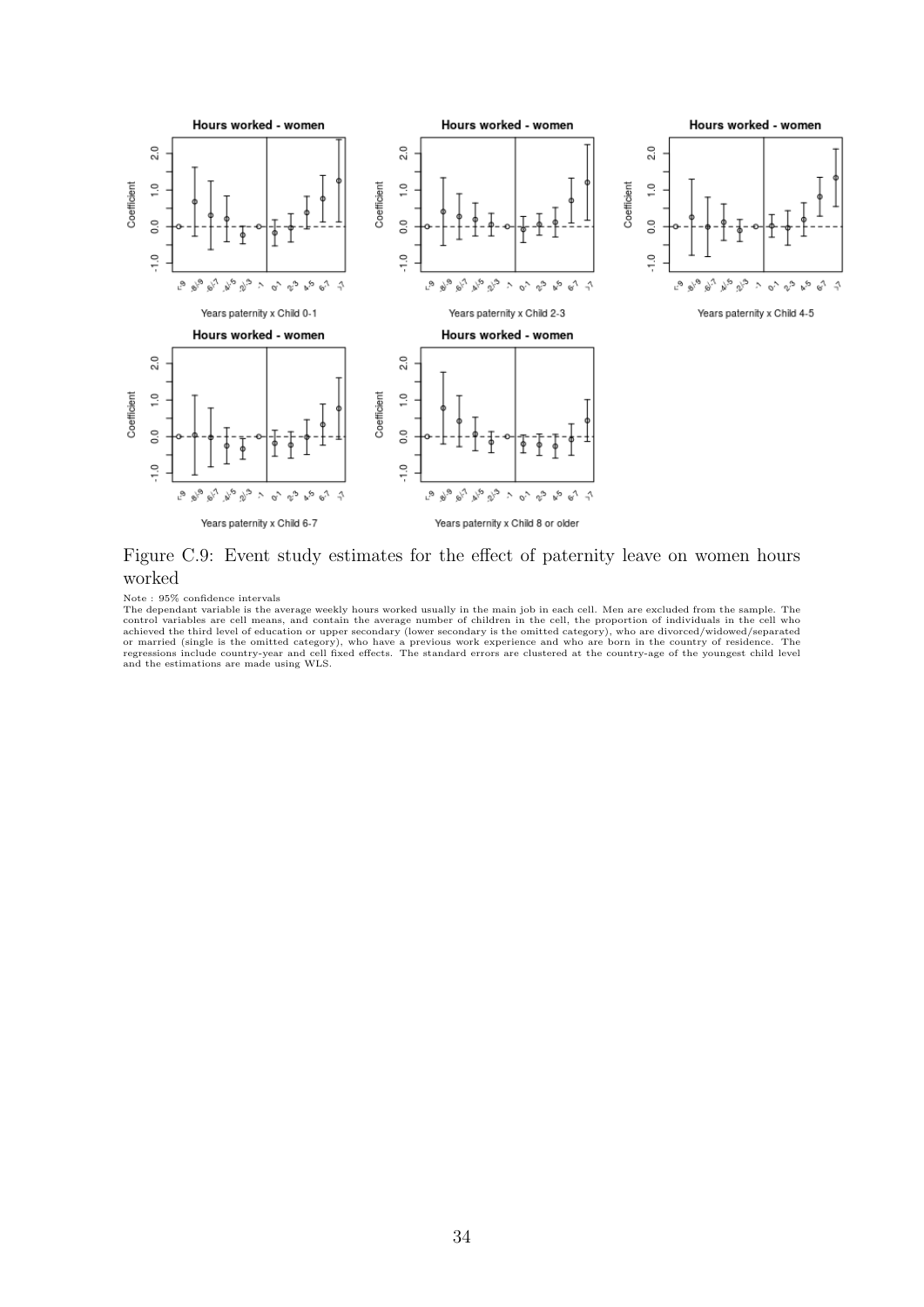# Appendix D : Average effect by country

|                                             | Dependent variable : Employment rate |                       |                       |                      |                  |  |  |
|---------------------------------------------|--------------------------------------|-----------------------|-----------------------|----------------------|------------------|--|--|
|                                             | Germany                              | Spain                 | France                | Greece               | Hungary          |  |  |
|                                             | (1)                                  | (2)                   | (3)                   | (4)                  | (5)              |  |  |
| Years_pat = $0-1 \times$ Child $0-1$        | $-0.080***$                          | 0.013                 | $-0.016$              | $-0.021$             | 0.008            |  |  |
|                                             | (0.014)                              | (0.016)               | (0.011)               | (0.022)              | (0.022)          |  |  |
| Years_pat = $2-3 \times$ Child 0-1          | $-0.039***$                          | $0.047***$            | $-0.003$              | $-0.044**$           | $0.045**$        |  |  |
|                                             | (0.014)                              | (0.017)               | (0.011)               | (0.022)              | (0.023)          |  |  |
| Years_pat = $4-5 \times$ Child 0-1          | 0.004<br>(0.014)                     | $0.108***$            | $-0.006$              | $-0.024$             | 0.009            |  |  |
| Years_pat = $6-7 \times$ Child 0-1          | $0.038***$                           | (0.018)<br>$0.122***$ | (0.011)<br>0.012      | (0.022)<br>$-0.027$  | (0.022)<br>0.002 |  |  |
|                                             | (0.014)                              | (0.018)               | (0.012)               | (0.023)              | (0.023)          |  |  |
| Years_pat $= 8$ and more x Child 0-1        | $0.047***$                           | $0.113***$            | $0.036***$            | $0.034*$             | $-0.016$         |  |  |
|                                             | (0.014)                              | (0.017)               | (0.010)               | (0.020)              | (0.017)          |  |  |
| Years_pat = 0-1 $\ge$ Child 2-3             | 0.014                                | 0.006                 | 0.011                 | $-0.019$             | 0.026            |  |  |
|                                             | (0.016)                              | (0.017)               | (0.011)               | (0.021)              | (0.022)          |  |  |
| Years_pat = $2-3 \times$ Child 2-3          | $0.046***$                           | $0.040**$             | $0.020*$              | $-0.040*$            | $0.041*$         |  |  |
|                                             | (0.015)                              | (0.017)               | (0.011)               | (0.021)              | (0.023)          |  |  |
| Years_pat = $4-5 \times$ Child 2-3          | $0.062***$                           | $0.089***$            | 0.008                 | $-0.030$             | $0.048**$        |  |  |
|                                             | (0.015)                              | (0.018)               | (0.012)               | (0.021)              | (0.022)          |  |  |
| Years_pat = $6-7 \times$ Child 2-3          | $0.102***$                           | $0.105***$            | $0.043***$            | $-0.026$             | $0.056**$        |  |  |
|                                             | (0.015)                              | (0.018)               | (0.012)               | (0.022)              | (0.022)          |  |  |
| Years_pat $= 8$ and more x Child 2-3        | $0.116***$                           | $0.114***$            | $0.068***$            | 0.0001               | $0.079***$       |  |  |
|                                             | (0.015)                              | (0.018)               | (0.010)               | (0.019)              | (0.017)          |  |  |
| Years_pat = $0-1 \times$ Child 4-5          | 0.020                                | 0.0003                | $0.025*$              | $-0.021$             | $-0.002$         |  |  |
|                                             | (0.017)                              | (0.018)               | (0.013)               | (0.023)              | (0.024)          |  |  |
| Years_pat = $2-3 \times$ Child 4-5          | $0.060***$                           | $0.044**$             | 0.001                 | $-0.016$             | $-0.001$         |  |  |
|                                             | (0.017)                              | (0.018)               | (0.013)               | (0.023)              | (0.024)          |  |  |
| Years_pat = $4-5 \times$ Child $4-5$        | $0.091***$                           | $0.047**$             | $0.032**$             | $-0.015$             | 0.010            |  |  |
| Years_pat = $6-7 \times$ Child 4-5          | (0.017)<br>$0.107***$                | (0.018)<br>$0.062***$ | (0.013)<br>$0.038***$ | (0.023)              | (0.024)          |  |  |
|                                             | (0.017)                              | (0.018)               | (0.013)               | $-0.021$<br>(0.024)  | 0.009<br>(0.024) |  |  |
| Years_pat = $8$ and more x Child 4-5        | $0.115***$                           | $0.078***$            | $0.049***$            | $-0.001$             | 0.030            |  |  |
|                                             | (0.016)                              | (0.019)               | (0.010)               | (0.020)              | (0.019)          |  |  |
| Years_pat = $0-1 \times$ Child 6-7          | 0.003                                | 0.008                 | 0.018                 | 0.002                | 0.015            |  |  |
|                                             | (0.017)                              | (0.019)               | (0.014)               | (0.023)              | (0.024)          |  |  |
| Years_pat = $2-3 \times$ Child 6-7          | $0.040**$                            | 0.018                 | 0.014                 | $-0.039*$            | $-0.002$         |  |  |
|                                             | (0.017)                              | (0.019)               | (0.014)               | (0.023)              | (0.024)          |  |  |
| Years_pat = $4-5 \times$ Child 6-7          | $0.098***$                           | 0.027                 | 0.020                 | $-0.007$             | $-0.010$         |  |  |
|                                             | (0.017)                              | (0.019)               | (0.014)               | (0.024)              | (0.024)          |  |  |
| Years_pat = $6-7 \times$ Child 6-7          | $0.089***$                           | $0.058***$            | $0.034**$             | $-0.047*$            | 0.003            |  |  |
|                                             | (0.018)                              | (0.019)               | (0.014)               | (0.024)              | (0.024)          |  |  |
| Years_pat $= 8$ and more x Child 6-7        | $0.108***$                           | $0.059***$            | $0.045***$            | $-0.029$             | 0.004            |  |  |
|                                             | (0.018)                              | (0.019)               | (0.010)               | (0.020)              | (0.018)          |  |  |
| Years_pat = $0-1 \times$ Child 8 or older   | $-0.005$                             | 0.008                 | $-0.003$              | $-0.012$             | 0.019            |  |  |
|                                             | (0.010)                              | (0.011)               | (0.008)               | (0.014)              | (0.015)          |  |  |
| Years_pat = $2-3 \times$ Child 8 or older   | $0.019^{\ast}$                       | 0.012                 | 0.008                 | $-0.020$             | 0.018            |  |  |
|                                             | (0.010)                              | (0.012)               | (0.009)               | (0.014)              | (0.015)          |  |  |
| Years_pat = $4-5 \times$ Child 8 or older   | 0.016                                | $0.026**$             | $-0.003$              | $-0.001$             | $-0.0002$        |  |  |
| Years_pat = $6-7 \times$ Child 8 or older   | (0.011)<br>$0.047***$                | (0.012)<br>0.016      | (0.009)<br>$0.019**$  | (0.014)              | (0.015)          |  |  |
|                                             | (0.011)                              | (0.012)               | (0.009)               | $-0.009$<br>(0.015)  | 0.012<br>(0.015) |  |  |
| Years_pat $= 8$ and more x Child 8 or older | $0.059***$                           | 0.017                 | $0.026***$            | $-0.014$             | 0.011            |  |  |
|                                             | (0.011)                              | (0.012)               | (0.007)               | (0.012)              | (0.012)          |  |  |
|                                             |                                      |                       |                       |                      | $-0.070$         |  |  |
| Constant                                    | 0.141<br>(0.103)                     | $0.184**$<br>(0.091)  | 0.136<br>(0.123)      | $-0.192*$<br>(0.115) | (0.423)          |  |  |
| Controls                                    | Yes                                  | Yes                   | Yes                   | Yes                  | Yes              |  |  |
| Year FE                                     | Yes                                  | Yes                   | Yes                   | Yes                  | Yes              |  |  |
| Cell FE                                     | Yes                                  | Yes                   | Yes                   | Yes                  | Yes              |  |  |
| Weight                                      | Yes                                  | Yes                   | Yes                   | Yes                  | Yes              |  |  |
| Observations                                | 324                                  | 342                   | 342                   | 342                  | 342              |  |  |
| $\mathbf{R}^2$                              | 0.983                                | 0.964                 | 0.986                 | 0.960                | 0.986            |  |  |

Table D.1: Impact of paternity leave on women's employment rate by country

Note: ∗p<0.05; \*\*p<0.05; \*\*p<0.05; \*\*p<0.05

The dependant variable is the share of women in each cell who work more than 15 hours on average per week usually in their main<br>job. Men are excluded from the sample. The control variables are cell means, and contain the a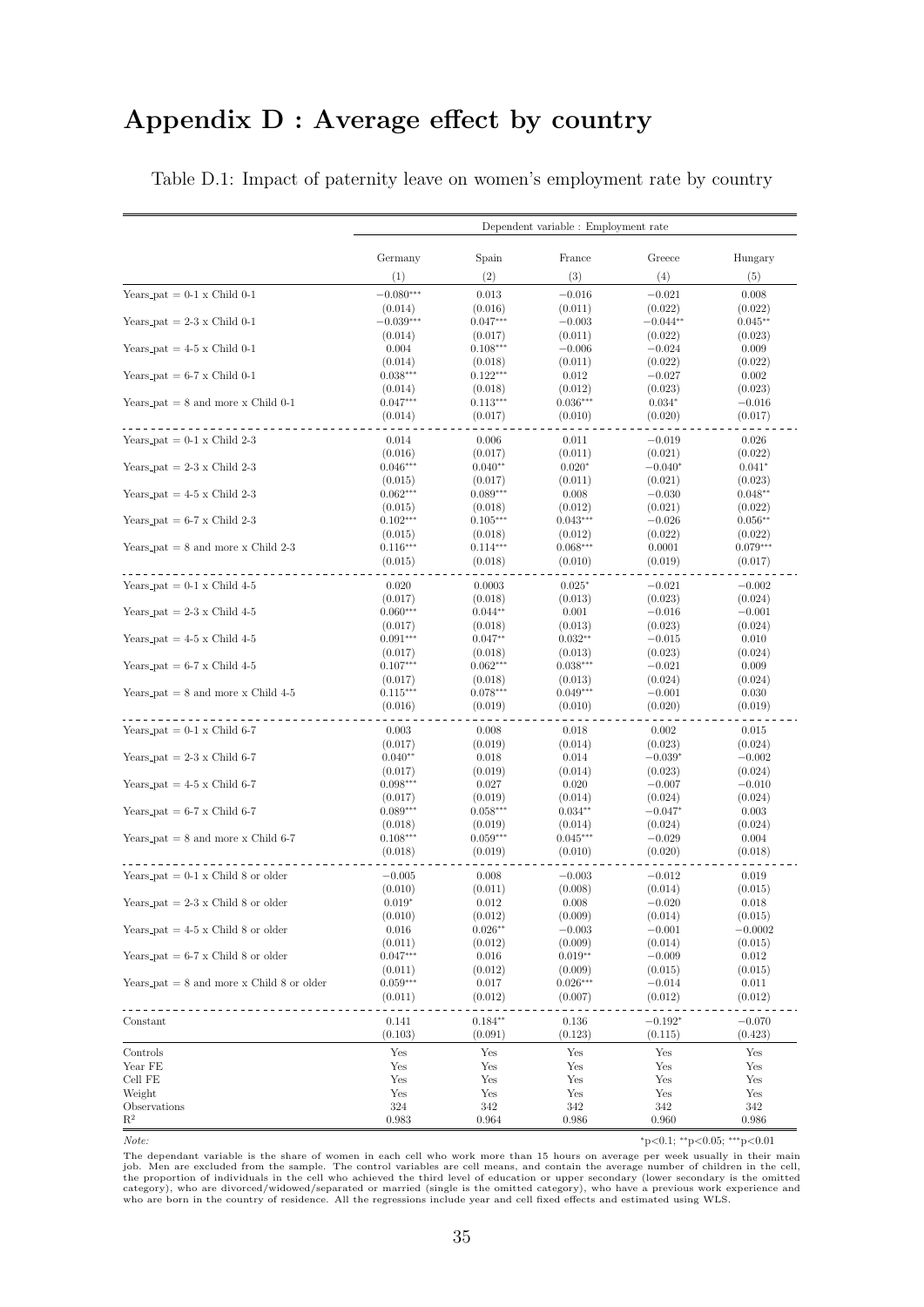|                                             | Dependent variable: Employment rate |                                  |                                  |                                |                                  |  |  |
|---------------------------------------------|-------------------------------------|----------------------------------|----------------------------------|--------------------------------|----------------------------------|--|--|
|                                             | Italy                               | Netherlands                      | Poland                           | Portugal                       | UK                               |  |  |
|                                             | (1)                                 | (2)                              | (3)                              | (4)                            | (5)                              |  |  |
| Years_pat = $0-1 \times$ Child $0-1$        | $0.056***$                          | 0.033                            | 0.019                            | $0.045**$                      | $-0.002$                         |  |  |
| Years_pat = $2-3 \times$ Child 0-1          | (0.009)<br>$0.036***$               | (0.021)<br>$0.067***$            | (0.013)<br>$0.025*$              | (0.022)<br>0.005               | (0.012)<br>$0.041***$            |  |  |
| Years_pat = $4-5 \times$ Child 0-1          | (0.010)                             | (0.021)<br>$0.092***$<br>(0.021) | (0.013)<br>$0.088***$<br>(0.013) | (0.022)<br>0.027<br>(0.023)    | (0.012)<br>$0.061***$<br>(0.012) |  |  |
| Years_pat = $6-7 \times$ Child 0-1          |                                     | $0.131***$<br>(0.022)            | $0.071***$<br>(0.017)            | 0.015<br>(0.023)               | $0.093***$<br>(0.012)            |  |  |
| Years_pat = $8$ and more x Child 0-1        |                                     | $0.168***$<br>(0.019)            |                                  | 0.005<br>(0.020)               | $0.119***$<br>(0.009)            |  |  |
| Years_pat = $0-1 \times$ Child 2-3          | $0.049***$<br>(0.009)               | $0.040*$<br>(0.023)              | $-0.004$<br>(0.012)              | 0.030<br>(0.023)               | $-0.014$<br>(0.013)              |  |  |
| Years_pat = $2-3 \times$ Child 2-3          | $0.030***$<br>(0.009)               | $0.069***$<br>(0.023)            | 0.017<br>(0.013)                 | $-0.008$<br>(0.023)            | 0.016<br>(0.013)                 |  |  |
| Years_pat = $4-5 \times$ Child 2-3          |                                     | $0.143***$<br>(0.023)            | 0.005<br>(0.012)                 | 0.017<br>(0.024)               | 0.017<br>(0.013)                 |  |  |
| Years_pat = $6-7 \times$ Child 2-3          |                                     | $0.168***$<br>(0.024)            | $-0.017$<br>(0.016)              | 0.021<br>(0.024)               | $0.047***$<br>(0.013)            |  |  |
| Years_pat $= 8$ and more x Child 2-3        |                                     | $0.222***$<br>(0.020)            |                                  | $-0.008$<br>(0.020)            | $0.081***$<br>(0.010)            |  |  |
| Years_pat = $0-1 \times$ Child 4-5          | $0.044***$                          | 0.005                            | 0.015                            | 0.012                          | 0.006                            |  |  |
| Years_pat = $2-3 \times$ Child 4-5          | (0.010)<br>$0.035***$               | (0.027)<br>0.036                 | (0.012)<br>$-0.022*$             | (0.024)<br>0.002               | (0.014)<br>0.002                 |  |  |
| Years_pat = $4-5 \times$ Child $4-5$        | (0.010)                             | (0.027)<br>$0.068**$<br>(0.027)  | (0.013)<br>$-0.010$<br>(0.013)   | (0.024)<br>0.015<br>(0.025)    | (0.014)<br>0.001<br>(0.015)      |  |  |
| Years_pat = $6-7 \times$ Child 4-5          |                                     | $0.143***$<br>(0.027)            | $-0.008$<br>(0.017)              | 0.003<br>(0.025)               | $0.027*$<br>(0.014)              |  |  |
| Years_pat $= 8$ and more x Child 4-5        |                                     | $0.192***$<br>(0.023)            |                                  | $-0.001$<br>(0.021)            | $0.069***$<br>(0.012)            |  |  |
| Years_pat = $0-1 \times$ Child 6-7          | $0.030***$<br>(0.011)               | 0.035<br>(0.029)                 | 0.019<br>(0.012)                 | $-0.004$<br>(0.027)            | 0.006<br>(0.015)                 |  |  |
| Years_pat $= 2-3$ x Child 6-7               | $0.025**$<br>(0.011)                | 0.038<br>(0.028)                 | 0.001<br>(0.013)                 | $-0.012$<br>(0.027)            | 0.002<br>(0.015)                 |  |  |
| Years_pat = $4-5 \times$ Child 6-7          |                                     | $0.087***$<br>(0.029)            | 0.005<br>(0.013)                 | $-0.006$<br>(0.027)            | $-0.0004$<br>(0.015)             |  |  |
| Years_pat = $6-7 \times$ Child 6-7          |                                     | $0.111***$<br>(0.029)            | $-0.014$<br>(0.017)              | $-0.014$<br>(0.028)            | 0.002<br>(0.016)                 |  |  |
| Years_pat $= 8$ and more x Child 6-7        |                                     | $0.171***$<br>(0.024)            |                                  | 0.0004<br>(0.023)              | $0.036***$<br>(0.013)            |  |  |
| Years_pat = $0-1 \times$ Child 8 or older   | $0.027***$<br>(0.007)               | $0.043**$<br>(0.018)             | 0.006                            | 0.026                          | 0.010                            |  |  |
| Years_pat $= 2-3$ x Child 8 or older        | $0.018***$                          | $0.046**$<br>(0.018)             | (0.008)<br>0.004<br>(0.008)      | (0.017)<br>$-0.014$<br>(0.017) | (0.010)<br>0.015<br>(0.010)      |  |  |
| Years_pat = $4-5 \times$ Child 8 or older   | (0.007)                             | $0.054***$<br>(0.019)            | $-0.008$<br>(0.008)              | $-0.011$<br>(0.017)            | $0.021**$<br>(0.010)             |  |  |
| Years_pat = $6-7 \times$ Child 8 or older   |                                     | $0.076***$<br>(0.019)            | $-0.025**$<br>(0.010)            | 0.013<br>(0.017)               | $0.026**$<br>(0.010)             |  |  |
| Years_pat $= 8$ and more x Child 8 or older |                                     | $0.121***$<br>(0.015)            |                                  | $-0.011$<br>(0.014)            | $0.041***$<br>(0.008)            |  |  |
| Constant                                    | 0.056<br>(0.094)                    | 0.005<br>(0.187)                 | $-1.549*$<br>(0.860)             | $1.228***$<br>(0.135)          | 0.095<br>(0.107)                 |  |  |
| Controls                                    | Yes                                 | Yes                              | Yes                              | Yes                            | Yes                              |  |  |
| Year FE                                     | Yes                                 | Yes                              | Yes                              | Yes                            | Yes                              |  |  |
| Cell FE                                     | Yes                                 | Yes                              | Yes                              | Yes                            | Yes                              |  |  |
| Weight<br>Observations                      | Yes<br>342                          | Yes<br>306                       | Yes<br>234                       | Yes<br>342                     | Yes<br>324                       |  |  |
| $\mathbb{R}^2$                              | 0.987                               | 0.943                            | 0.989                            | 0.940                          | 0.986                            |  |  |
|                                             |                                     |                                  |                                  |                                |                                  |  |  |

Table D.1: Impact of paternity leave on women's employment rate by country (continued)

Note: <sup>∗</sup>p<0.1; ∗∗p<0.05; ∗∗∗p<0.01 The dependant variable is the share of women in each cell who work more than 15 hours on average per week usually in their main<br>job. Men are excluded from the sample. The control variables are cell means, and contain the a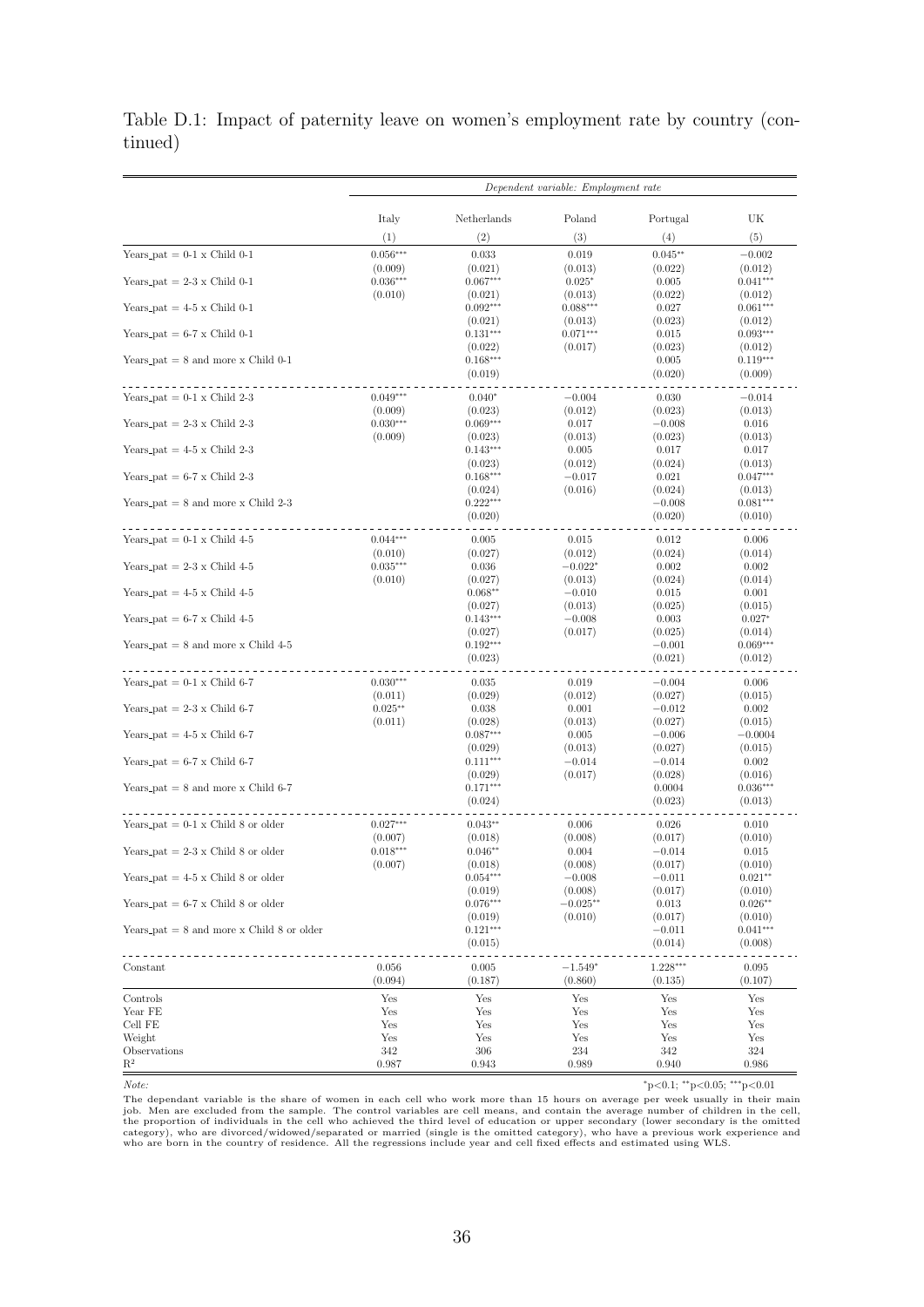|                                             | Dependent variable: Average weekly hours worked |             |            |             |           |  |  |
|---------------------------------------------|-------------------------------------------------|-------------|------------|-------------|-----------|--|--|
|                                             | Germany                                         | Spain       | France     | Greece      | Hungary   |  |  |
|                                             | (1)                                             | (2)         | (3)        | (4)         | (5)       |  |  |
| Years_pat = $0-1 \times$ Child $0-1$        | $-1.719***$                                     | $-1.438***$ | $-0.054$   | 0.515       | 0.262     |  |  |
|                                             | (0.374)                                         | (0.399)     | (0.224)    | (0.565)     | (0.296)   |  |  |
| Years_pat = $2-3 \times$ Child 0-1          | $-1.447***$                                     | $-0.943**$  | $-0.002$   | $-0.562$    | $0.651**$ |  |  |
|                                             | (0.389)                                         | (0.412)     | (0.230)    | (0.574)     | (0.306)   |  |  |
| Years_pat = $4-5 \times$ Child 0-1          | $-0.737*$                                       | $-0.253$    | 0.055      | 0.214       | $-0.117$  |  |  |
|                                             | (0.389)                                         | (0.427)     | (0.239)    | (0.575)     | (0.299)   |  |  |
| Years_pat = $6-7 \times$ Child 0-1          | 0.194                                           | $-0.004$    | $-0.251$   | 0.321       | $-0.314$  |  |  |
|                                             | (0.387)                                         | (0.435)     | (0.249)    | (0.594)     | (0.307)   |  |  |
| Years_pat $= 8$ and more x Child 0-1        | 0.450                                           | 0.039       | $-0.157$   | $0.954*$    | $-0.306$  |  |  |
|                                             | (0.387)                                         | (0.423)     | (0.212)    | (0.512)     | (0.234)   |  |  |
| Years_pat = $0-1 \times$ Child 2-3          | $-0.372$                                        | $-1.146***$ | 0.041      | 0.083       | $-0.345$  |  |  |
|                                             | (0.424)                                         | (0.414)     | (0.240)    | (0.554)     | (0.295)   |  |  |
| Years_pat = $2-3 \times$ Child 2-3          | $-0.594$                                        | $-0.982**$  | $-0.070$   | 0.151       | $0.761**$ |  |  |
|                                             | (0.408)                                         | (0.417)     | (0.244)    | (0.560)     | (0.306)   |  |  |
| Years_pat = $4-5 \times$ Child 2-3          | $-1.002**$                                      | $-0.611$    | $-0.445*$  | $-0.127$    | $0.514*$  |  |  |
|                                             | (0.415)                                         | (0.426)     | (0.247)    | (0.560)     | (0.299)   |  |  |
| Years_pat = $6-7 \times$ Child 2-3          | 0.325                                           | $-0.004$    | $-0.542**$ | 0.019       | $-0.042$  |  |  |
|                                             | (0.412)                                         | (0.431)     | (0.262)    | (0.574)     | (0.300)   |  |  |
| Years_pat $= 8$ and more x Child 2-3        | $0.693*$                                        | $-0.176$    | $-0.273$   | 0.029       | 0.053     |  |  |
|                                             | (0.418)                                         | (0.429)     | (0.213)    | (0.492)     | (0.235)   |  |  |
| Years_pat = $0-1 \times$ Child 4-5          | $-0.327$                                        | $-0.961**$  | 0.198      | 0.559       | 0.399     |  |  |
|                                             | (0.465)                                         | (0.444)     | (0.266)    | (0.595)     | (0.323)   |  |  |
| Years_pat = $2-3 \times$ Child 4-5          | 0.125                                           | $-1.088**$  | $-0.164$   | 0.245       | 0.016     |  |  |
|                                             | (0.450)                                         | (0.448)     | (0.271)    | (0.597)     | (0.328)   |  |  |
| Years_pat = $4-5 \times$ Child 4-5          | 0.633                                           | $-1.146**$  | 0.081      | $1.024*$    | $0.693**$ |  |  |
|                                             | (0.452)                                         | (0.449)     | (0.268)    | (0.594)     | (0.329)   |  |  |
| Years_pat = $6-7 \times$ Child 4-5          | $1.456***$                                      | $-0.374$    | $-0.023$   | 0.416       | 0.449     |  |  |
|                                             | (0.455)                                         | (0.448)     | (0.276)    | (0.621)     | (0.329)   |  |  |
| Years_pat $= 8$ and more x Child 4-5        | $1.760***$                                      | 0.344       | $0.380*$   | 0.708       | 0.322     |  |  |
|                                             | (0.449)                                         | (0.466)     | (0.208)    | (0.514)     | (0.253)   |  |  |
| Years_pat = $0-1 \times$ Child 6-7          | 0.438                                           | $-1.368***$ | $-0.040$   | 0.158       | $-0.345$  |  |  |
|                                             | (0.473)                                         | (0.451)     | (0.288)    | (0.604)     | (0.322)   |  |  |
| Years_pat = $2-3 \times$ Child 6-7          | 0.027                                           | $-0.710$    | 0.137      | $-0.580$    | $-0.060$  |  |  |
|                                             | (0.474)                                         | (0.459)     | (0.289)    | (0.607)     | (0.327)   |  |  |
| Years_pat = $4-5 \times$ Child 6-7          | $0.913*$                                        | $-0.695$    | 0.334      | $-0.013$    | $-0.096$  |  |  |
|                                             | (0.473)                                         | (0.458)     | (0.290)    | (0.614)     | (0.330)   |  |  |
| Years_pat = $6-7 \times$ Child 6-7          | $0.866*$                                        | 0.434       | 0.336      | $-0.646$    | 0.293     |  |  |
|                                             | (0.485)                                         | (0.458)     | (0.296)    | (0.624)     | (0.328)   |  |  |
| Years_pat $= 8$ and more x Child 6-7        | $1.877***$                                      | $-0.371$    | $0.458**$  | $-0.876*$   | 0.297     |  |  |
|                                             | (0.479)                                         | (0.463)     | (0.220)    | (0.509)     | (0.247)   |  |  |
| Years_pat = $0-1 \times$ Child 8 or older   | $-1.141***$                                     | $-0.694**$  | $-0.134$   | 0.330       | 0.033     |  |  |
| Years_pat $= 2-3$ x Child 8 or older        | (0.281)                                         | (0.275)     | (0.180)    | (0.372)     | (0.199)   |  |  |
|                                             | $-0.430$                                        | $-0.732**$  | 0.058      | 0.216       | 0.075     |  |  |
| Years_pat = $4-5 \times$ Child 8 or older   | (0.278)                                         | (0.289)     | (0.185)    | (0.374)     | (0.204)   |  |  |
|                                             | $-0.614**$                                      | $-0.696**$  | 0.250      | 0.059       | $-0.224$  |  |  |
| Years_pat = $6-7 \times$ Child 8 or older   | (0.293)                                         | (0.287)     | (0.195)    | (0.374)     | (0.203)   |  |  |
|                                             | 0.230                                           | $-0.932***$ | 0.102      | $-0.492$    | 0.051     |  |  |
| Years_pat $= 8$ and more x Child 8 or older | (0.295)                                         | (0.301)     | (0.199)    | (0.379)     | (0.206)   |  |  |
|                                             | $0.631**$                                       | $-0.409$    | $0.271*$   | 0.087       | 0.071     |  |  |
|                                             | (0.300)                                         | (0.301)     | (0.152)    | (0.323)     | (0.157)   |  |  |
| Constant                                    | 39.759***                                       | 37.062***   | 33.142***  | $30.409***$ | 46.764*** |  |  |
|                                             | (2.804)                                         | (2.202)     | (2.615)    | (2.986)     | (5.744)   |  |  |
| Controls                                    | Yes                                             | Yes         | Yes        | Yes         | Yes       |  |  |
| Year FE                                     | Yes                                             | Yes         | Yes        | Yes         | Yes       |  |  |
| Cell FE                                     | Yes                                             | Yes         | Yes        | Yes         | Yes       |  |  |
| Weight                                      | Yes                                             | Yes         | Yes        | Yes         | Yes       |  |  |
| Observations                                | 324                                             | 342         | 342        | 342         | 342       |  |  |
| $\mathbf{R}^2$                              | 0.989                                           | 0.911       | 0.934      | 0.841       | 0.831     |  |  |

#### Table D.2: Impact of paternity leave on women hours worked by country

Note: ∗\*p<0.05; \*\*\*p<0.05; \*\*\*p<0.05}

The dependant variable is the average weekly hours worked usually in the main job in each cell. Men are excluded from the sample. The control variables are cell means, and contain the average number of children in the cell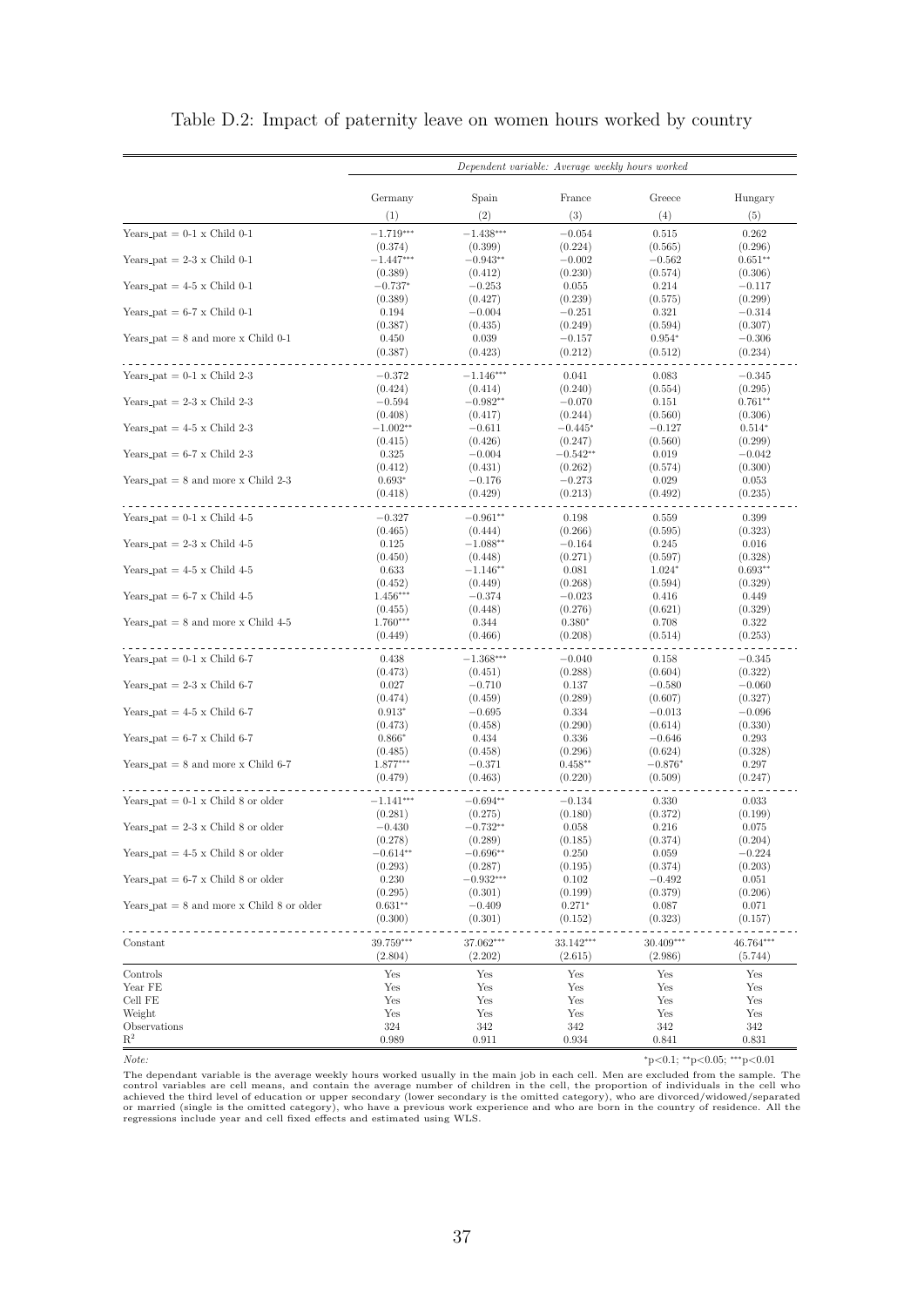|                                             | Dependent variable: Average weekly hours worked |                       |                       |                        |                       |  |  |
|---------------------------------------------|-------------------------------------------------|-----------------------|-----------------------|------------------------|-----------------------|--|--|
|                                             | Italy                                           | Netherlands           | Poland                | Portugal               | UK                    |  |  |
|                                             | (1)                                             | (2)                   | (3)                   | (4)                    | (5)                   |  |  |
| Years_pat = $0-1 \times$ Child 0-1          | $1.414***$                                      | 0.219                 | $0.574**$             | 0.231                  | 0.428                 |  |  |
|                                             | (0.287)                                         | (0.649)               | (0.273)               | (0.436)                | (0.383)               |  |  |
| Years_pat = $2-3 \times$ Child 0-1          | 0.385                                           | $1.161*$              | $0.564**$             | $-0.207$               | 0.535                 |  |  |
| Years_pat = $4-5 \times$ Child 0-1          | (0.297)                                         | (0.652)<br>$1.620**$  | (0.276)<br>$0.752***$ | (0.438)                | (0.391)<br>$1.153***$ |  |  |
|                                             |                                                 | (0.665)               | (0.277)               | 0.450<br>(0.447)       | (0.383)               |  |  |
| Years_pat = $6-7 \times$ Child 0-1          |                                                 | $2.584***$            | $0.929**$             | $-0.056$               | $1.599***$            |  |  |
|                                             |                                                 | (0.693)               | (0.361)               | (0.451)                | (0.390)               |  |  |
| Years_pat $= 8$ and more x Child 0-1        |                                                 | $4.374***$            |                       | 0.001                  | $2.152***$            |  |  |
|                                             |                                                 | (0.599)               |                       | (0.398)                | (0.298)               |  |  |
| Years_pat = $0-1 \times$ Child 2-3          | $0.894***$                                      | 0.605                 | $-0.145$              | $-0.008$               | 0.065                 |  |  |
|                                             | (0.282)                                         | (0.718)               | (0.249)               | (0.457)                | (0.410)               |  |  |
| Years_pat = $2-3 \times$ Child 2-3          | $0.475*$                                        | 0.850                 | 0.028                 | $-0.401$               | $-0.052$              |  |  |
|                                             | (0.287)                                         | (0.714)               | (0.269)               | (0.457)                | (0.415)               |  |  |
| Years_pat = $4-5 \times$ Child 2-3          |                                                 | $2.080***$            | $-0.118$              | $-0.231$               | $-0.070$              |  |  |
| Years_pat = $6-7 \times$ Child 2-3          |                                                 | (0.732)<br>$2.699***$ | (0.267)<br>$-0.180$   | (0.462)<br>$-0.306$    | (0.420)<br>$1.177***$ |  |  |
|                                             |                                                 | (0.753)               | (0.334)               | (0.463)                | (0.421)               |  |  |
| Years_pat $= 8$ and more x Child 2-3        |                                                 | 4.706***              |                       | $-0.207$               | $1.314***$            |  |  |
|                                             |                                                 | (0.629)               |                       | (0.397)                | (0.337)               |  |  |
| Years_pat = $0-1 \times$ Child 4-5          | $0.963***$                                      |                       | $-0.364$              |                        | $0.997**$             |  |  |
|                                             | (0.297)                                         | 0.049<br>(0.842)      | (0.263)               | 0.038<br>(0.468)       | (0.458)               |  |  |
| Years_pat = $2-3 \times$ Child 4-5          | 0.257                                           | 0.536                 | $-0.805***$           | 0.643                  | $0.894*$              |  |  |
|                                             | (0.297)                                         | (0.840)               | (0.268)               | (0.470)                | (0.461)               |  |  |
| Years_pat = $4-5 \times$ Child $4-5$        |                                                 | 0.614                 | $-0.559**$            | $-0.040$               | $0.849*$              |  |  |
|                                             |                                                 | (0.851)               | (0.283)               | (0.481)                | (0.471)               |  |  |
| Years_pat = $6-7 \times$ Child 4-5          |                                                 | $2.105**$             | $-0.158$              | 0.261                  | $1.679***$            |  |  |
| Years_pat = $8$ and more x Child 4-5        |                                                 | (0.846)<br>$3.705***$ | (0.363)               | (0.485)<br>0.416       | (0.463)<br>$1.860***$ |  |  |
|                                             |                                                 | (0.702)               |                       | (0.400)                | (0.375)               |  |  |
| Years_pat = $0-1 \times$ Child 6-7          | $0.952***$                                      | 0.716                 | $-0.113$              | 0.592                  | 0.228                 |  |  |
|                                             | (0.329)                                         | (0.890)               | (0.261)               | (0.523)                | (0.473)               |  |  |
| Years_pat = $2-3 \times$ Child 6-7          | $0.868***$                                      | 0.828                 | $-0.259$              | 0.426                  | 0.486                 |  |  |
|                                             | (0.334)                                         | (0.879)               | (0.273)               | (0.526)                | (0.481)               |  |  |
| Years_pat = $4-5 \times$ Child 6-7          |                                                 | 1.742*                | $-0.266$              | 0.305                  | 0.666                 |  |  |
|                                             |                                                 | (0.893)               | (0.273)               | (0.532)                | (0.488)               |  |  |
| Years_pat = $6-7 \times$ Child 6-7          |                                                 | $2.602***$<br>(0.908) | $-0.421$<br>(0.354)   | 0.054<br>(0.535)       | 0.230<br>(0.500)      |  |  |
| Years_pat $= 8$ and more x Child 6-7        |                                                 | $3.953***$            |                       | 0.315                  | 0.334                 |  |  |
|                                             |                                                 | (0.748)               |                       | (0.438)                | (0.402)               |  |  |
|                                             |                                                 |                       |                       |                        |                       |  |  |
| Years_pat = $0-1 \times$ Child 8 or older   | $0.510**$<br>(0.208)                            | 0.582<br>(0.556)      | 0.028<br>(0.168)      | $-0.328$<br>(0.324)    | 0.339<br>(0.314)      |  |  |
| Years_pat $= 2-3$ x Child 8 or older        | 0.297                                           | 0.330                 | 0.017                 | $-1.107***$            | 0.328                 |  |  |
|                                             | (0.210)                                         | (0.568)               | (0.172)               | (0.327)                | (0.319)               |  |  |
| Years_pat $=$ 4-5 x Child 8 or older        |                                                 | 0.484                 | 0.004                 | $-1.116***$            | 0.463                 |  |  |
|                                             |                                                 | (0.579)               | (0.176)               | (0.331)                | (0.326)               |  |  |
| Years_pat = $6-7 \times$ Child 8 or older   |                                                 | 0.773                 | $-0.346$              | $-1.102***$<br>(0.333) | $0.600*$              |  |  |
| Years_pat $= 8$ and more x Child 8 or older |                                                 | (0.579)<br>$2.126***$ | (0.219)               | $-1.039***$            | (0.328)<br>0.375      |  |  |
|                                             |                                                 | (0.474)               |                       | (0.276)                | (0.273)               |  |  |
|                                             |                                                 |                       |                       |                        |                       |  |  |
| Constant                                    | 33.408***                                       | $21.565***$           | 32.446*               | 43.700***              | $25.519***$           |  |  |
|                                             | (2.878)                                         | (5.834)               | (18.368)              | (2.635)                | (3.436)               |  |  |
| Controls<br>Year FE                         | Yes<br>Yes                                      | Yes<br>Yes            | Yes<br>Yes            | Yes<br>Yes             | Yes<br>Yes            |  |  |
| Cell FE                                     | Yes                                             | Yes                   | Yes                   | Yes                    | Yes                   |  |  |
| Weight                                      | Yes                                             | Yes                   | Yes                   | Yes                    | Yes                   |  |  |
| Observations                                | 342                                             | 306                   | 234                   | 342                    | 324                   |  |  |
| $\mathbf{R}^2$                              | 0.965                                           | 0.967                 | 0.865                 | 0.516                  | 0.989                 |  |  |

Table D.2: Impact of paternity leave on women hours worked by country (continued)

Note: <sup>∗</sup>p<0.1; ∗∗p<0.05; ∗∗∗p<0.01

The dependant variable is the average weekly hours worked usually in the main job in each cell. Men are excluded from the sample. The control variables are cell means, and contain the average number of children in the cell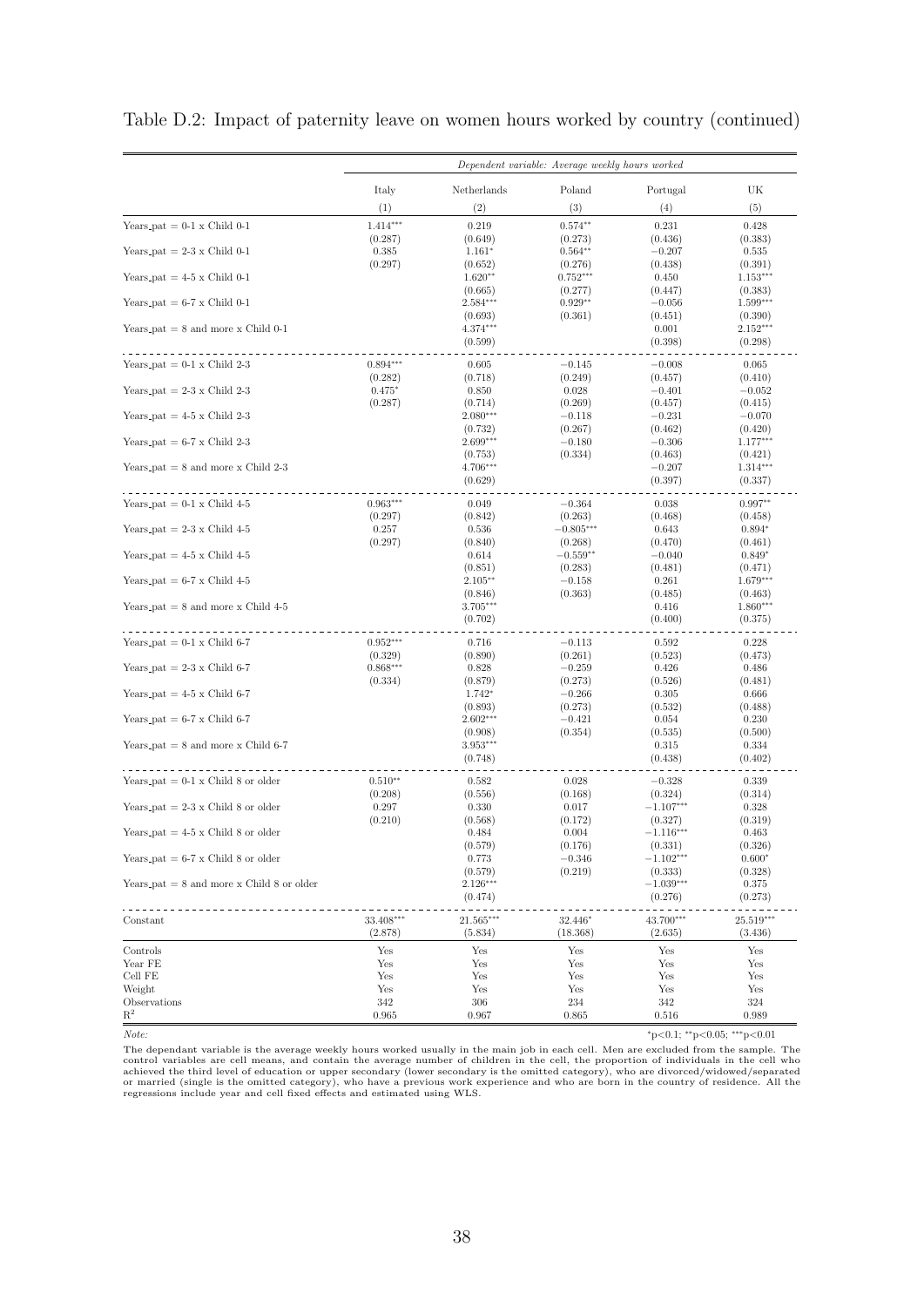# Appendix E : Relative effect by country

|                                                     | Dependent variable: Employment rate |                       |                       |                        |                     |  |
|-----------------------------------------------------|-------------------------------------|-----------------------|-----------------------|------------------------|---------------------|--|
|                                                     | Germany                             |                       | France                | Greece                 | Hungary             |  |
|                                                     | (1)                                 | Spain<br>(2)          | (3)                   | (4)                    | (5)                 |  |
| Woman x Years_pat $= 0-1$ x Child 0-1               | $-0.076***$                         | 0.030                 | 0.003                 | $-0.014$               | $-0.031$            |  |
| Woman x Years_pat = $2-3$ x Child 0-1               | (0.017)<br>$-0.038**$               | (0.023)<br>$0.047**$  | (0.013)<br>0.012      | (0.033)<br>$-0.048$    | (0.031)<br>0.003    |  |
|                                                     | (0.017)                             | (0.023)               | (0.013)               | (0.033)                | (0.032)             |  |
| Woman x Years_pat $= 4.5$ x Child 0-1               | 0.023<br>(0.017)                    | $0.097***$<br>(0.023) | 0.019<br>(0.013)      | $-0.035$<br>(0.033)    | $-0.009$<br>(0.032) |  |
| Woman x Years_pat = $6-7$ x Child 0-1               | $0.046***$                          | $0.088***$            | $0.039***$            | $-0.046$               | $-0.014$            |  |
| Woman x Years_pat $= 8$ and more x Child 0-1        | (0.017)<br>$0.056***$               | (0.023)<br>$0.078***$ | (0.013)<br>$0.047***$ | (0.033)<br>$-0.042$    | (0.032)<br>$-0.036$ |  |
|                                                     | (0.017)                             | (0.023)               | (0.009)               | (0.026)                | (0.023)             |  |
| Woman x Years_pat $= 0.1$ x Child 2-3               | $0.039**$                           | 0.027                 | $0.028*$              | $-0.035$               | $-0.027$            |  |
| Woman x Years_pat $= 2-3$ x Child 2-3               | (0.018)<br>$0.067***$               | (0.025)<br>$0.050**$  | (0.014)<br>$0.035**$  | (0.032)                | (0.031)<br>0.014    |  |
|                                                     | (0.018)                             | (0.025)               | (0.014)               | $-0.039$<br>(0.032)    | (0.032)             |  |
| Woman x Years_pat $= 4-5$ x Child 2-3               | $0.066***$                          | $0.089***$            | $0.037**$             | $-0.066**$             | 0.015               |  |
|                                                     | (0.018)                             | (0.025)               | (0.014)               | (0.032)                | (0.032)             |  |
| Woman x Years_pat = $6-7$ x Child 2-3               | $0.113***$                          | $0.083***$            | $0.069***$            | $-0.059*$              | 0.009               |  |
|                                                     | (0.018)                             | (0.025)               | (0.014)               | (0.032)                | (0.032)             |  |
| Woman x Years_pat $= 8$ and more x Child 2-3        | $0.135***$                          | $0.085***$            | $0.083***$            | $-0.079***$            | $0.055***$          |  |
|                                                     | (0.018)                             | (0.025)               | (0.011)               | (0.025)                | (0.023)             |  |
| Woman x Years_pat = $0-1$ x Child 4-5               | 0.020                               | 0.011                 | $0.049***$            | $-0.031$               | $-0.057$            |  |
|                                                     | (0.020)                             | (0.027)               | (0.016)               | (0.035)                | (0.034)             |  |
| Woman x Years_pat $= 2-3$ x Child 4-5               | $0.078***$<br>(0.020)               | 0.001<br>(0.027)      | 0.012<br>(0.016)      | $-0.031$<br>(0.035)    | $-0.045$<br>(0.035) |  |
| Woman x Years_pat $=$ 4-5 x Child 4-5               | $0.127***$                          | 0.023                 | $0.049***$            | $-0.028$               | $-0.024$            |  |
|                                                     | (0.020)                             | (0.027)               | (0.016)               | (0.035)                | (0.035)             |  |
| Woman x Years_pat = $6-7$ x Child 4-5               | $0.125***$                          | 0.028                 | $0.055***$            | $-0.026$               | $-0.034$            |  |
|                                                     | (0.020)                             | (0.027)               | (0.016)               | (0.035)                | (0.035)             |  |
| Woman x Years_pat $= 8$ and more x Child 4-5        | $0.140***$<br>(0.020)               | $0.052*$<br>(0.027)   | $0.067***$<br>(0.012) | $-0.073***$<br>(0.027) | 0.010<br>(0.026)    |  |
|                                                     |                                     |                       |                       |                        |                     |  |
| Woman x Years_pat $= 0-1$ x Child 6-7               | $0.044**$                           | 0.046                 | $0.046**$             | $-0.005$               | 0.020               |  |
|                                                     | (0.021)                             | (0.029)               | (0.018)               | (0.036)                | (0.035)             |  |
| Woman x Years_pat $= 2-3$ x Child 6-7               | $0.064***$                          | 0.012                 | 0.023                 | $-0.033$               | $-0.006$            |  |
| Woman x Years_pat $= 4-5$ x Child 6-7               | (0.021)<br>$0.103***$               | (0.029)<br>$-0.010$   | (0.018)<br>$0.038**$  | (0.036)<br>$-0.009$    | (0.035)<br>$-0.018$ |  |
|                                                     | (0.021)                             | (0.029)               | (0.018)               | (0.036)                | (0.035)             |  |
| Woman x Years_pat = $6-7$ x Child 6-7               | $0.107***$                          | 0.013                 | $0.054***$            | $-0.036$               | $-0.024$            |  |
|                                                     | (0.021)                             | (0.029)               | (0.018)               | (0.036)                | (0.035)             |  |
| Woman x Years_pat $= 8$ and more x Child 6-7        | $0.126***$                          | 0.019                 | $0.066***$            | $-0.065**$             | $-0.010$            |  |
|                                                     | (0.021)                             | (0.029)               | (0.013)               | (0.028)                | (0.026)             |  |
| Woman x Years_pat = $0-1$ x Child 8 or older        | $-0.004$                            | 0.015                 | $0.025**$             | $-0.019$               | $-0.005$            |  |
|                                                     | (0.012)                             | (0.017)               | (0.011)               | (0.022)                | (0.021)             |  |
| Woman x Years_pat $= 2-3$ x Child 8 or older        | 0.010                               | 0.003                 | $0.030***$            | $-0.005$               | $-0.022$            |  |
|                                                     | (0.012)                             | (0.017)               | (0.011)               | (0.022)                | (0.021)             |  |
| Woman x Years_pat = $4-5$ x Child 8 or older        | $0.026**$                           | 0.012                 | $0.025**$             | 0.010                  | $-0.026$            |  |
| Woman x Years_pat = $6-7$ x Child 8 or older        | (0.012)<br>$0.042***$               | (0.017)<br>$-0.018$   | (0.011)<br>$0.038***$ | (0.022)<br>$-0.003$    | (0.021)<br>$-0.020$ |  |
|                                                     | (0.012)                             | (0.017)               | (0.011)               | (0.022)                | (0.021)             |  |
| Woman x Years_pat $= 8$ and more x Child 8 or older | $0.059***$                          | $-0.011$              | $0.043***$            | $-0.040**$             | $-0.043***$         |  |
|                                                     | (0.012)                             | (0.017)               | (0.008)               | (0.017)                | (0.016)             |  |
| Constant                                            | $0.663***$                          | $0.568***$            | $0.564***$            | $0.772***$             | 0.382               |  |
|                                                     | (0.069)                             | (0.072)               | (0.075)               | (0.082)                | (0.301)             |  |
| Controls                                            | Yes                                 | Yes                   | Yes                   | Yes                    | Yes                 |  |
| Year FE                                             | Yes                                 | Yes                   | Yes                   | Yes                    | Yes                 |  |
| Cell FE                                             | Yes                                 | Yes                   | Yes                   | Yes                    | Yes                 |  |
| Weight                                              | Yes                                 | Yes                   | Yes                   | Yes                    | Yes                 |  |
| Observations                                        | 648                                 | 684                   | 684                   | 684                    | 684                 |  |
| $\mathbf{R}^2$                                      | 0.990                               | 0.984                 | 0.993                 | 0.987                  | 0.980               |  |

Table E.1: Impact of paternity leave on relative employment rate by country

Note: <sup>∗</sup>p<0.1; ∗∗p<0.05; ∗∗∗p<0.01

The dependant variable is the share of individuals in each cell who work more than 15 hours on average per week usually in their main job.<br>The control variables are cell means, and contain the average number of children in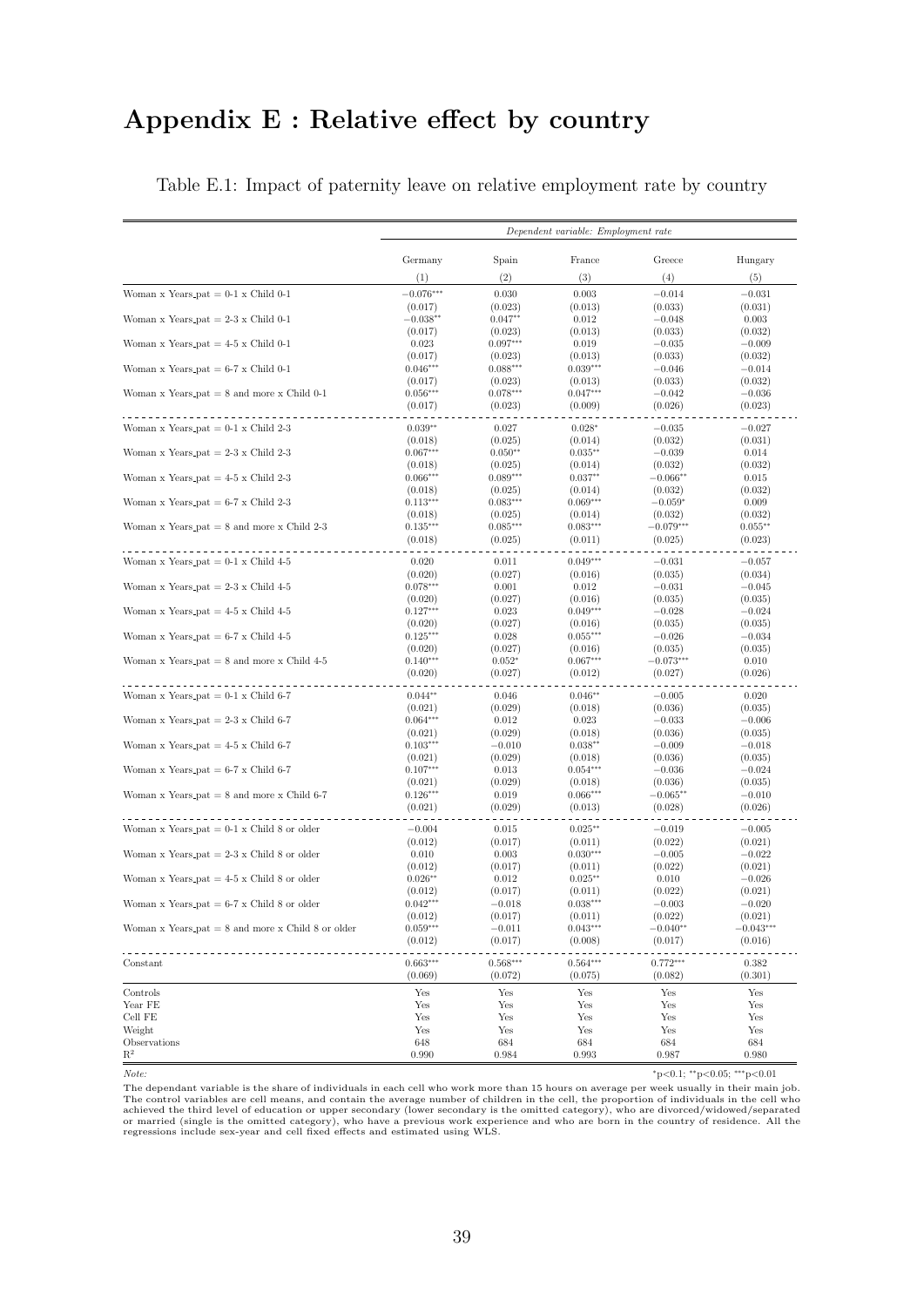Table E.1: Impact of paternity leave on relative employment rate by country (continued)

|                                                     | Dependent variable: Employment rate |                       |                       |                       |                       |
|-----------------------------------------------------|-------------------------------------|-----------------------|-----------------------|-----------------------|-----------------------|
|                                                     | Italy                               | Netherlands           | Poland                | Portugal              | UK                    |
|                                                     | (1)                                 | (2)                   | (3)                   | (4)                   | (5)                   |
| Woman x Years_pat $= 0-1$ x Child 0-1               | $-0.006$                            | $0.047*$              | 0.006                 | 0.035                 | $-0.005$              |
|                                                     | (0.015)                             | (0.027)               | (0.016)               | (0.032)               | (0.017)               |
| Woman x Years_pat $= 2-3$ x Child 0-1               | $-0.012$                            | $0.060**$             | 0.005                 | $-0.007$              | $0.034**$             |
|                                                     | (0.015)                             | (0.027)               | (0.016)               | (0.032)               | (0.017)               |
| Woman x Years_pat $= 4-5$ x Child 0-1               |                                     | $0.093***$            | $0.073***$            | 0.046                 | $0.061***$            |
| Woman x Years_pat = $6-7$ x Child 0-1               |                                     | (0.027)<br>$0.125***$ | (0.016)<br>$0.079***$ | (0.032)<br>0.030      | (0.017)<br>$0.074***$ |
|                                                     |                                     | (0.027)               | (0.021)               | (0.032)               | (0.017)               |
| Woman x Years_pat $= 8$ and more x Child 0-1        |                                     | $0.138***$            |                       | 0.024                 | $0.103***$            |
|                                                     |                                     | (0.022)               |                       | (0.025)               | (0.013)               |
| Woman x Years_pat $= 0.1$ x Child 2-3               | $-0.0001$                           | 0.036                 | $-0.0001$             | 0.024                 | $-0.015$              |
|                                                     | (0.015)                             | (0.030)               | (0.014)               | (0.033)               | (0.018)               |
| Woman x Years_pat $= 2-3$ x Child 2-3               | 0.002                               | $0.064**$             | 0.020                 | $-0.024$              | 0.013                 |
|                                                     | (0.015)                             | (0.030)               | (0.014)               | (0.033)               | (0.018)               |
| Woman x Years_pat $= 4-5$ x Child 2-3               |                                     | $0.113***$            | 0.017                 | 0.012                 | 0.024                 |
| Woman x Years_pat $= 6-7$ x Child 2-3               |                                     | (0.030)<br>$0.161***$ | (0.014)               | (0.033)<br>0.044      | (0.018)               |
|                                                     |                                     | (0.030)               | $-0.005$<br>(0.019)   | (0.033)               | $0.041**$<br>(0.018)  |
| Woman x Years_pat $= 8$ and more x Child 2-3        |                                     | $0.185***$            |                       | $-0.010$              | $0.055***$            |
|                                                     |                                     | (0.024)               |                       | (0.026)               | (0.014)               |
| Woman x Years_pat = $0-1$ x Child 4-5               | $-0.005$                            | $-0.003$              | 0.016                 |                       | $-0.001$              |
|                                                     | (0.016)                             | (0.035)               | (0.015)               | $-0.0002$<br>(0.034)  | (0.021)               |
| Woman x Years_pat = $2-3$ x Child 4-5               | 0.004                               | 0.015                 | $-0.019$              | $-0.012$              | 0.004                 |
|                                                     | (0.016)                             | (0.035)               | (0.015)               | (0.034)               | (0.021)               |
| Woman x Years_pat $= 4-5$ x Child 4-5               |                                     | 0.043                 | $-0.005$              | $-0.009$              | 0.010                 |
|                                                     |                                     | (0.035)               | (0.015)               | (0.034)               | (0.021)               |
| Woman x Years_pat = $6-7$ x Child 4-5               |                                     | $0.123***$            | $-0.012$<br>(0.020)   | $-0.007$<br>(0.034)   | 0.018<br>(0.021)      |
| Woman x Years_pat $= 8$ and more x Child 4-5        |                                     | (0.035)<br>$0.144***$ |                       | $-0.017$              | $0.056***$            |
|                                                     |                                     | (0.028)               |                       | (0.027)               | (0.016)               |
|                                                     |                                     |                       |                       |                       |                       |
| Woman x Years_pat = $0-1$ x Child 6-7               | $-0.017$<br>(0.018)                 | 0.013<br>(0.037)      | 0.017<br>(0.015)      | $-0.012$<br>(0.038)   | 0.003<br>(0.022)      |
| Woman x Years_pat $= 2-3$ x Child 6-7               | $-0.017$                            | 0.028                 | $-0.005$              | $-0.030$              | $-0.004$              |
|                                                     | (0.018)                             | (0.037)               | (0.015)               | (0.038)               | (0.022)               |
| Woman x Years_pat $= 4-5$ x Child 6-7               |                                     | $0.073*$              | 0.005                 | $-0.009$              | 0.003                 |
|                                                     |                                     | (0.037)               | (0.015)               | (0.038)               | (0.022)               |
| Woman x Years_pat $= 6-7$ x Child 6-7               |                                     | $0.107***$            | $-0.007$              | $-0.015$              | $-0.016$              |
| Woman x Years_pat $= 8$ and more x Child 6-7        |                                     | (0.037)<br>$0.126***$ | (0.020)               | (0.038)<br>$-0.031$   | (0.022)<br>0.015      |
|                                                     |                                     | (0.030)               |                       | (0.030)               | (0.017)               |
|                                                     |                                     |                       |                       |                       |                       |
| Woman x Years_pat $= 0-1$ x Child 8 or older        | $-0.017$                            | $0.053**$             | 0.004                 | 0.013                 | $-0.004$              |
| Woman x Years_pat $= 2-3$ x Child 8 or older        | (0.011)<br>$-0.022**$               | (0.024)<br>$0.046*$   | (0.010)<br>0.001      | (0.024)<br>$-0.013$   | (0.014)<br>0.011      |
|                                                     | (0.011)                             | (0.024)               | (0.010)               | (0.024)               | (0.014)               |
| Woman x Years_pat $= 4.5$ x Child 8 or older        |                                     | $0.047**$             | $-0.001$              | $-0.031$              | 0.022                 |
|                                                     |                                     | (0.024)               | (0.010)               | (0.024)               | (0.014)               |
| Woman x Years_pat $= 6-7$ x Child 8 or older        |                                     | $0.087***$            | $-0.001$              | 0.0003                | 0.009                 |
|                                                     |                                     | (0.024)<br>$0.101***$ | (0.013)               | (0.024)               | (0.014)               |
| Woman x Years_pat $= 8$ and more x Child 8 or older |                                     | (0.019)               |                       | $-0.040**$<br>(0.020) | $0.032***$<br>(0.011) |
|                                                     |                                     |                       |                       |                       |                       |
| Constant                                            | $0.417***$                          | $0.869***$            | $-0.698$              | $1.496***$            | $0.653***$            |
|                                                     | (0.066)                             | (0.110)               | (0.553)               | (0.090)               | (0.071)               |
| Controls                                            | Yes                                 | Yes                   | Yes                   | Yes                   | Yes                   |
| Year FE<br>Cell FE                                  | Yes                                 | Yes                   | Yes                   | Yes                   | Yes                   |
| Weight                                              | Yes<br>Yes                          | Yes<br>Yes            | Yes<br>Yes            | Yes<br>Yes            | Yes<br>Yes            |
| Observations                                        | 684                                 | 612                   | 468                   | 684                   | 648                   |
| $\mathbb{R}^2$                                      | 0.994                               | 0.977                 | 0.992                 | 0.968                 | 0.987                 |

Note: ∗ p < 0.05; \* \* p < 0.05; \* \* p < 0.05; \* \* p < 0.05; \* \* p < 0.05; \* \* p < 0.05; \* \* p < 0.05; \* \* p < 0.05; \* \* p < 0.05; \* \* p < 0.05; \* \* p < 0.05; \* \* p < 0.01

The dependant variable is the share of individuals in each cell who work more than 15 hours on average per week usually in their main job.<br>The control variables are cell means, and contain the average number of children in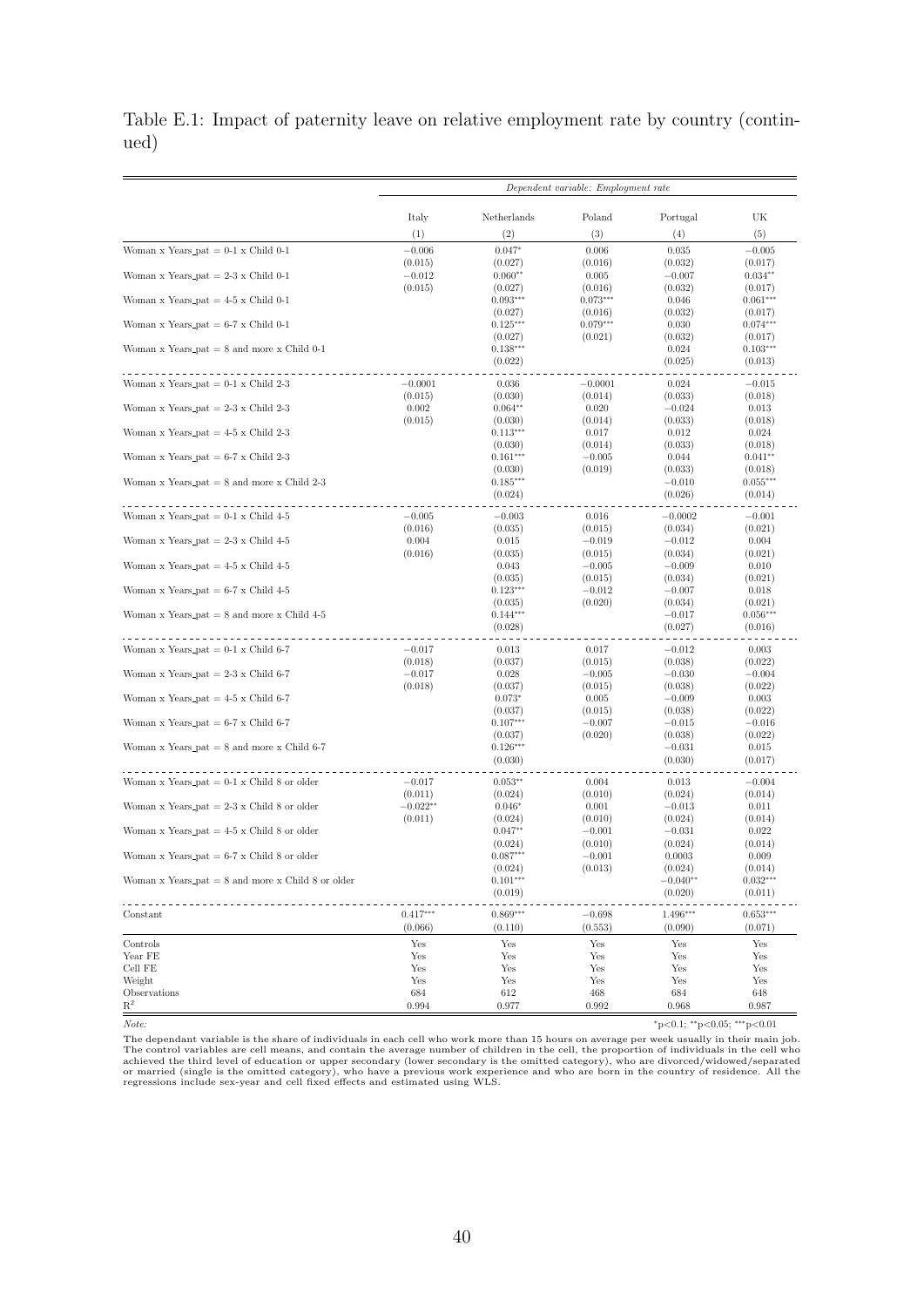|                                                       | Dependent variable: Average weekly hours worked |                         |                        |                     |                       |
|-------------------------------------------------------|-------------------------------------------------|-------------------------|------------------------|---------------------|-----------------------|
|                                                       | Germany                                         | Spain                   | France                 | Greece              | Hungary               |
|                                                       | (1)                                             | (2)                     | (3)                    | (4)                 | (5)                   |
| Woman x Years_pat $= 0-1$ x Child 0-1                 | $-2.067***$                                     | $-1.877***$             | $-0.297$               | 0.245               | 0.341                 |
|                                                       | (0.451)                                         | (0.507)                 | (0.325)                | (0.782)             | (0.356)               |
| Woman x Years_pat = $2-3$ x Child 0-1                 | $-0.856*$                                       | $-0.954*$               | $-0.114$               | $-1.015$            | 0.436                 |
|                                                       | (0.448)                                         | (0.507)                 | (0.324)                | (0.782)             | (0.362)               |
| Woman x Years_pat $= 4-5$ x Child 0-1                 | $-0.118$                                        | 0.040                   | 0.222                  | $-0.178$            | 0.080                 |
| Woman x Years_pat = $6-7$ x Child 0-1                 | (0.450)<br>0.489                                | (0.507)<br>0.040        | (0.326)<br>0.011       | (0.783)<br>0.120    | (0.357)<br>0.007      |
|                                                       | (0.450)                                         | (0.507)                 | (0.325)                | (0.784)             | (0.358)               |
| Woman x Years_pat $= 8$ and more x Child 0-1          | 0.673                                           | 0.154                   | $-0.042$               | 0.545               | 0.026                 |
|                                                       | (0.450)                                         | (0.508)                 | (0.237)                | (0.613)             | (0.263)               |
| Woman x Years_pat $= 0.1$ x Child 2-3                 | $-0.663$                                        | $-1.415***$             | 0.078                  | $-0.133$            | 0.065                 |
|                                                       | (0.495)                                         | (0.542)                 | (0.359)                | (0.767)             | (0.356)               |
| Woman x Years_pat $= 2-3$ x Child 2-3                 | $-0.543$                                        | $-0.985*$               | $-0.545$               | $-0.141$            | $1.026***$            |
|                                                       | (0.492)                                         | (0.542)                 | (0.358)                | (0.768)             | (0.361)               |
| Woman x Years_pat $= 4.5$ x Child 2-3                 | $-1.009**$                                      | $-0.471$                | $-0.717**$             | $-1.251$            | $0.836**$             |
|                                                       | (0.499)                                         | (0.541)                 | (0.359)                | (0.770)             | (0.358)               |
| Woman x Years_pat $= 6-7$ x Child 2-3                 | 0.408                                           | $-0.194$                | $-0.383$               | $-1.025$            | $0.697*$              |
| Woman x Years_pat $= 8$ and more x Child 2-3          | (0.494)<br>0.795                                | (0.541)<br>0.342        | (0.359)<br>$-0.183$    | (0.769)<br>$-0.589$ | (0.359)<br>$0.720***$ |
|                                                       | (0.493)                                         | (0.542)                 | (0.263)                | (0.603)             | (0.265)               |
|                                                       |                                                 |                         |                        |                     |                       |
| Woman x Years_pat = $0-1$ x Child 4-5                 | $-0.255$                                        | $-1.690^{\ast\ast\ast}$ | 0.211                  | 0.366               | 0.034                 |
| Woman x Years_pat $= 2-3$ x Child 4-5                 | (0.551)                                         | (0.593)                 | (0.407)                | (0.828)             | (0.389)               |
|                                                       | 0.388<br>(0.545)                                | $-1.711***$<br>(0.594)  | $-0.410$<br>(0.408)    | $-0.699$<br>(0.829) | $-0.227$<br>(0.392)   |
| Woman x Years_pat $= 4-5$ x Child 4-5                 | 0.847                                           | $-1.907***$             | $-0.672$               | 0.171               | 0.562                 |
|                                                       | (0.547)                                         | (0.593)                 | (0.408)                | (0.830)             | (0.391)               |
| Woman x Years_pat = $6-7$ x Child 4-5                 | $1.604***$                                      | $-0.747$                | $-0.107$               | $-0.588$            | 0.291                 |
|                                                       | (0.548)                                         | (0.594)                 | (0.408)                | (0.831)             | (0.390)               |
| Woman x Years_pat $= 8$ and more x Child 4-5          | 1.723***                                        | 0.624                   | $0.601**$              | $-0.314$            | 0.314                 |
|                                                       | (0.545)                                         | (0.591)                 | (0.299)                | (0.647)             | (0.290)               |
| Woman x Years_pat $= 0.1$ x Child 6-7                 | 0.529                                           | $-1.885***$             | $-0.285$               | $-0.102$            | $-0.468$              |
|                                                       | (0.573)                                         | (0.620)                 | (0.443)                | (0.854)             | (0.391)               |
| Woman x Years_pat = $2-3$ x Child 6-7                 | 0.033                                           | $-1.711***$             | $-0.714$               | $-1.465*$           | $-0.037$              |
|                                                       | (0.573)                                         | (0.622)                 | (0.443)                | (0.855)             | (0.394)               |
| Woman x Years_pat $= 4-5$ x Child 6-7                 | 0.433<br>(0.575)                                | $-1.771***$<br>(0.625)  | $-0.111$<br>(0.443)    | $-0.772$<br>(0.856) | 0.023<br>(0.393)      |
| Woman x Years_pat = $6-7$ x Child $6-7$               | $1.052*$                                        | $-0.214$                | $-0.253$               | $-1.782**$          | 0.515                 |
|                                                       | (0.572)                                         | (0.621)                 | (0.445)                | (0.854)             | (0.395)               |
| Woman x Years_pat $= 8$ and more x Child 6-7          | $1.561***$                                      | $-0.331$                | 0.384                  | $-1.885***$         | $0.708**$             |
|                                                       | (0.573)                                         | (0.621)                 | (0.324)                | (0.674)             | (0.288)               |
| Woman x Years_pat $= 0.1$ x Child 8 or older          | $-1.331***$                                     | $-1.258***$             | $-0.504*$              | 0.162               | 0.180                 |
|                                                       | (0.333)                                         | (0.369)                 | (0.271)                | (0.526)             | (0.241)               |
| Woman x Years_pat $= 2-3$ x Child 8 or older          | $-0.945***$                                     | $-1.159***$             | $-0.647**$             | $-0.132$            | 0.073                 |
|                                                       | (0.329)                                         | (0.375)                 | (0.273)                | (0.527)             | (0.243)               |
| Woman x Years_pat $= 4.5$ x Child 8 or older          | $-1.281***$                                     | $-1.061***$             | $-0.373$               | $-0.215$            | 0.072                 |
| Woman x Years_pat $= 6-7$ x Child 8 or older          | (0.337)<br>$-0.453$                             | (0.375)<br>$-1.460***$  | (0.275)<br>$-0.637**$  | (0.527)<br>$-0.653$ | (0.242)<br>0.299      |
|                                                       | (0.331)                                         | (0.379)                 | (0.273)                | (0.527)             | (0.243)               |
| Woman x Years_pat $= 8$ and more x Child $8$ or older | $-0.105$                                        | $-0.922**$              | $-0.232$               | $-1.034**$          | 0.119                 |
|                                                       | (0.332)                                         | (0.374)                 | (0.202)                | (0.418)             | (0.178)               |
|                                                       |                                                 |                         |                        | 41.813***           |                       |
| Constant                                              | $45.065***$<br>(1.851)                          | 44.986***<br>(1.574)    | $42.010***$<br>(1.877) | (1.958)             | 43.169***<br>(3.404)  |
|                                                       |                                                 |                         |                        |                     |                       |
| Controls<br>Year FE                                   | Yes<br>Yes                                      | Yes<br>Yes              | Yes<br>Yes             | Yes<br>Yes          | Yes<br>Yes            |
| Cell FE                                               | Yes                                             | Yes                     | Yes                    | Yes                 | Yes                   |
| Weight                                                | Yes                                             | Yes                     | Yes                    | Yes                 | Yes                   |
| Observations                                          | 648                                             | 684                     | 684                    | 684                 | 684                   |
| $\mathbf{R}^2$                                        | 0.995                                           | 0.981                   | 0.992                  | 0.966               | 0.948                 |

#### Table E.2: Impact of paternity leave on relative hours worked by country

Note: ∗\*p<0.05; \*\*\*p<0.05; \*\*\*p<0.05}

The dependant variable is the average weekly hours worked usually in the main job in each cell. The control variables are cell means,<br>and contain the average number of children in the cell, the proportion of individuals in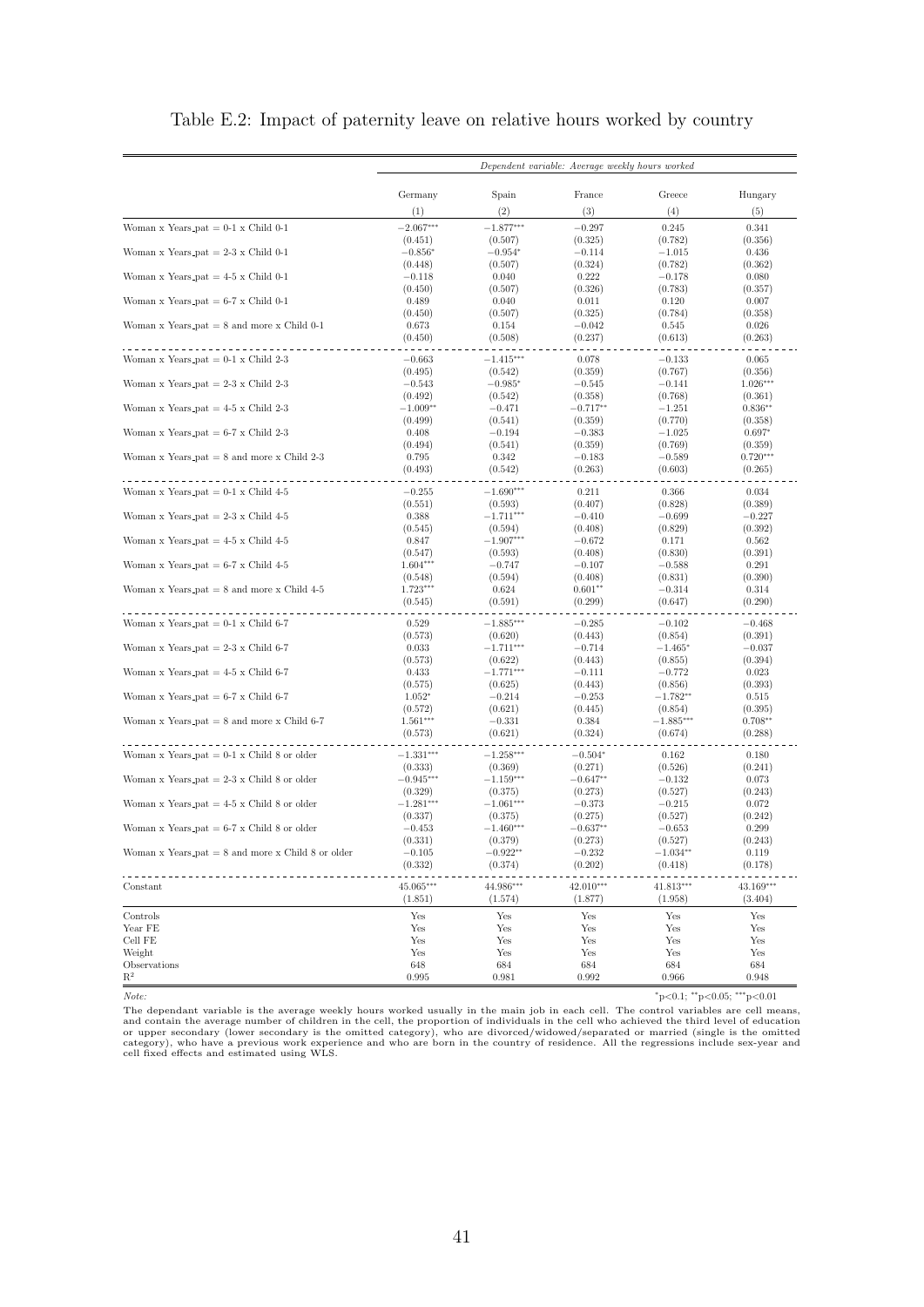|                                                       | Dependent variable: Average weekly hours worked |                       |                       |                        |                       |
|-------------------------------------------------------|-------------------------------------------------|-----------------------|-----------------------|------------------------|-----------------------|
|                                                       | Italy                                           | Netherlands           | Poland                | Portugal               | UK                    |
|                                                       | (1)                                             | (2)                   | (3)                   | (4)                    | (5)                   |
| Woman x Years_pat = $0-1$ x Child $0-1$               | $0.923**$                                       | 0.433                 | $0.721**$             | 0.146                  | 0.636                 |
|                                                       | (0.453)                                         | (0.846)               | (0.362)               | (0.580)                | (0.503)               |
| Woman x Years_pat $= 2-3$ x Child 0-1                 | 0.485                                           | 1.237                 | $1.093***$            | $-0.667$               | 0.825                 |
| Woman x Years_pat $=$ 4-5 x Child 0-1                 | (0.455)                                         | (0.846)<br>$2.191**$  | (0.361)<br>$1.418***$ | (0.579)<br>0.445       | (0.505)<br>$2.127***$ |
|                                                       |                                                 | (0.849)               | (0.362)               | (0.579)                | (0.505)               |
| Woman x Years_pat = $6-7$ x Child 0-1                 |                                                 | $3.249***$            | $1.740***$            | $-0.021$               | $2.992***$            |
|                                                       |                                                 | (0.854)               | (0.482)               | (0.579)                | (0.509)               |
| Woman x Years_pat $= 8$ and more x Child 0-1          |                                                 | $5.023***$            |                       | 0.021                  | 3.739***              |
|                                                       |                                                 | (0.686)               |                       | (0.456)                | (0.384)               |
| Woman x Years_pat $= 0-1$ x Child 2-3                 | 0.476                                           | $-0.034$              | $0.577*$              | $-0.382$               | 0.475                 |
|                                                       | (0.457)                                         | (0.945)               | (0.328)               | (0.609)                | (0.547)               |
| Woman x Years_pat $= 2-3$ x Child 2-3                 | 0.399                                           | 0.501                 | $0.748**$             | $-0.825$               | 0.506                 |
|                                                       | (0.458)                                         | (0.944)               | (0.329)               | (0.607)                | (0.549)               |
| Woman x Years_pat $= 4-5$ x Child 2-3                 |                                                 | 1.047<br>(0.945)      | $0.997***$<br>(0.330) | $-0.315$<br>(0.606)    | $1.222**$<br>(0.552)  |
| Woman x Years_pat $= 6-7$ x Child 2-3                 |                                                 | $3.006***$            | $0.992**$             | $-0.587$               | $2.528***$            |
|                                                       |                                                 | (0.950)               | (0.439)               | (0.608)                | (0.553)               |
| Woman x Years_pat $= 8$ and more x Child 2-3          |                                                 | $4.580***$            |                       | $-0.420$               | $3.200***$            |
|                                                       |                                                 | (0.763)               |                       | (0.478)                | (0.425)               |
| Woman x Years_pat = $0-1$ x Child 4-5                 | 0.095                                           | $-0.048$              | $-0.006$              | 0.167                  | 0.516                 |
|                                                       | (0.482)                                         | (1.125)               | (0.353)               | (0.626)                | (0.624)               |
| Woman x Years_pat $= 2-3$ x Child 4-5                 | 0.053                                           | 0.339                 | $-0.059$              | 0.575                  | $1.721***$            |
|                                                       | (0.482)                                         | (1.122)               | (0.354)               | (0.625)                | (0.625)               |
| Woman x Years pat $=$ 4-5 x Child 4-5                 |                                                 | 0.396                 | 0.271                 | 0.164                  | $2.156***$            |
| Woman x Years_pat = $6-7$ x Child 4-5                 |                                                 | (1.122)<br>$2.725**$  | (0.355)<br>0.442      | (0.627)<br>0.180       | (0.626)<br>$2.473***$ |
|                                                       |                                                 | (1.125)               | (0.470)               | (0.628)                | (0.629)               |
| Woman x Years_pat $= 8$ and more x Child 4-5          |                                                 | $3.997***$            |                       | 0.481                  | 3.766***              |
|                                                       |                                                 | (0.907)               |                       | (0.496)                | (0.483)               |
| Woman x Years_pat $= 0-1$ x Child 6-7                 | $-0.051$                                        |                       |                       |                        |                       |
|                                                       | (0.538)                                         | $-0.110$<br>(1.181)   | 0.239<br>(0.350)      | 0.603<br>(0.695)       | 0.143<br>(0.647)      |
| Woman x Years_pat $= 2-3$ x Child 6-7                 | $-0.178$                                        | 0.377                 | 0.295                 | 0.695                  | 0.682                 |
|                                                       | (0.537)                                         | (1.177)               | (0.350)               | (0.696)                | (0.647)               |
| Woman x Years_pat $=$ 4-5 x Child 6-7                 |                                                 | 1.014                 | 0.505                 | 0.767                  | $1.765***$            |
|                                                       |                                                 | (1.179)               | (0.351)               | (0.695)                | (0.648)               |
| Woman x Years_pat $= 6-7$ x Child 6-7                 |                                                 | $2.142*$              | $0.811*$              | 0.009                  | 0.946                 |
| Woman x Years_pat $= 8$ and more x Child 6-7          |                                                 | (1.177)<br>$3.519***$ | (0.464)               | (0.698)<br>0.478       | (0.652)<br>$2.253***$ |
|                                                       |                                                 | (0.953)               |                       | (0.554)                | (0.494)               |
|                                                       |                                                 |                       |                       |                        |                       |
| Woman x Years_pat = $0-1$ x Child 8 or older          | $-0.573*$                                       | 0.567                 | 0.044                 | $-0.842*$              | 0.206                 |
| Woman x Years_pat $= 2-3$ x Child 8 or older          | (0.328)<br>$-1.064***$                          | (0.751)<br>$-0.020$   | (0.224)<br>0.017      | (0.437)<br>$-1.576***$ | (0.420)<br>0.201      |
|                                                       | (0.330)                                         | (0.755)               | (0.225)               | (0.438)                | (0.423)               |
| Woman x Years_pat $= 4-5$ x Child 8 or older          |                                                 | 0.041                 | 0.344                 | $-1.180***$            | 0.674                 |
|                                                       |                                                 | (0.755)               | (0.228)               | (0.440)                | (0.426)               |
| Woman x Years_pat $= 6-7$ x Child 8 or older          |                                                 | 0.457                 | 0.156                 | $-1.337***$            | $1.038**$             |
| Woman x Years_pat $= 8$ and more x Child $8$ or older |                                                 | (0.753)<br>$1.577***$ | (0.299)               | (0.440)<br>$-1.166***$ | (0.430)<br>$1.083***$ |
|                                                       |                                                 | (0.607)               |                       | (0.360)                | (0.337)               |
|                                                       |                                                 |                       |                       |                        |                       |
| Constant                                              | $42.133***$                                     | 52.464***             | $30.653**$            | $46.845***$            | $43.481***$           |
|                                                       | (1.998)                                         | (3.492)               | (12.794)              | (1.638)                | (2.121)               |
| Controls                                              | Yes                                             | Yes                   | Yes                   | Yes                    | Yes                   |
| Year FE<br>Cell FE                                    | Yes                                             | Yes                   | Yes                   | Yes                    | Yes                   |
| Weight                                                | Yes<br>Yes                                      | Yes<br>Yes            | Yes<br>Yes            | Yes<br>Yes             | Yes<br>Yes            |
| Observations                                          | 684                                             | 612                   | 468                   | 684                    | 648                   |
| $\mathbf{R}^2$                                        | 0.988                                           | 0.991                 | 0.987                 | 0.949                  | 0.995                 |

#### Table E.2: Impact of paternity leave on relative hours worked by country (continued)

Note: <sup>∗</sup>p<0.1; ∗∗p<0.05; ∗∗∗p<0.01

The dependant variable is the average weekly hours worked usually in the main job in each cell. The control variables are cell means,<br>and contain the average number of children in the cell, the proportion of individuals in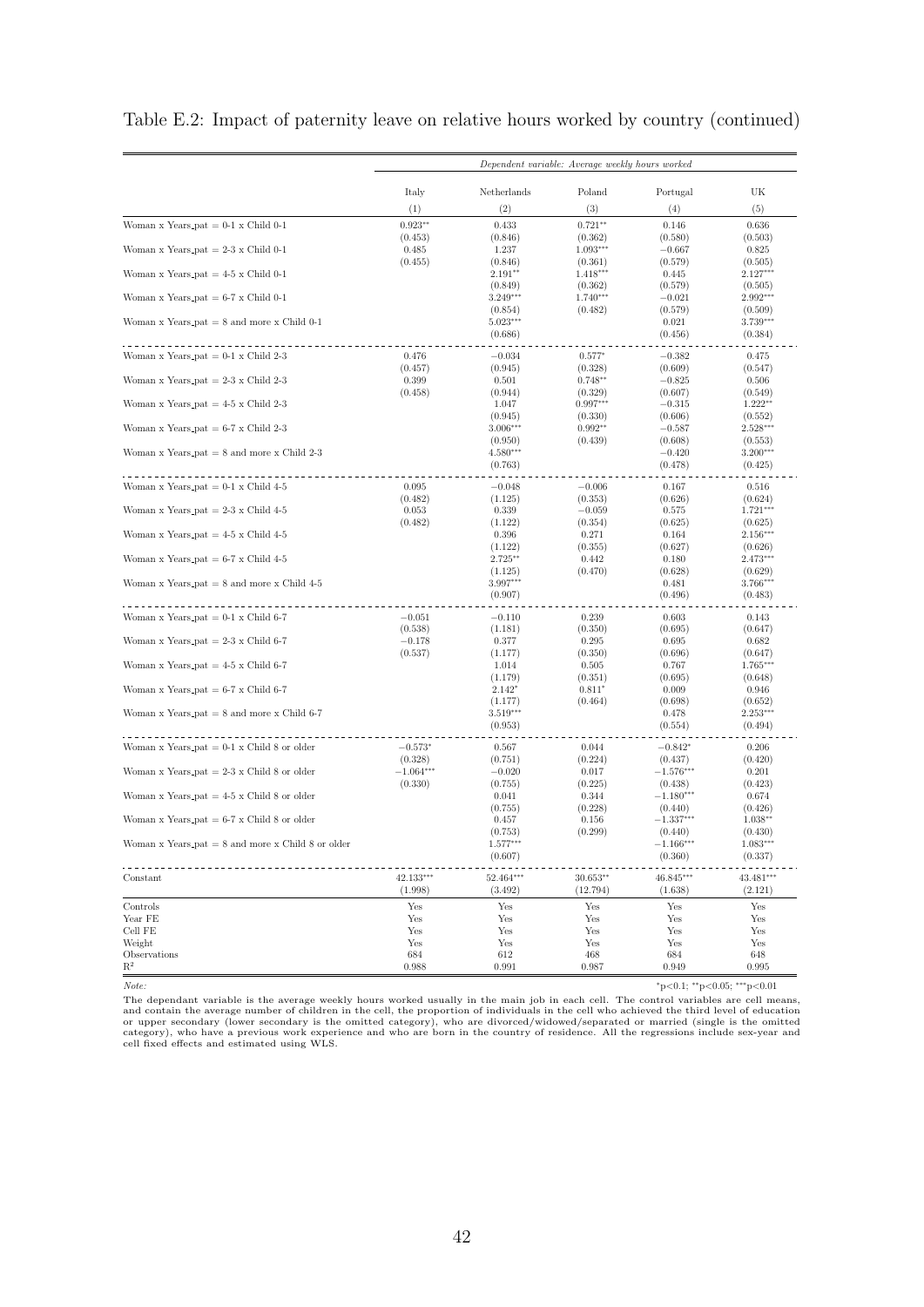# Appendix F : Additional results

| Table F.1: Impact of paternity leave on the share of women working part time |  |  |
|------------------------------------------------------------------------------|--|--|
|                                                                              |  |  |
|                                                                              |  |  |

|                                             | Dependent variable : Part time rate |                       |                      |                     |  |
|---------------------------------------------|-------------------------------------|-----------------------|----------------------|---------------------|--|
|                                             | (1)                                 | (2)                   | (3)                  | (4)                 |  |
| Years_pat = $0-1 \times$ Child $0-1$        | 0.061                               | 0.009                 | 0.012                | 0.009               |  |
|                                             | (0.092)                             | (0.014)               | (0.014)              | (0.012)             |  |
| Years_pat $= 2-3$ x Child 0-1               | 0.053                               | 0.002                 | 0.008                | 0.013               |  |
|                                             | (0.089)                             | (0.011)               | (0.011)              | (0.013)             |  |
| Years_pat = $4-5 \times$ Child 0-1          | 0.052<br>(0.096)                    | $-0.007$<br>(0.010)   | 0.001<br>(0.011)     | 0.003<br>(0.010)    |  |
| Years_pat = $6-7 \times$ Child 0-1          | 0.045                               | $-0.017$              | $-0.009$             | $-0.008$            |  |
|                                             | (0.098)                             | (0.011)               | (0.011)              | (0.011)             |  |
| Years_pat = $8$ and more x Child 0-1        | 0.032                               | $-0.030$              | $-0.021$             | $-0.019$            |  |
|                                             | (0.118)                             | (0.019)               | (0.018)              | (0.016)             |  |
| Years_pat = $0-1 \times$ Child 2-3          | 0.040                               | 0.011                 | $0.015*$             | 0.014               |  |
|                                             | (0.090)                             | (0.008)               | (0.009)              | (0.009)             |  |
| Years_pat $= 2-3$ x Child 2-3               | 0.032                               | 0.004                 | 0.010                | 0.011               |  |
| Years_pat = $4-5 \times$ Child 2-3          | (0.091)<br>0.041                    | (0.008)<br>0.009      | (0.008)<br>0.014     | (0.008)<br>0.019    |  |
|                                             | (0.097)                             | (0.008)               | (0.009)              | (0.012)             |  |
| Years_pat = $6-7 \times$ Child 2-3          | 0.039                               | $-0.003$              | 0.004                | 0.004               |  |
|                                             | (0.098)                             | (0.010)               | (0.008)              | (0.010)             |  |
| Years_pat = $8$ and more x Child 2-3        | 0.009                               | $-0.023*$             | $-0.013$             | $-0.011$            |  |
|                                             | (0.123)                             | (0.012)               | (0.010)              | (0.012)             |  |
| Years_pat = $0-1 \times$ Child 4-5          | 0.031                               | 0.006                 | 0.009                | 0.005               |  |
|                                             | (0.085)                             | (0.007)               | (0.008)              | (0.008)             |  |
| Years_pat = $2-3 \times$ Child 4-5          | 0.028                               | 0.004                 | 0.008                | 0.007               |  |
|                                             | (0.085)                             | (0.007)               | (0.008)              | (0.007)             |  |
| Years_pat = $4-5 \times$ Child $4-5$        | 0.022<br>(0.093)                    | $-0.004$<br>(0.007)   | 0.003<br>(0.009)     | 0.005<br>(0.009)    |  |
| Years_pat = $6-7 \times$ Child 4-5          | 0.018                               | $-0.017**$            | $-0.010$             | $-0.011$            |  |
|                                             | (0.096)                             | (0.007)               | (0.008)              | (0.008)             |  |
| Years_pat $= 8$ and more x Child 4-5        | $-0.020$                            | $-0.037***$           | $-0.027***$          | $-0.025***$         |  |
|                                             | (0.121)                             | (0.009)               | (0.007)              | (0.009)             |  |
|                                             |                                     |                       |                      |                     |  |
| Years_pat = $0-1 \times$ Child 6-7          | 0.039<br>(0.087)                    | 0.002<br>(0.008)      | 0.004<br>(0.010)     | $-0.001$<br>(0.012) |  |
| Years_pat $= 2-3$ x Child 6-7               | 0.033                               | $-0.003$              | 0.003                | $-0.008$            |  |
|                                             | (0.087)                             | (0.006)               | (0.007)              | (0.010)             |  |
| Years_pat = $4-5 \times$ Child 6-7          | 0.029                               | $-0.010$              | $-0.003$             | $-0.005$            |  |
|                                             | (0.092)                             | (0.008)               | (0.010)              | (0.012)             |  |
| Years_pat = $6-7 \times$ Child 6-7          | 0.034<br>(0.096)                    | $-0.018**$<br>(0.007) | $-0.009$<br>(0.007)  | $-0.013$<br>(0.010) |  |
| Years_pat $= 8$ and more x Child 6-7        | 0.002                               | $-0.037***$           | $-0.025**$           | $-0.020*$           |  |
|                                             | (0.122)                             | (0.012)               | (0.010)              | (0.012)             |  |
|                                             |                                     |                       |                      |                     |  |
| Years_pat = $0-1 \times$ Child 8 or older   | 0.049<br>(0.084)                    | $0.010*$<br>(0.006)   | $0.011**$<br>(0.005) | 0.007<br>(0.008)    |  |
| Years_pat $= 2-3$ x Child 8 or older        | 0.046                               | 0.008                 | $0.012**$            | 0.009               |  |
|                                             | (0.084)                             | (0.005)               | (0.005)              | (0.007)             |  |
| Years_pat = $4-5 \times$ Child 8 or older   | 0.043                               | 0.003                 | $0.008*$             | 0.008               |  |
|                                             | (0.090)                             | (0.006)               | (0.005)              | (0.008)             |  |
| Years_pat = $6-7 \times$ Child 8 or older   | 0.049<br>(0.094)                    | $-0.001$<br>(0.006)   | 0.006<br>(0.005)     | 0.011<br>(0.008)    |  |
| Years_pat $= 8$ and more x Child 8 or older | 0.015                               | $-0.020**$            | $-0.010**$           | 0.002               |  |
|                                             | (0.117)                             | (0.008)               | (0.005)              | (0.011)             |  |
| Constant                                    | $0.133***$                          | $0.134***$            | $0.226***$           | $0.157**$           |  |
|                                             | (0.031)                             | (0.010)               | (0.077)              | (0.064)             |  |
| Controls                                    | No                                  | No                    | Yes                  | Yes                 |  |
| Cell FE                                     | No                                  | Yes                   | Yes                  | Yes                 |  |
| Country-year FE<br>Weights                  | No<br>Yes                           | Yes<br>Yes            | Yes<br>Yes           | Yes<br>No           |  |
| Observations                                | 4014                                | 4014                  | 3762                 | 3762                |  |
| $\mathbb{R}^2$                              | 0.13186                             | 0.98791               | 0.98983              | 0.98316             |  |

Note: \*p<0.05; \*\*p<0.05; \*\*\*p<0.05}

The dependant variable is the share of women in each cell working part time. Men are excluded from the sample. The control variables<br>are cell means, and contain the average number of children in the cell, the proportion of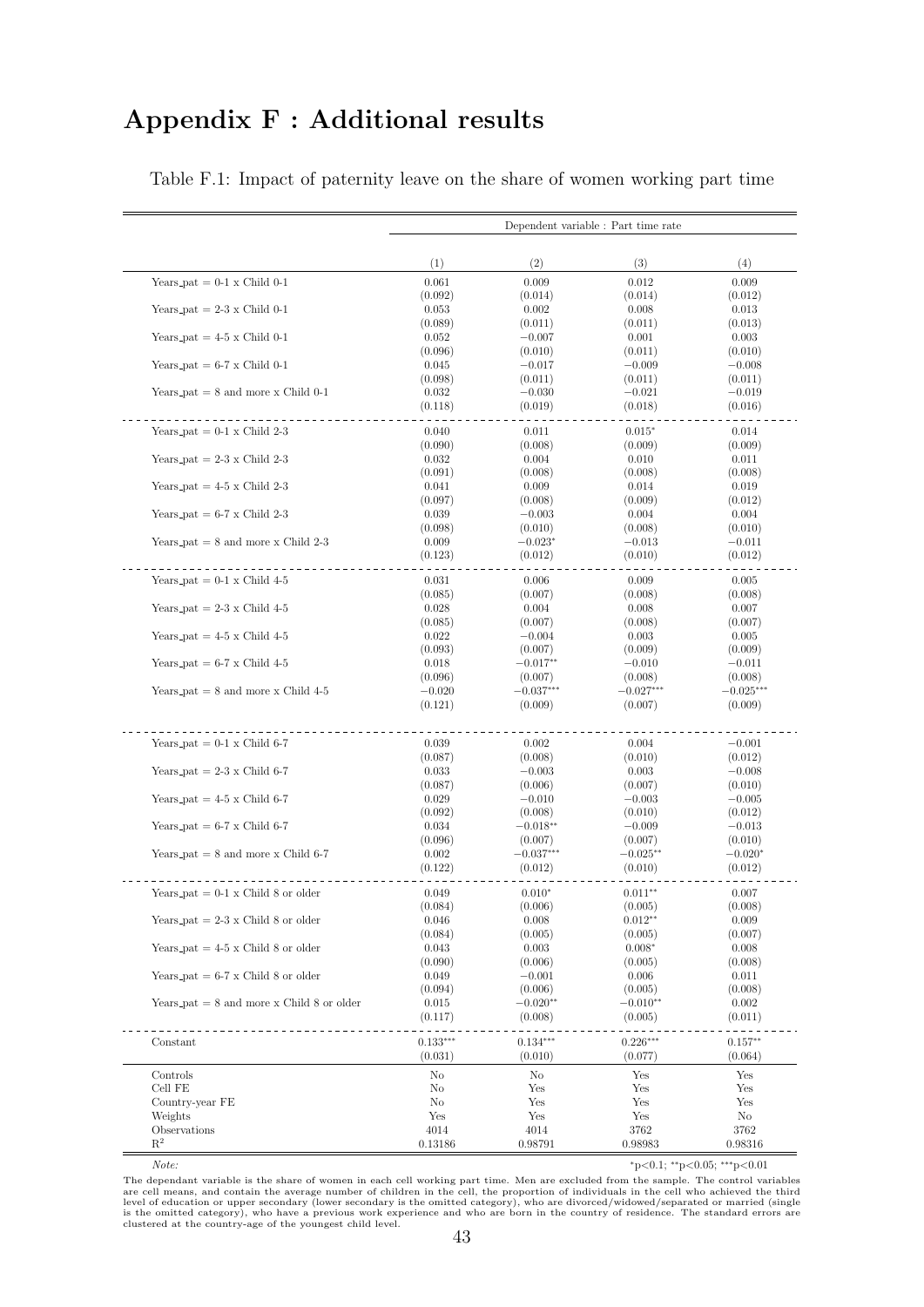|                                             | Dependent variable : Employment rate |                       |                       |                       |  |
|---------------------------------------------|--------------------------------------|-----------------------|-----------------------|-----------------------|--|
|                                             | (1)                                  | (2)                   | (3)                   | (4)                   |  |
| Years_pat = $0-1 \times$ Child $0-1$        | 0.010                                | 0.002                 | 0.003                 | 0.006                 |  |
|                                             | (0.027)                              | (0.006)               | (0.006)               | (0.006)               |  |
| Years_pat = $2-3 \times$ Child 0-1          | 0.021                                | $0.012**$             | 0.010                 | $0.012*$              |  |
|                                             | (0.030)                              | (0.005)               | (0.006)               | (0.007)               |  |
| Years_pat = $4-5 \times$ Child 0-1          | 0.010                                | $0.010**$             | 0.002                 | 0.004                 |  |
|                                             | (0.036)                              | (0.004)               | (0.006)               | (0.006)               |  |
| Years_pat = $6-7 \times$ Child 0-1          | 0.015                                | $0.017**$             | 0.010                 | 0.013                 |  |
|                                             | (0.042)                              | (0.007)               | (0.008)               | (0.008)               |  |
| Years_pat $= 8$ and more x Child 0-1        | 0.030                                | $0.032***$            | $0.027***$            | $0.031***$            |  |
|                                             | (0.034)                              | (0.008)               | (0.009)               | (0.009)               |  |
| Years_pat = $0-1 \times$ Child 2-3          | 0.014                                | 0.002                 | $-0.001$              | 0.001                 |  |
|                                             | (0.028)                              | (0.007)               | (0.008)               | (0.007)               |  |
|                                             |                                      |                       |                       |                       |  |
| Years_pat = $2-3 \times$ Child 2-3          | 0.018                                | 0.006                 | $-0.0004$             | 0.001                 |  |
|                                             | (0.031)                              | (0.006)               | (0.007)               | (0.007)               |  |
| Years_pat = $4-5 \times$ Child 2-3          | 0.011                                | 0.007                 | $-0.001$              | $-0.00003$            |  |
|                                             | (0.037)                              | (0.005)               | (0.007)               | (0.006)               |  |
| Years_pat = $6-7 \times$ Child 2-3          | 0.016                                | $0.013**$             | 0.004                 | 0.005                 |  |
|                                             | (0.043)                              | (0.006)               | (0.008)               | (0.007)               |  |
| Years_pat $= 8$ and more x Child 2-3        | 0.036                                | $0.034***$            | $0.026***$            | $0.023***$            |  |
|                                             | (0.033)                              | (0.009)               | (0.008)               | (0.007)               |  |
| Years_pat = $0-1 \times$ Child 4-5          | 0.005                                | 0.003                 | 0.002                 | 0.002                 |  |
|                                             | (0.026)                              | (0.006)               | (0.007)               | (0.006)               |  |
| Years_pat = $2-3 \times$ Child 4-5          | 0.013                                | 0.010                 | 0.007                 | 0.010                 |  |
|                                             | (0.028)                              | (0.006)               | (0.006)               | (0.007)               |  |
| Years_pat = $4-5 \times$ Child 4-5          | 0.001                                | 0.005                 | $-0.002$              | $-0.006$              |  |
|                                             | (0.035)                              | (0.007)               | (0.007)               | (0.007)               |  |
| Years_pat = $6-7 \times$ Child 4-5          | 0.006                                | $0.011*$              | 0.005                 | $-0.002$              |  |
|                                             | (0.042)                              | (0.007)               | (0.007)               | (0.007)               |  |
| Years_pat $= 8$ and more x Child 4-5        | 0.024                                | $0.032***$            | $0.022***$            | 0.006                 |  |
|                                             | (0.031)                              | (0.009)               | (0.008)               | (0.006)               |  |
| Years_pat = $0-1 \times$ Child 6-7          | 0.00002                              | $-0.003$              | $-0.006$              | $-0.005$              |  |
|                                             | (0.026)                              | (0.007)               | (0.007)               | (0.006)               |  |
| Years_pat = $2-3 \times$ Child 6-7          | 0.007                                | 0.003                 | $-0.001$              | $-0.013*$             |  |
|                                             | (0.029)                              | (0.006)               | (0.006)               | (0.008)               |  |
| Years_pat = $4-5 \times$ Child 6-7          | 0.005                                | 0.008                 | 0.0003                | $-0.008$              |  |
|                                             | (0.034)                              | (0.005)               | (0.005)               | (0.006)               |  |
| Years_pat = $6-7 \times$ Child $6-7$        | 0.007                                | 0.010                 | 0.002                 | $-0.013*$             |  |
|                                             | (0.041)                              | (0.008)               | (0.007)               | (0.007)               |  |
| Years_pat = $8$ and more x Child 6-7        | 0.031                                | $0.034***$            | $0.025***$            | $-0.003$              |  |
|                                             | (0.031)                              | (0.010)               | (0.008)               | (0.007)               |  |
|                                             |                                      |                       |                       |                       |  |
| Years_pat = $0-1 \times$ Child 8 or older   | $-0.002$                             | 0.004                 | 0.003                 | $-0.003$              |  |
|                                             | (0.025)                              | (0.004)               | (0.005)               | (0.007)               |  |
| Years_pat = $2-3 \times$ Child 8 or older   | 0.002                                | $0.008**$             | 0.005                 | $-0.010$              |  |
|                                             | (0.028)                              | (0.004)               | (0.005)               | (0.008)               |  |
| Years_pat = $4-5 \times$ Child 8 or older   | $-0.006$                             | $0.007*$              | 0.003                 | $-0.012**$            |  |
|                                             | (0.036)                              | (0.004)               | (0.005)               | (0.006)               |  |
| Years_pat = $6-7 \times$ Child 8 or older   | 0.001                                | $0.014***$            | $0.009*$              | $-0.016***$           |  |
|                                             | (0.042)                              | (0.005)               | (0.006)               | (0.006)               |  |
| Years_pat $= 8$ and more x Child 8 or older | 0.023                                | $0.034***$            | $0.029***$            | $-0.009$              |  |
|                                             | (0.031)                              | (0.006)               | (0.006)               | (0.007)               |  |
| Constant                                    | $0.744***$<br>(0.017)                | $0.915***$<br>(0.005) | $0.801***$<br>(0.136) | $0.671***$<br>(0.071) |  |
| Controls                                    | No                                   | No                    | Yes                   | Yes                   |  |
| Cell FE                                     | No                                   | Yes                   | Yes                   | Yes                   |  |
| Country-year FE                             | No                                   | Yes                   | Yes                   | Yes                   |  |
| Weights                                     | Yes                                  | Yes                   | Yes                   | No                    |  |
| Observations                                | 4014                                 | 4014                  | 3762                  | 3762                  |  |
| $\mathbf{R}^2$                              | 0.25439                              | 0.96869               | 0.97467               | 0.95295               |  |

Table F.2: Impact of paternity leave on men's employment rate

Note: \*p<0.05; \*\*p<0.05; \*\*p<0.05}

The dependant variable is the share of men in each cell who work more than 15 hours on average per week usually in their main job.<br>Women are excluded from the sample. The control variables are cell means, and contain the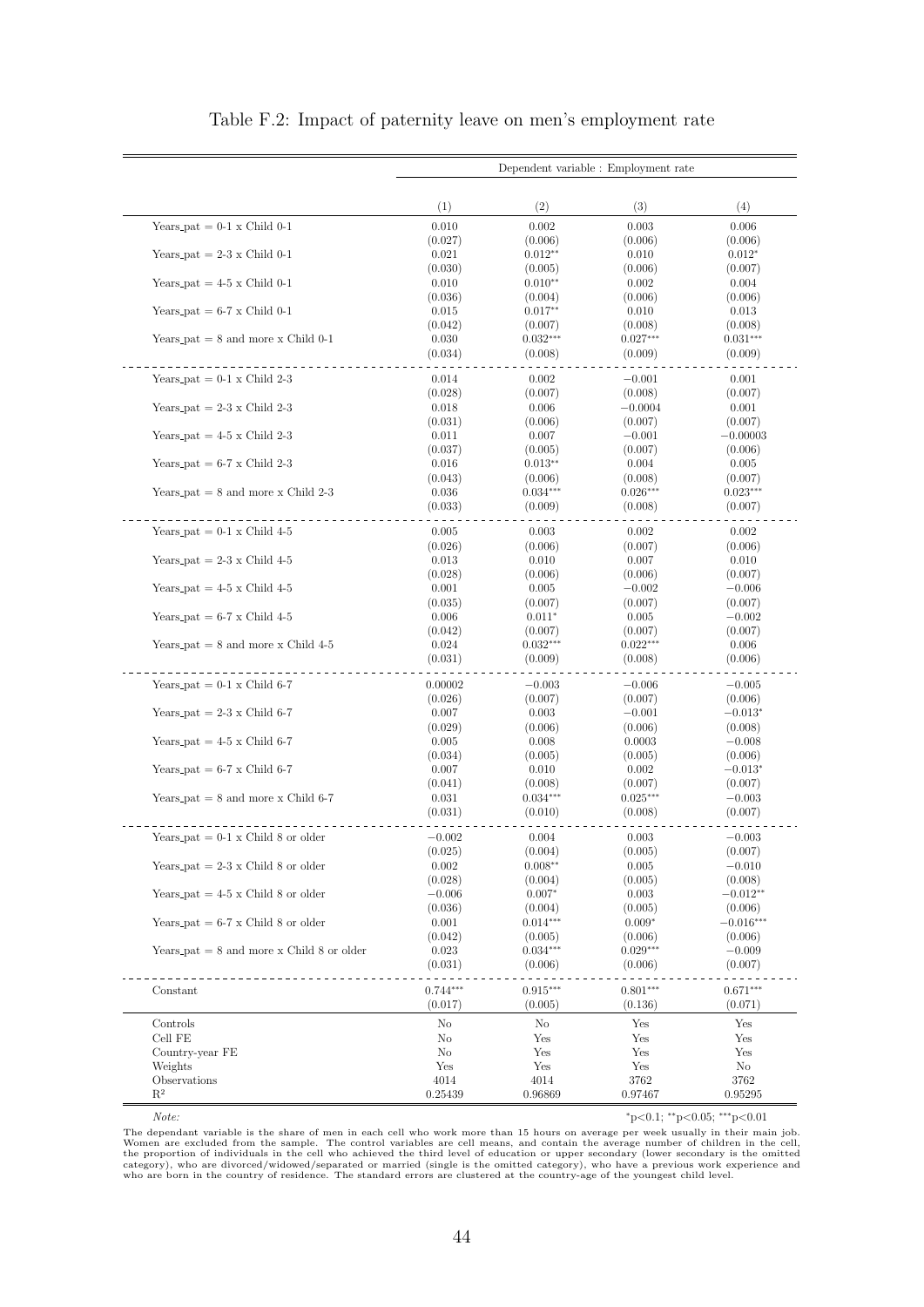|                                             |                      | Dependent variable : Average weekly hours worked |                        |                       |
|---------------------------------------------|----------------------|--------------------------------------------------|------------------------|-----------------------|
|                                             |                      |                                                  |                        |                       |
|                                             | (1)                  | (2)                                              | (3)                    | (4)                   |
| Years_pat $= 0.1$ x Child 0-1               | 0.335                | 0.124                                            | 0.051                  | 0.150                 |
|                                             | (0.702)              | (0.104)                                          | (0.089)                | (0.097)               |
| Years_pat $= 2-3 \times$ Child 0-1          | 0.364<br>(0.684)     | 0.134<br>(0.101)                                 | 0.027<br>(0.111)       | 0.086<br>(0.113)      |
| Years_pat $=$ 4-5 x Child 0-1               | 0.155                | $-0.061$                                         | $-0.228**$             | $-0.169$              |
|                                             | (0.767)              | (0.120)                                          | (0.101)                | (0.134)               |
| Years_pat = $6-7 \times$ Child 0-1          | 0.284                | 0.055                                            | $-0.123$               | $-0.106$              |
|                                             | (0.796)              | (0.175)                                          | (0.159)<br>$-0.063$    | (0.159)               |
| Years_pat $= 8$ and more x Child 0-1        | 0.216<br>(1.206)     | 0.164<br>(0.189)                                 | (0.181)                | $-0.031$<br>(0.174)   |
| Years_pat = $0-1 \times$ Child 2-3          | 0.346                | 0.010                                            | $-0.075$               | $-0.106$              |
|                                             | (0.704)              | (0.125)                                          | (0.108)                | (0.119)               |
| Years_pat = $2-3 \times$ Child 2-3          | 0.480                | 0.133                                            | 0.020                  | 0.023                 |
|                                             | (0.682)              | (0.132)                                          | (0.121)                | (0.139)               |
| Years_pat $=$ 4-5 x Child 2-3               | 0.416<br>(0.784)     | 0.064<br>(0.198)                                 | $-0.063$<br>(0.175)    | $-0.047$<br>(0.185)   |
| Years_pat = $6-7 \times$ Child 2-3          | 0.527                | 0.179                                            | 0.017                  | 0.065                 |
|                                             | (0.856)              | (0.224)                                          | (0.205)                | (0.198)               |
| Years_pat $= 8$ and more x Child 2-3        | 0.407                | 0.216                                            | $-0.022$               | $-0.044$              |
|                                             | (1.232)              | (0.221)                                          | (0.217)                | (0.193)               |
| Years_pat = $0-1 \times$ Child 4-5          | 0.437                | 0.107                                            | 0.058                  | $-0.045$              |
|                                             | (0.701)              | (0.121)                                          | (0.106)                | (0.108)               |
| Years_pat = $2-3 \times$ Child 4-5          | 0.459                | 0.123                                            | 0.047                  | 0.049                 |
| Years_pat = $4-5 \times$ Child $4-5$        | (0.702)<br>0.485     | (0.133)<br>0.124                                 | (0.129)<br>0.030       | (0.104)<br>$-0.013$   |
|                                             | (0.807)              | (0.218)                                          | (0.184)                | (0.197)               |
| Years_pat = $6-7 \times$ Child 4-5          | 0.596                | 0.232                                            | 0.119                  | 0.084                 |
|                                             | (0.856)              | (0.179)                                          | (0.148)                | (0.137)               |
| Years_pat $= 8$ and more x Child 4-5        | 0.547<br>(1.250)     | 0.267<br>(0.186)                                 | 0.058<br>(0.187)       | $-0.135$<br>(0.132)   |
|                                             |                      |                                                  |                        |                       |
| Years_pat $= 0.1$ x Child 6-7               | 0.521                | $0.219**$                                        | 0.138                  | 0.017                 |
| Years_pat $= 2-3$ x Child 6-7               | (0.699)<br>0.576     | (0.091)<br>$0.279**$                             | (0.084)<br>0.183       | (0.139)<br>0.085      |
|                                             | (0.703)              | (0.137)                                          | (0.136)                | (0.157)               |
| Years_pat $=$ 4-5 x Child 6-7               | 0.449                | 0.144                                            | 0.041                  | $-0.156$              |
|                                             | (0.789)              | (0.187)                                          | (0.183)                | (0.203)               |
| Years_pat = $6-7 \times$ Child 6-7          | 0.608                | $0.323*$                                         | 0.201                  | $-0.307$              |
| Years_pat $= 8$ and more x Child 6-7        | (0.860)<br>0.433     | (0.186)<br>0.285                                 | (0.178)<br>0.104       | (0.228)<br>$-0.437**$ |
|                                             | (1.264)              | (0.222)                                          | (0.210)                | (0.209)               |
| Years_pat = $0-1 \times$ Child 8 or older   | 0.418                | $0.211***$                                       | $0.180***$             | 0.0004                |
|                                             | (0.729)              | (0.068)                                          | (0.058)                | (0.112)               |
| Years_pat = $2-3 \times$ Child 8 or older   | 0.603                | $0.398***$                                       | $0.344***$             | 0.020                 |
| Years_pat = $4-5 \times$ Child 8 or older   | (0.715)<br>0.408     | (0.078)<br>$0.207**$                             | (0.073)<br>$0.162**$   | (0.137)<br>$-0.174$   |
|                                             | (0.819)              | (0.098)                                          | (0.078)                | (0.197)               |
| Years_pat = $6-7 \times$ Child 8 or older   | 0.503                | $0.327**$                                        | $0.275***$             | $-0.213$              |
|                                             | (0.839)              | (0.132)                                          | (0.099)                | (0.192)               |
| Years_pat $= 8$ and more x Child 8 or older | 0.691<br>(1.280)     | $0.604***$<br>(0.157)                            | $0.517***$<br>(0.132)  | $-0.150$<br>(0.166)   |
|                                             |                      |                                                  |                        |                       |
| Constant                                    | 41.773***<br>(0.414) | 45.787***<br>(0.125)                             | $41.964***$<br>(1.600) | 40.587***<br>(1.573)  |
| Controls                                    | No                   | No                                               | Yes                    | Yes                   |
| Cell FE                                     | No                   | Yes                                              | Yes                    | Yes                   |
| Country-year FE                             | No                   | Yes                                              | Yes                    | Yes                   |
| Weights<br>Observations                     | Yes<br>4014          | Yes<br>4014                                      | Yes<br>3762            | No<br>3762            |
| $\mathbf{R}^2$                              | 0.15314              | 0.9672                                           | 0.96779                | 0.916                 |
|                                             |                      |                                                  |                        |                       |

#### Table F.3: Impact of paternity leave on men's hours worked

Note: \*p<0.05; \*\*p<0.05; \*\*\*p<0.05}

The dependant variable is the average weekly hours worked usually in the main job in each cell. Women are excluded from the sample.<br>The control variables are cell means, and contain the average number of children in the ce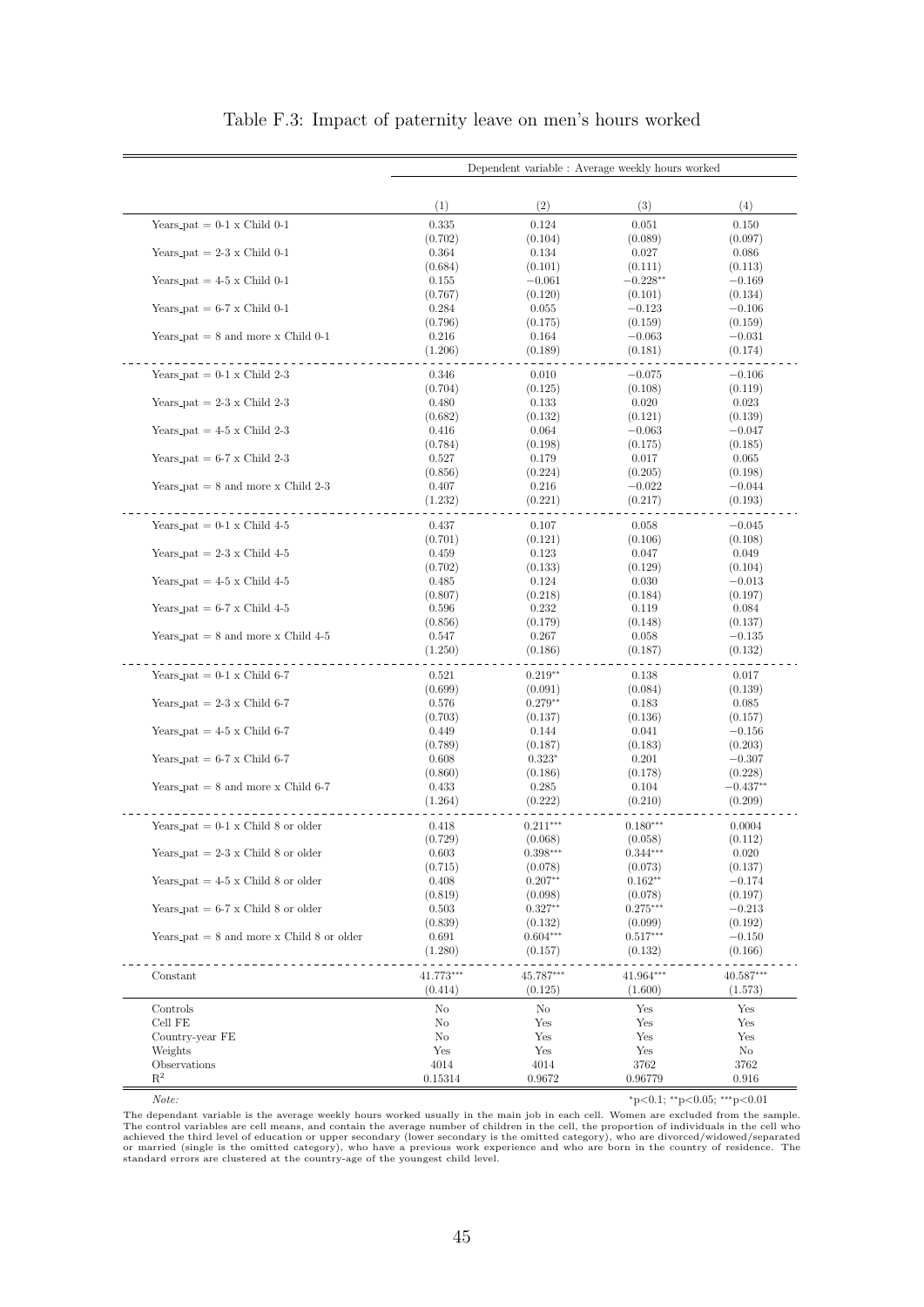|                                             | (1)                 | (2)                    | (3)                    | (4)                 |
|---------------------------------------------|---------------------|------------------------|------------------------|---------------------|
| Years_pat = $0-1 \times$ Child 0-1          | $-0.012$            | $-0.007**$             | $-0.003$               | $-0.007**$          |
|                                             | (0.016)             | (0.003)                | (0.003)                | (0.003)             |
| Years_pat = $2-3 \times$ Child 0-1          | $-0.014$            | $-0.010***$            | $-0.003$               | $-0.007**$          |
|                                             | (0.018)             | (0.003)                | (0.003)                | (0.003)             |
| Years_pat = $4-5 \times$ Child 0-1          | $-0.010$            | $-0.007**$             | 0.003                  | $-0.001$            |
|                                             |                     | (0.003)                | (0.003)                |                     |
| Years_pat = $6-7 \times$ Child 0-1          | (0.020)             |                        |                        | (0.002)             |
|                                             | $-0.018$            | $-0.014***$            | $-0.004$               | $-0.007$            |
|                                             | (0.021)             | (0.005)                | (0.005)                | (0.005)             |
| Years_pat $= 8$ and more x Child 0-1        | $-0.020$            | $-0.021***$            | $-0.007$               | $-0.009**$          |
|                                             | (0.029)             | (0.006)                | (0.006)                | (0.005)             |
| Years_pat = $0-1 \times$ Child 2-3          | $-0.013$            | $-0.005$               | $-0.00002$             | $-0.001$            |
|                                             | (0.016)             | (0.003)                | (0.003)                | (0.003)             |
| Years_pat = $2-3 \times$ Child 2-3          | $-0.016$            | $-0.008**$             | $-0.001$               | $-0.003$            |
|                                             | (0.017)             | (0.004)                | (0.003)                | (0.003)             |
| Years_pat = $4-5 \times$ Child 2-3          | $-0.014$            | $-0.007**$             | 0.001                  | $-0.001$            |
|                                             | (0.019)             | (0.003)                | (0.003)                | (0.003)             |
| Years_pat = $6-7 \times$ Child 2-3          | $-0.019$            | $-0.011**$             | $-0.001$               | $-0.001$            |
|                                             | (0.021)             | (0.005)                | (0.004)                | (0.004)             |
| Years_pat $= 8$ and more x Child 2-3        | $-0.025$            | $-0.020***$            | $-0.006$               | $-0.006$            |
|                                             | (0.028)             | (0.006)                | (0.005)                | (0.005)             |
|                                             |                     |                        |                        |                     |
| Years_pat = $0-1 \times$ Child 4-5          | $-0.017$            | $-0.007**$             | $-0.005$               | $-0.002$            |
|                                             | (0.015)             | (0.004)                | (0.003)                | (0.003)             |
| Years_pat = $2-3 \times$ Child 4-5          | $-0.019$            | $-0.009**$             | $-0.005$               | $-0.004$            |
|                                             | (0.017)             | (0.004)                | (0.003)                | (0.003)             |
| Years_pat = $4-5 \times$ Child $4-5$        | $-0.019$            | $-0.009**$             | $-0.003$               | $-0.003$            |
|                                             | (0.019)             | (0.004)                | (0.003)                | (0.005)             |
| Years_pat = $6-7 \times$ Child 4-5          | $-0.022$            | $-0.011**$             | $-0.005$               | $-0.006*$           |
|                                             | (0.022)             | (0.006)                | (0.004)                | (0.003)             |
| Years_pat $= 8$ and more x Child 4-5        | $-0.029$            | $-0.021***$            | $-0.010*$              | $-0.002$            |
|                                             | (0.028)             | (0.005)                | (0.005)                | (0.003)             |
| Years_pat = $0-1 \times$ Child 6-7          | $-0.016$            | $-0.007***$            | $-0.005**$             | $-0.003$            |
|                                             | (0.016)             | (0.003)                | (0.002)                | (0.004)             |
| Years_pat = $2-3 \times$ Child 6-7          | $-0.020$            | $-0.011***$            | $-0.007**$             | $-0.004$            |
|                                             |                     |                        |                        |                     |
|                                             | (0.017)             | (0.004)                | (0.003)                | (0.003)             |
| Years_pat = $4-5 \times$ Child 6-7          | $-0.017$            | $-0.008**$             | $-0.003$               | 0.004               |
|                                             | (0.019)             | (0.004)                | (0.004)                | (0.007)             |
| Years_pat = $6-7 \times$ Child 6-7          | $-0.018$            | $-0.009**$             | $-0.004$               | $0.020***$          |
|                                             | (0.021)             | (0.004)                | (0.004)                | (0.007)             |
| Years_pat $= 8$ and more x Child 6-7        | $-0.026$            | $-0.020***$            | $-0.012**$             | 0.009               |
|                                             | (0.027)             | (0.006)                | (0.005)                | (0.006)             |
| Years_pat = $0-1 \times$ Child 8 or older   | $-0.012$            | $-0.003$               | $-0.002$               | 0.003               |
|                                             | (0.016)             | (0.002)                | (0.002)                | (0.002)             |
| Years_pat = $2-3 \times$ Child 8 or older   | $-0.015$            | $-0.005*$              | $-0.004$               | 0.004               |
|                                             | (0.017)             | (0.003)                | (0.003)                | (0.003)             |
| Years_pat $= 4-5$ x Child 8 or older        | $-0.014$            | $-0.005*$              | $-0.003$               | 0.005               |
|                                             | (0.019)             | (0.003)                | (0.002)                | (0.003)             |
| Years_pat = $6-7 \times$ Child 8 or older   |                     | $-0.009***$            | $-0.008***$            | $0.005*$            |
|                                             | $-0.018$            |                        |                        |                     |
|                                             | (0.021)             | (0.004)                | (0.003)                | (0.003)             |
| Years_pat $= 8$ and more x Child 8 or older | $-0.025$<br>(0.028) | $-0.017***$<br>(0.004) | $-0.014***$<br>(0.004) | $0.007*$<br>(0.003) |
|                                             |                     |                        |                        |                     |
| Constant                                    | $0.042***$          | $0.005***$             | $-0.086$               | $-0.020$            |
|                                             | (0.008)             | (0.001)                | (0.059)                | (0.044)             |
| Controls                                    | No                  | No                     | Yes                    | Yes                 |
| Cell FE                                     | No                  | Yes                    | Yes                    | Yes                 |
| Country-year FE                             | No                  | Yes                    | Yes                    | Yes                 |
|                                             | Yes                 | Yes                    | Yes                    | No                  |
| Weights                                     |                     |                        |                        |                     |
| Observations                                | 4014                | 4014                   | 3762                   | 3762                |

Table F.4: Impact of paternity leave on the share of men working part time

The dependant variable is the share of men in each cell working part time. Women are excluded from the sample. The control variables<br>are cell means, and contain the average number of children in the cell, the proportion of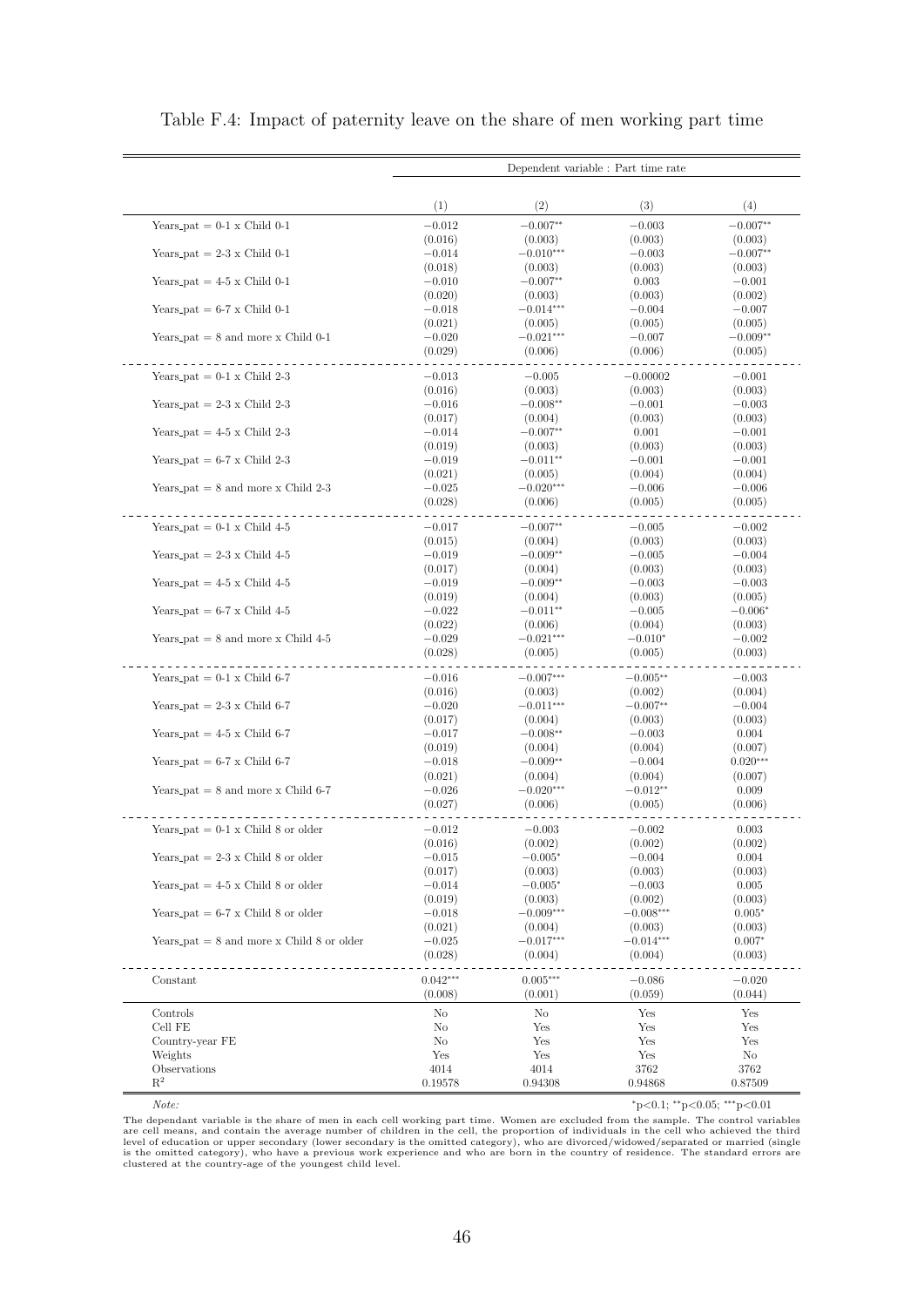## Appendix G : Robustness checks

Table G.1: Impact of paternity leave on the employment rate in the different samples

|                                             | Dependent variable: Employment rate |                       |                       |                       |  |
|---------------------------------------------|-------------------------------------|-----------------------|-----------------------|-----------------------|--|
|                                             | All sample                          | Above 100 obs         | Own child             | First child           |  |
|                                             | (1)                                 | (2)                   | (3)                   | (4)                   |  |
| Years_pat = $0-1 \times$ Child $0-1$        | $-0.0002$                           | $-0.00002$            | $0.017***$            | $0.024***$            |  |
|                                             | (0.012)                             | (0.011)               | (0.006)               | (0.006)               |  |
| Years_pat = $2-3 \times$ Child 0-1          | 0.012                               | 0.012                 | $0.026***$            | $0.035***$            |  |
|                                             | (0.012)                             | (0.011)               | (0.006)               | (0.010)               |  |
| Years_pat = $4-5 \times$ Child 0-1          | $0.036**$                           | $0.037***$            | $0.056***$            | $0.061***$            |  |
| Years_pat = $6-7 \times$ Child 0-1          | (0.015)<br>$0.053***$               | (0.014)<br>$0.053***$ | (0.011)<br>$0.069***$ | (0.013)<br>$0.069***$ |  |
|                                             | (0.016)                             | (0.015)               | (0.014)               | (0.012)               |  |
| Years_pat $= 8$ and more x Child 0-1        | $0.062***$                          | $0.062***$            | $0.080***$            | $0.082***$            |  |
|                                             | (0.019)                             | (0.019)               | (0.021)               | (0.021)               |  |
|                                             |                                     |                       |                       |                       |  |
| Years_pat = $0-1 \times$ Child 2-3          | 0.010<br>(0.008)                    | 0.011<br>(0.008)      | 0.010<br>(0.008)      | $0.021***$<br>(0.007) |  |
| Years_pat = $2-3 \times$ Child 2-3          | $0.020***$                          | $0.020***$            | $0.019***$            | $0.013*$              |  |
|                                             | (0.006)                             | (0.006)               | (0.005)               | (0.007)               |  |
| Years_pat = $4-5 \times$ Child 2-3          | $0.039***$                          | $0.039***$            | $0.043***$            | $0.045***$            |  |
|                                             | (0.012)                             | (0.012)               | (0.014)               | (0.010)               |  |
| Years_pat = $6-7 \times$ Child 2-3          | $0.060***$                          | $0.060***$            | $0.057***$            | $0.052***$            |  |
|                                             | (0.013)                             | (0.013)               | (0.015)               | (0.014)               |  |
| Years_pat = $8$ and more x Child 2-3        | $0.078***$                          | $0.079***$            | $0.077***$            | $0.052**$             |  |
|                                             | (0.018)                             | (0.017)               | (0.023)               | (0.023)               |  |
| Years_pat = $0-1 \times$ Child 4-5          | $0.015*$                            | $0.015**$             | 0.007                 | $0.018**$             |  |
|                                             | (0.008)                             | (0.007)               | (0.006)               | (0.008)               |  |
| Years_pat = $2-3 \times$ Child 4-5          | 0.013                               | 0.014                 | 0.010                 | 0.010                 |  |
|                                             | (0.011)                             | (0.010)               | (0.008)               | (0.012)               |  |
| Years_pat = $4-5 \times$ Child 4-5          | $0.025*$                            | $0.025*$              | 0.017                 | $-0.006$              |  |
| Years_pat = $6-7 \times$ Child 4-5          | (0.013)<br>$0.048***$               | (0.013)<br>$0.049***$ | (0.011)<br>$0.043***$ | (0.012)<br>0.018      |  |
|                                             | (0.015)                             | (0.014)               | (0.015)               | (0.016)               |  |
| Years_pat = $8$ and more x Child 4-5        | $0.061***$                          | $0.063***$            | $0.060***$            | 0.019                 |  |
|                                             | (0.018)                             | (0.017)               | (0.021)               | (0.020)               |  |
|                                             | (0.018)                             | (0.017)               | (0.019)               | (0.018)               |  |
| Years_pat = $0-1 \times$ Child 6-7          | $0.015***$                          | $0.016***$            | $0.015***$            | 0.001                 |  |
|                                             | (0.004)                             | (0.005)               | (0.004)               | (0.007)               |  |
| Years_pat = $2-3 \times$ Child 6-7          | 0.005                               | 0.006                 | 0.006                 | $-0.005$              |  |
|                                             | (0.008)                             | (0.009)               | (0.007)               | (0.007)               |  |
| Years_pat = $4-5 \times$ Child 6-7          | 0.019                               | 0.020                 | $0.020*$              | 0.006                 |  |
|                                             | (0.014)                             | (0.013)               | (0.011)               | (0.010)               |  |
| Years_pat = $6-7 \times$ Child 6-7          | $0.029**$                           | $0.030**$             | $0.029**$             | 0.011                 |  |
| Years_pat = $8$ and more x Child 6-7        | (0.014)<br>$0.047***$               | (0.014)<br>$0.048***$ | (0.014)<br>$0.056***$ | (0.017)<br>0.017      |  |
|                                             | (0.017)                             | (0.017)               | (0.018)               | (0.015)               |  |
|                                             |                                     |                       |                       |                       |  |
| Years_pat = $0-1 \times$ Child 8 or older   | $0.009**$                           | $0.010***$            | $0.018***$            | $0.017***$            |  |
|                                             | (0.004)                             | (0.004)               | (0.004)               | (0.004)               |  |
| Years_pat = $2-3 \times$ Child 8 or older   | $0.007*$<br>(0.004)                 | $0.007*$<br>(0.004)   | $0.020***$<br>(0.004) | $0.016***$<br>(0.004) |  |
| Years_pat = $4-5 \times$ Child 8 or older   | 0.007                               | 0.006                 | $0.026***$            | $0.023***$            |  |
|                                             | (0.006)                             | (0.005)               | (0.006)               | (0.005)               |  |
| Years_pat = $6-7 \times$ Child 8 or older   | $0.022***$                          | $0.021***$            | $0.040***$            | $0.035***$            |  |
|                                             | (0.007)                             | (0.007)               | (0.009)               | (0.007)               |  |
| Years_pat $= 8$ and more x Child 8 or older | $0.031***$                          | $0.031***$            | $0.054***$            | $0.041***$            |  |
|                                             | (0.011)                             | (0.010)               | (0.014)               | (0.012)               |  |
| Constant                                    | $-0.093$                            | $-0.123$              | $-0.081$              | $-0.175*$             |  |
|                                             | (0.088)                             | (0.088)               | (0.105)               | (0.102)               |  |
| Controls                                    | Yes                                 | Yes                   | Yes                   | Yes                   |  |
| Year FE                                     | Yes                                 | Yes                   | Yes                   | Yes                   |  |
| Cell FE                                     | Yes                                 | Yes                   | Yes                   | Yes                   |  |
| Weight                                      | Yes                                 | Yes                   | Yes                   | Yes                   |  |
| Observations                                | 3762                                | 3616                  | 2963                  | 2650                  |  |
| $\mathbb{R}^2$                              | 0.97265                             | 0.97409               | 0.97596               | 0.9766                |  |

The dependant variable is the share of women in each cell who work more than 15 hours on average per week usually in their main job.<br>Men are excluded from the sample. All the regressions contain control variables, cell and

 $Note:$   $*_{p<0.1; **_{p<0.05;} **_{p<0.01}}$